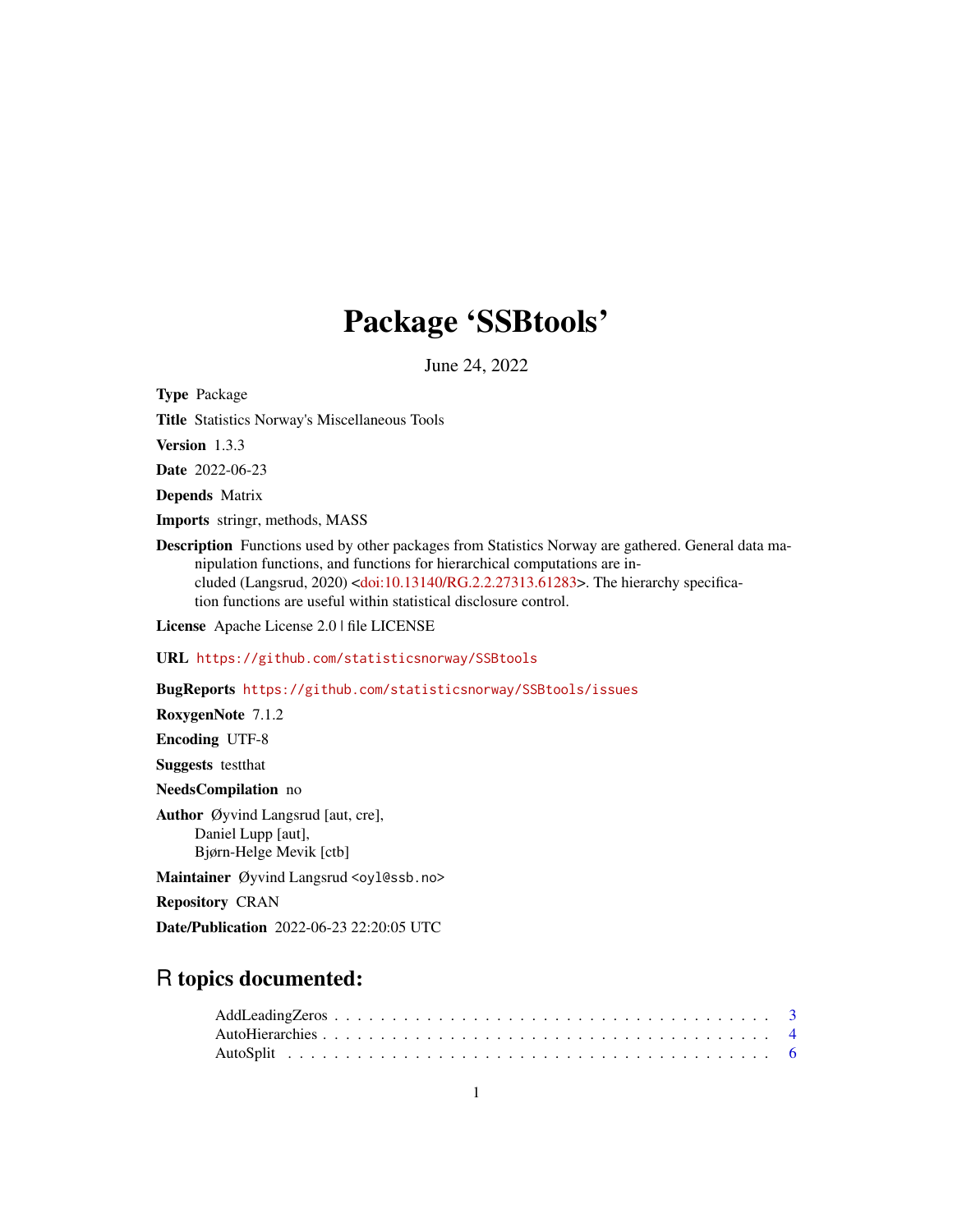| $\overline{7}$                                                                                                      |
|---------------------------------------------------------------------------------------------------------------------|
| 8                                                                                                                   |
| 9                                                                                                                   |
| 10                                                                                                                  |
| 11                                                                                                                  |
| 12                                                                                                                  |
| 14                                                                                                                  |
| 15                                                                                                                  |
| 17                                                                                                                  |
| 18                                                                                                                  |
| 19                                                                                                                  |
| 20                                                                                                                  |
| 21                                                                                                                  |
| 22                                                                                                                  |
| 24                                                                                                                  |
| 25                                                                                                                  |
| 26                                                                                                                  |
| 28                                                                                                                  |
|                                                                                                                     |
| 32                                                                                                                  |
| 34                                                                                                                  |
| 37                                                                                                                  |
|                                                                                                                     |
| 38                                                                                                                  |
| 42                                                                                                                  |
| 43                                                                                                                  |
| 44                                                                                                                  |
| 45                                                                                                                  |
| 46                                                                                                                  |
| 47                                                                                                                  |
| 48                                                                                                                  |
| 49                                                                                                                  |
| 53                                                                                                                  |
| 55                                                                                                                  |
|                                                                                                                     |
|                                                                                                                     |
| RoundWhole<br>60                                                                                                    |
| 61                                                                                                                  |
| 61                                                                                                                  |
| 62<br>Stack                                                                                                         |
| 63                                                                                                                  |
| 64                                                                                                                  |
| 65<br>WildcardGlobbing                                                                                              |
| WildcardGlobbing Vector $\ldots \ldots \ldots \ldots \ldots \ldots \ldots \ldots \ldots \ldots \ldots \ldots$<br>66 |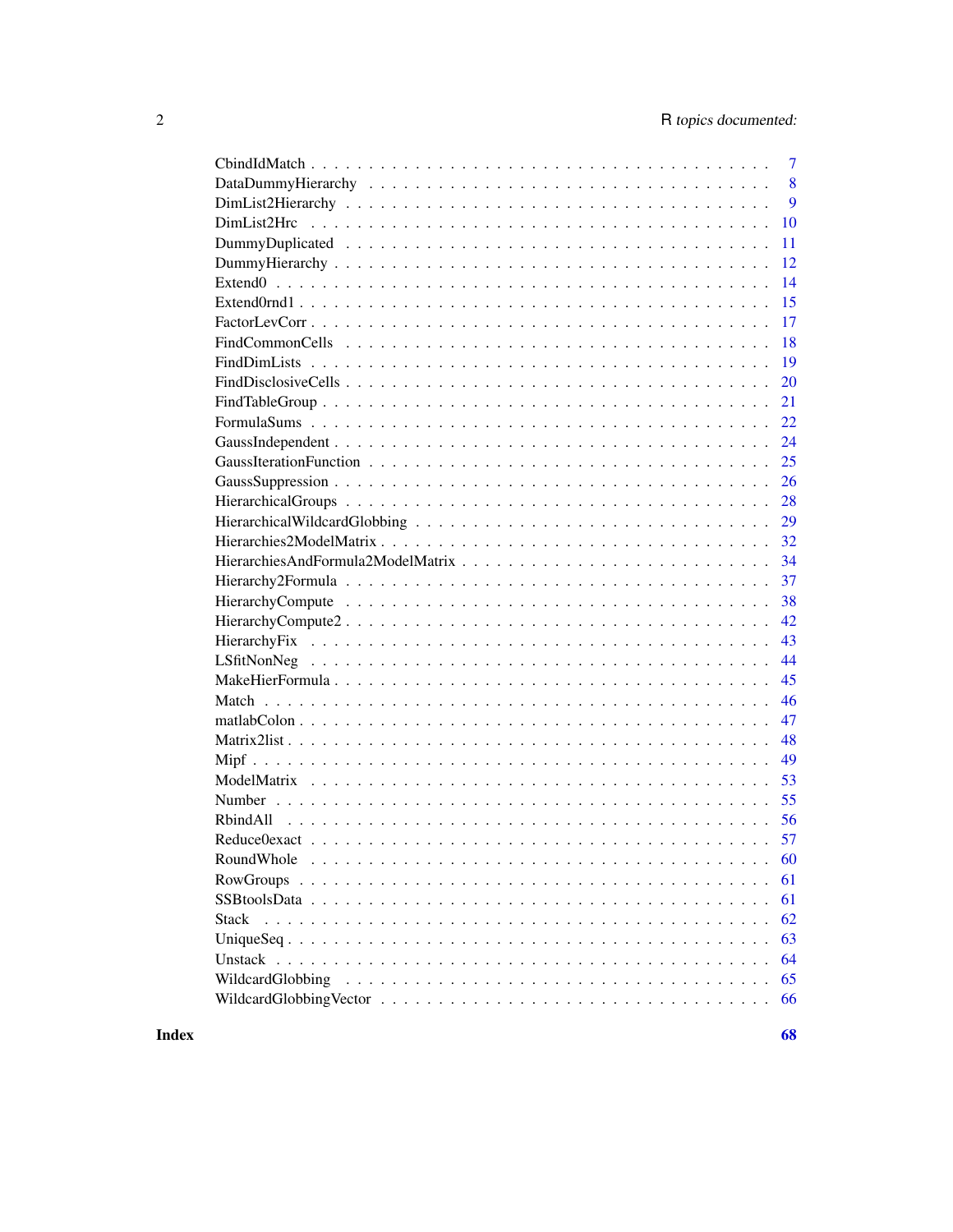<span id="page-2-0"></span>

#### Description

This function is created to fix problems caused by a serious bug in Excel. Editing csv files in that program causes leading zeros to disappear.

#### Usage

```
AddLeadingZeros(
  codes,
 places,
 warningText = NULL,
  viaFactor = TRUE,
 nWarning = 6,
  removeLeadingTrailingWhitespace = TRUE
)
```
#### Arguments

| codes                           | Character vector                                           |  |  |  |
|---------------------------------|------------------------------------------------------------|--|--|--|
| places                          | Number of places for positive numbers. Minus sign is extra |  |  |  |
| warningText                     | When non-NULL, warning will be produced                    |  |  |  |
| viaFactor                       | When TRUE, the algorithm uses factor coding internally.    |  |  |  |
| nWarning                        | Number of elements to be written before  in warnings.      |  |  |  |
| removeLeadingTrailingWhitespace |                                                            |  |  |  |
|                                 | Damaya loading and trailing whitespace                     |  |  |  |

Remove leading and trailing whitespace

### Value

Character vector

#### Author(s)

Øyvind Langsrud

```
AddLeadingZeros(c("1", "ABC", "12345", " 23", "-8", "45 ", " -9", " Agent ", "007",
                  "7 James Bond "), 10)
AddLeadingZeros(c("1", "ABC", "12345", " 23", "-8", "45 ", " -9", " Agent ", "007",
                  "7 James Bond "), 4)
AddLeadingZeros(c("1", "ABC", "12345", " 23", "-8", "45 ", " -9", " Agent ", "007",
                  "7 James Bond "), 4, removeLeadingTrailingWhitespace = FALSE)
AddLeadingZeros(c("1", "ABC", "12345", " 23", "-8", "45 ", " -9", " Agent ", "007",
                  "7 James Bond "), 4, warningText = "string changes")
```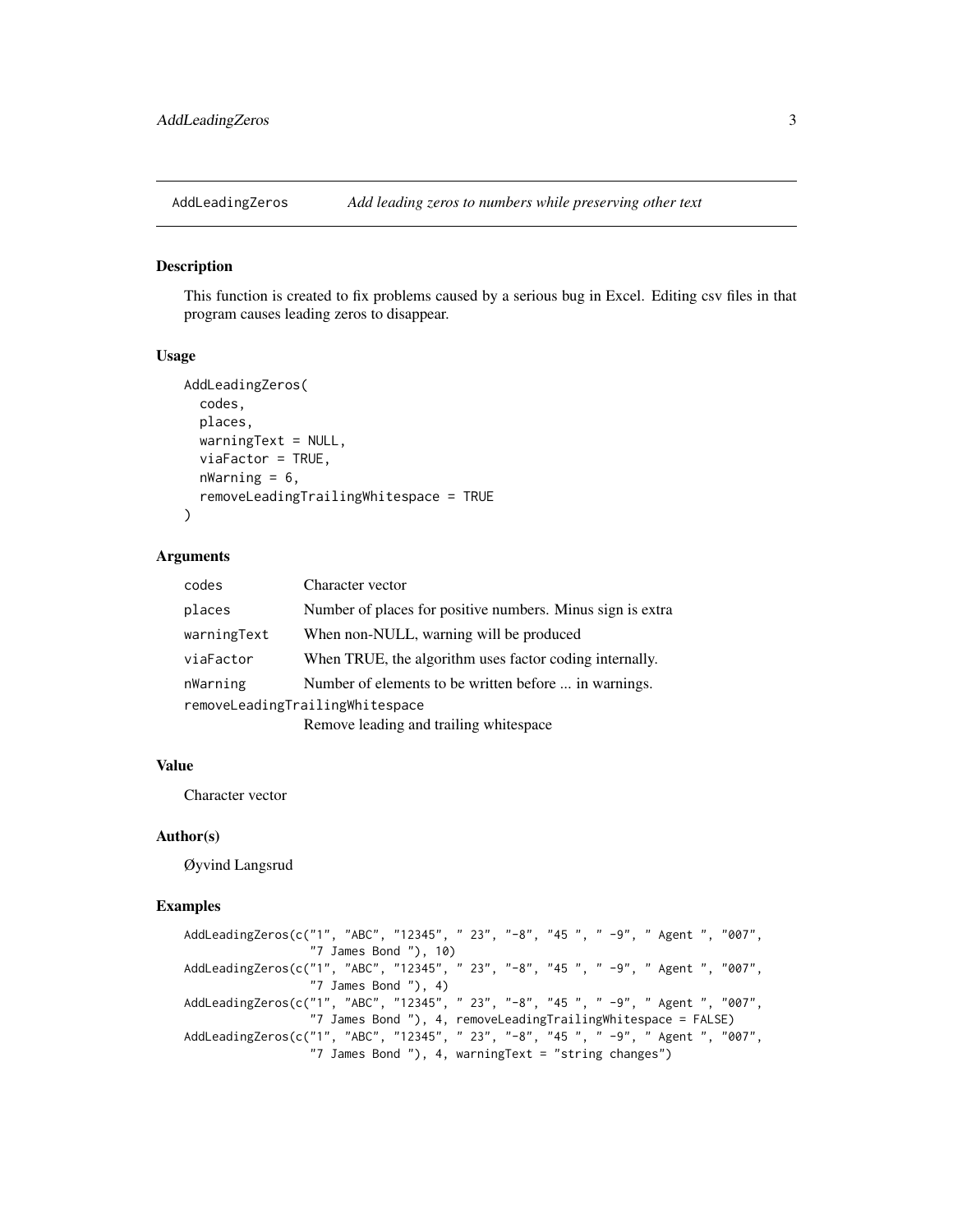```
AddLeadingZeros(c("1", "ABC", "12345", " 23", "-8", "45 ", " -9", " Agent ", "007",
                  "7 James Bond "), 4, warningText = "", nWarning = 2)
```
<span id="page-3-1"></span>AutoHierarchies *Ensure standardized coding of hierarchies*

#### Description

Automatic convert list of hierarchies coded in different ways to standardized to-from coding

#### Usage

```
AutoHierarchies(
 hierarchies,
 data = NULL,
  total = "Total",
 hierarchyVarNames = c(mapsFrom = "mapsFrom", mapsTo = "mapsTo", sign = "sign", level
    = "level"),
  combineHierarchies = TRUE,
  unionComplement = FALSE,
  ...
\mathcal{L}
```
FindHierarchies(data, total = "Total")

### Arguments

| hierarchies        | List of hierarchies                                                                                                 |
|--------------------|---------------------------------------------------------------------------------------------------------------------|
| data               | Matrix or data frame with data containing codes of relevant variables                                               |
| total              | Within AutoHierarchies: Vector of total codes (possibly recycled) used when<br>running Hrc2DimList or FindDimLists. |
| hierarchyVarNames  |                                                                                                                     |
|                    | Variable names in the hierarchy tables as in Hierarchy Fix                                                          |
| combineHierarchies |                                                                                                                     |
|                    | Whether to combine several hierarchies for same variable into a single hierarchy                                    |
| unionComplement    |                                                                                                                     |
|                    | Logical vector as in Hierarchies 2ModelMatrix. The parameter is only in use<br>when hierarchies are combined.       |
| $\cdots$           | Extra unused parameters                                                                                             |

### Details

Input can be to-from coded hierarchies, hierarchies/dimList as in sdcTable, TauArgus coded hierarchies or formulas. Automatic coding from data is also supported. Output is on a from ready for input to [HierarchyCompute](#page-37-1). FindHierarchies wraps [FindDimLists](#page-18-1) and AutoHierarchies into

<span id="page-3-0"></span>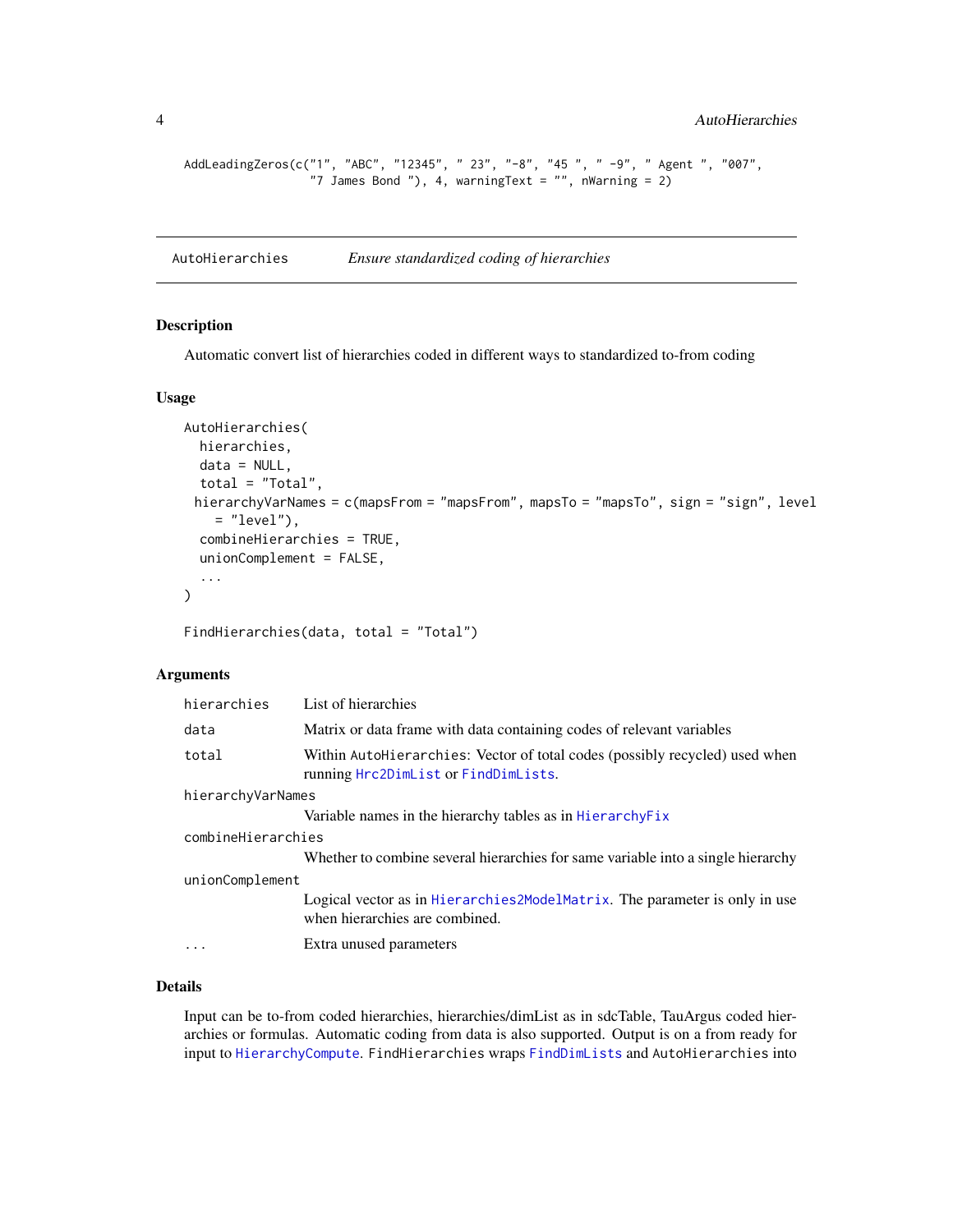### <span id="page-4-0"></span>AutoHierarchies 5

a single function. A single string as hierarchy input is assumed to be a total code. Then, the hierarchy is created as a simple hierarchy where all codes in data sum up to this total. For consistence with HierarchyCompute, the codes "rowFactor" and "colFactor" are unchanged. An empty string is recoded to "rowFactor".

A special possibility is to include character vector(s) as unnamed list element(s) of hierarchies. Then the elements of the character vector(s) must be variable names within data. This will cause hierarchies to be created from selected data columns by running [FindDimLists](#page-18-1). Total coded can be specified by parameter total or by naming the character vector. See examples.

### Value

List of hierarchies

#### Author(s)

Øyvind Langsrud

#### See Also

[DimList2Hierarchy](#page-8-1), [Hierarchy2Formula](#page-36-1).

```
# First, create different types of input
z <- SSBtoolsData("sprt_emp_withEU")
yearFormula <- c("y_14 = 2014", "y_15_16 = y_all - y_14", "y_all = 2014 + 2015 + 2016")
yearHier <- Formula2Hierarchy(yearFormula)
geoDimList \leq FindDimLists(z[, c("geo", "eu")], total = "Europe")[[1]]
geoDimList2 <- FindDimLists(z[, c("geo", "eu")])[[1]]
geoHrc <- DimList2Hrc(geoDimList)
ageHier <- SSBtoolsData("sprt_emp_ageHier")
h1 <- AutoHierarchies(list(age = ageHier, geo = geoDimList, year = yearFormula))
h2 <- AutoHierarchies(list(age = "Y15-64", geo = geoHrc, year = yearHier), data = z,
                      total = "Europe")h3 <- AutoHierarchies(list(age = "Total", geo = geoDimList2, year = "Total"), data = z)
h4 <- FindHierarchies(z[, c(1, 2, 3, 5)])
h5 <- AutoHierarchies(list(age = "Total", geo = "", year = "colFactor"), data = z)
identical(h1, h2)
identical(h3, h4)
FindHierarchies(z[, c("geo", "eu", "age")])
### Examples with character vector(s) as unnamed list elements.
# Same output as FindHierarchies above
AutoHierarchies(list(c("geo", "eu", "age")), data = z)
# Now combined with a named list element
AutoHierarchies(list(year = yearHier, c("geo", "eu", "age")), data = z)
```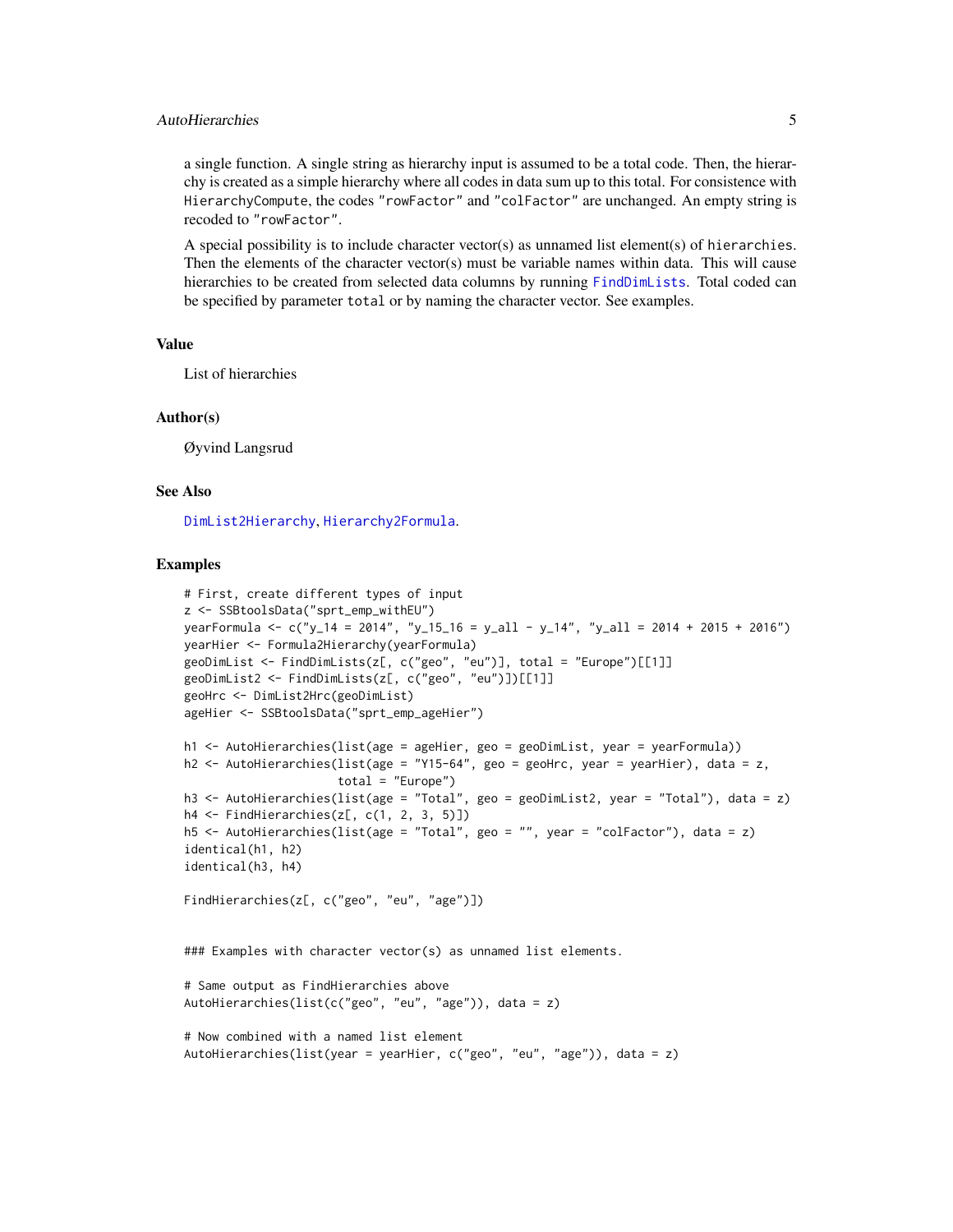```
# Total codes by unnamed list element as named character vector
AutoHierarchies(list(year = yearHier, c(Europe = "geo", "eu", All = "age")), data = z)
# Two types of year input. Total codes by using the parameter `total`.
AutoHierarchies(list("year", year = yearHier, c("geo", "eu", "age")), data = z,
                total = c("allYears", "unused", "Tot"))
# Avoid combineHierarchies to see effect of each year input separately
# (even earlier return possible with `combineHierarchies = NA`)
AutoHierarchies(list("year", year = yearHier, c("geo", "eu", "age")), data = z,
                total = c("allYears", "unused", "Tot"), combineHierarchies = FALSE)
```

| AutoSplit | Creating variables by splitting the elements of a character vector with- |
|-----------|--------------------------------------------------------------------------|
|           | out needing a split string                                               |

### Description

Creating variables by splitting the elements of a character vector without needing a split string

### Usage

```
AutoSplit(
  s,
  split = NULL,border = "_",
  revBorder = FALSE,
 noSplit = FALSE,varNames = paste("var", 1:100, sep = ""),
  tryReverse = TRUE
\lambda
```
#### Arguments

| S          | The character vector                                                                                      |
|------------|-----------------------------------------------------------------------------------------------------------|
| split      | Split string. When NULL (default), automatic splitting without a split string.                            |
| border     | A split character or an integer (move split) to be used when the exact split posi-<br>tion is not unique. |
| revBorder  | When border is integer the split position is moved from the other side.                                   |
| noSplit    | No splitting when TRUE.                                                                                   |
| varNames   | Variable names of the created variables (too many is ok)                                                  |
| tryReverse | When TRUE, the automatic method tries to find more variables by splitting from<br>reversed strings.       |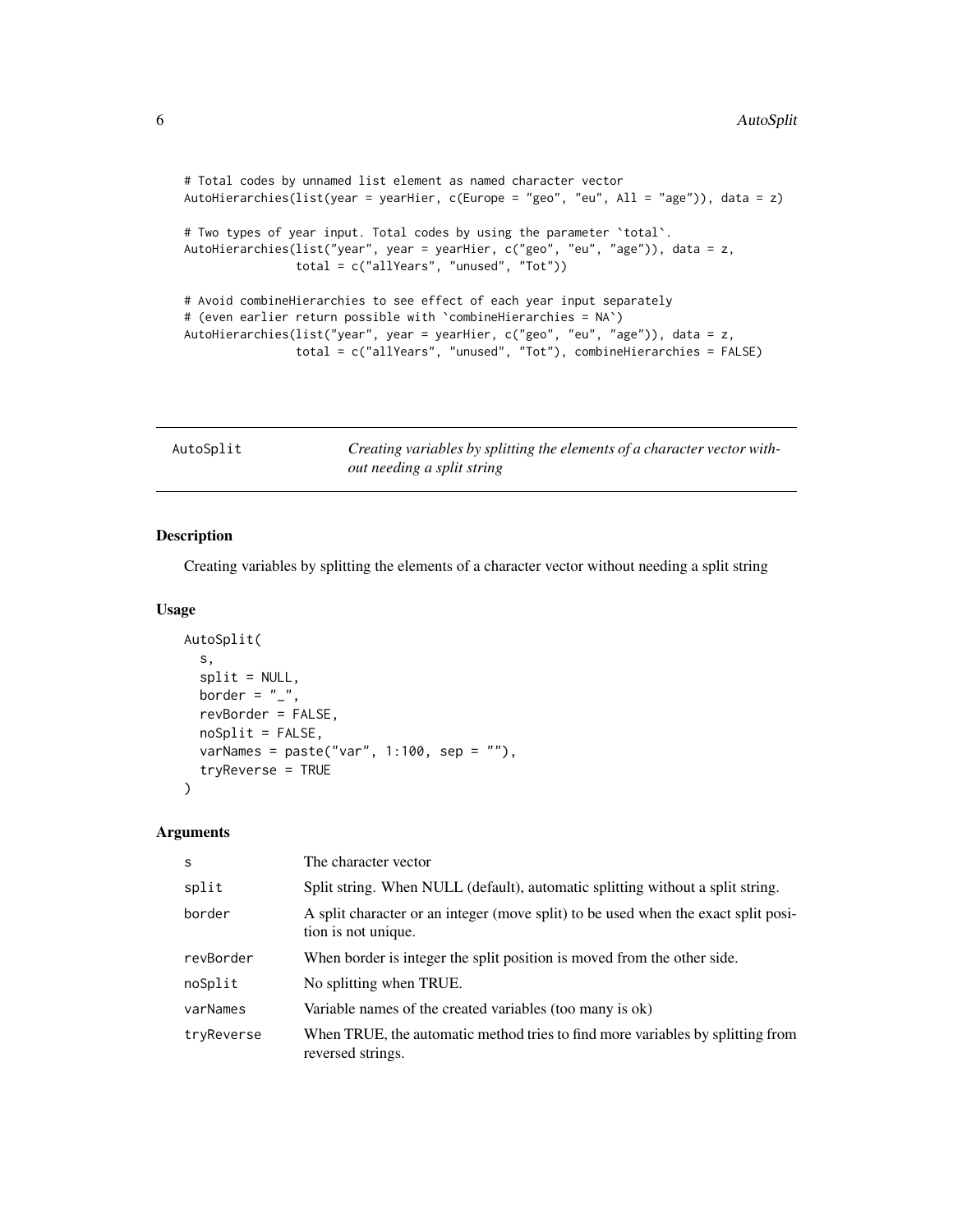### <span id="page-6-0"></span>CbindIdMatch 7

### Value

A data frame with s as row names.

#### Author(s)

Øyvind Langsrud

#### Examples

```
s <- c("A12-3-A-x","A12-3-B-x","B12-3-A-x","B12-3-B-x",
       "A12-3-A-y","A12-3-B-y","B12-3-A-y","B12-3-B-y")
AutoSplit(s)
AutoSplit(s,border="-")
AutoSplit(s,split="-")
AutoSplit(s,border=1)
AutoSplit(s,border=2)
AutoSplit(s,border=2,revBorder=TRUE)
AutoSplit(s,noSplit=TRUE)
AutoSplit(s,varNames=c("A","B","C","D"))
```
<span id="page-6-1"></span>CbindIdMatch *Combine several data frames by using id variables to match rows*

### Description

Combine several data frames by using id variables to match rows

### Usage

```
CbindIdMatch(
  ...,
 addName = names(x),sep = "'',
  idNames = sapply(x, function(x) names(x)[1]),idNames1 = idNames,
  addLast = FALSE)
```
### Arguments

| $\cdots$ | Several data frames as several input parameters or a list of data frames                            |
|----------|-----------------------------------------------------------------------------------------------------|
| addName  | NULL or vector of strings used to name columns according to origin frame                            |
| sep      | A character string to separate when addName apply                                                   |
| idNames  | Names of a id variable within each data frame                                                       |
| idNames1 | Names of variables in first data frame that correspond to the id variable within<br>each data frame |
| addLast  | When TRUE addName will be at end                                                                    |
|          |                                                                                                     |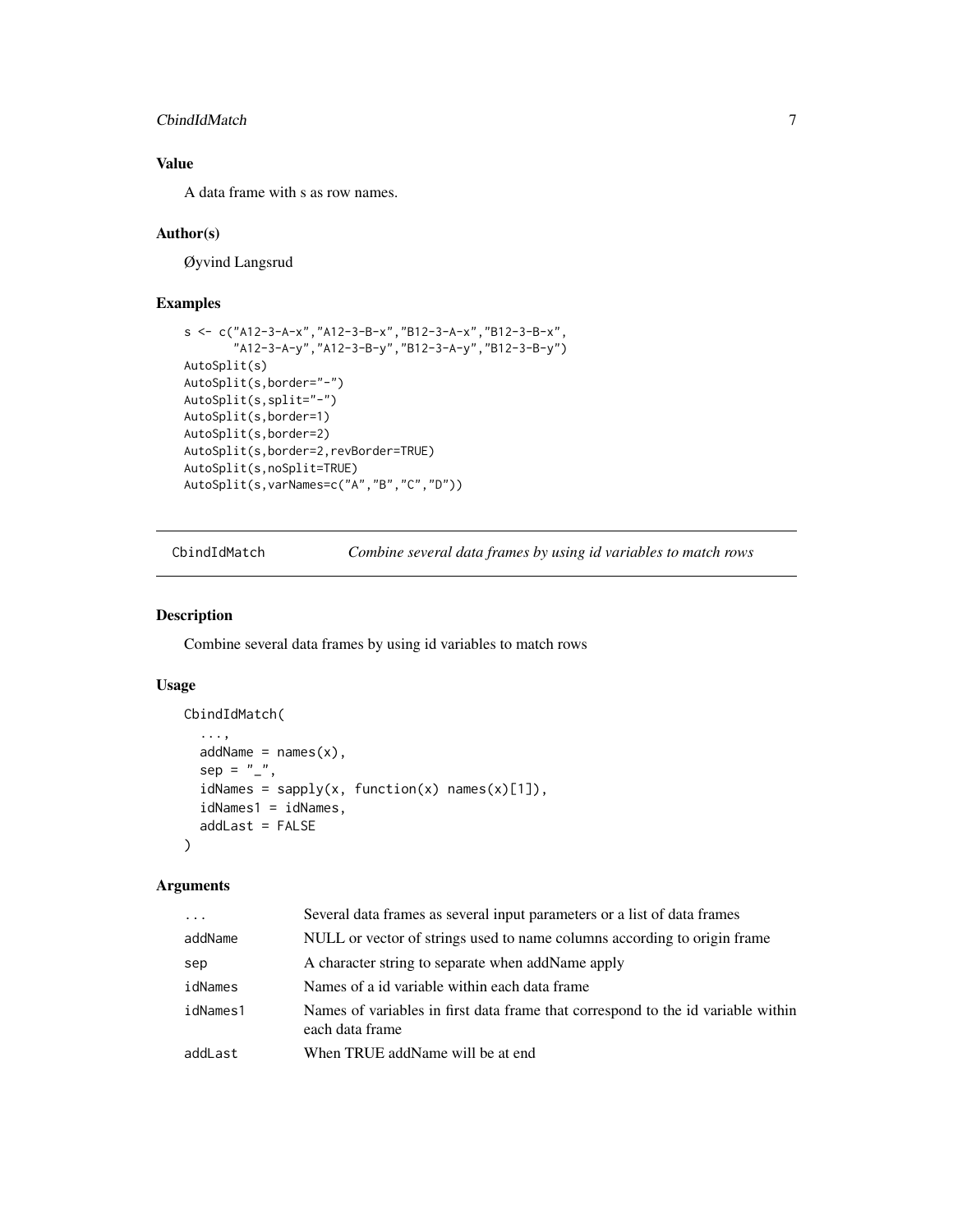#### <span id="page-7-0"></span>Details

The first data frame is the basis and the other frames will be matched by using id-variables. The default id-variables are the first variable in each frame. Corresponding variables with the same name in first frame is assumed. An id-variable is not needed if the number of rows is one or the same as the first frame. Then the element of idNames can be set to a string with zero length.

#### Value

A single data frame

#### Author(s)

Øyvind Langsrud

#### See Also

[RbindAll](#page-55-1) (same example data)

#### Examples

zA <- data.frame(idA = 1:10, idB = rep(10  $*$  (1:5), 2), idC = rep(c(100, 200), 5),  $idC2 = c(100, rep(200, 9)), idC3 = rep(100, 10),$  $idD = 99$ ,  $x = round(rnorm(10)$ , 3),  $xA = round(runif(10)$ , 2)) zB <- data.frame(idB =  $10 \times (1:5)$ , x = round(rnorm(5), 3), xB = round(runif(5), 2)) zC <- data.frame(idC = c(100, 200), x = round(rnorm(2), 3), xC = round(runif(2), 2)) zD  $\le$  data.frame(idD = 99, x = round(rnorm(1), 3), xD = round(runif(1), 2)) CbindIdMatch(zA, zB, zC, zD) CbindIdMatch(a = zA, b = zB, c = zC, d = zD, idNames =  $c("", "idB", "idC", ""))$ CbindIdMatch(a = zA, b = zB, c = zC, d = zD, idNames1 = c("", "idB", "idC2", "")) CbindIdMatch(a = zA, b = zB, c = zC, d = zD, idNames1 = c("", "idB", "idC3", "")) CbindIdMatch(zA, zB, zC, zD, addName = c("", "bbb", "ccc", "ddd"), sep = ".", addLast = TRUE) try(CbindIdMatch(X = zA, Y = zA[, 4:5], Z = zC, idNames = NULL)) # Error CbindIdMatch(X = zA, Y = zA[, 4:5], Z = zD, idNames = NULL) # Ok since equal NROW or NROW==1 CbindIdMatch(list(a = zA, b = zB, c = zC, d = zD)) # List is alternative input

| DataDummyHierarchy | Create a (signed) dummy matrix for hierarcical mapping of codes in |
|--------------------|--------------------------------------------------------------------|
|                    | data                                                               |

#### Description

Create a (signed) dummy matrix for hierarcical mapping of codes in data

#### Usage

DataDummyHierarchy(dataVector, dummyHierarchy)

DataDummyHierarchies(data, dummyHierarchies, colNamesFromData = FALSE)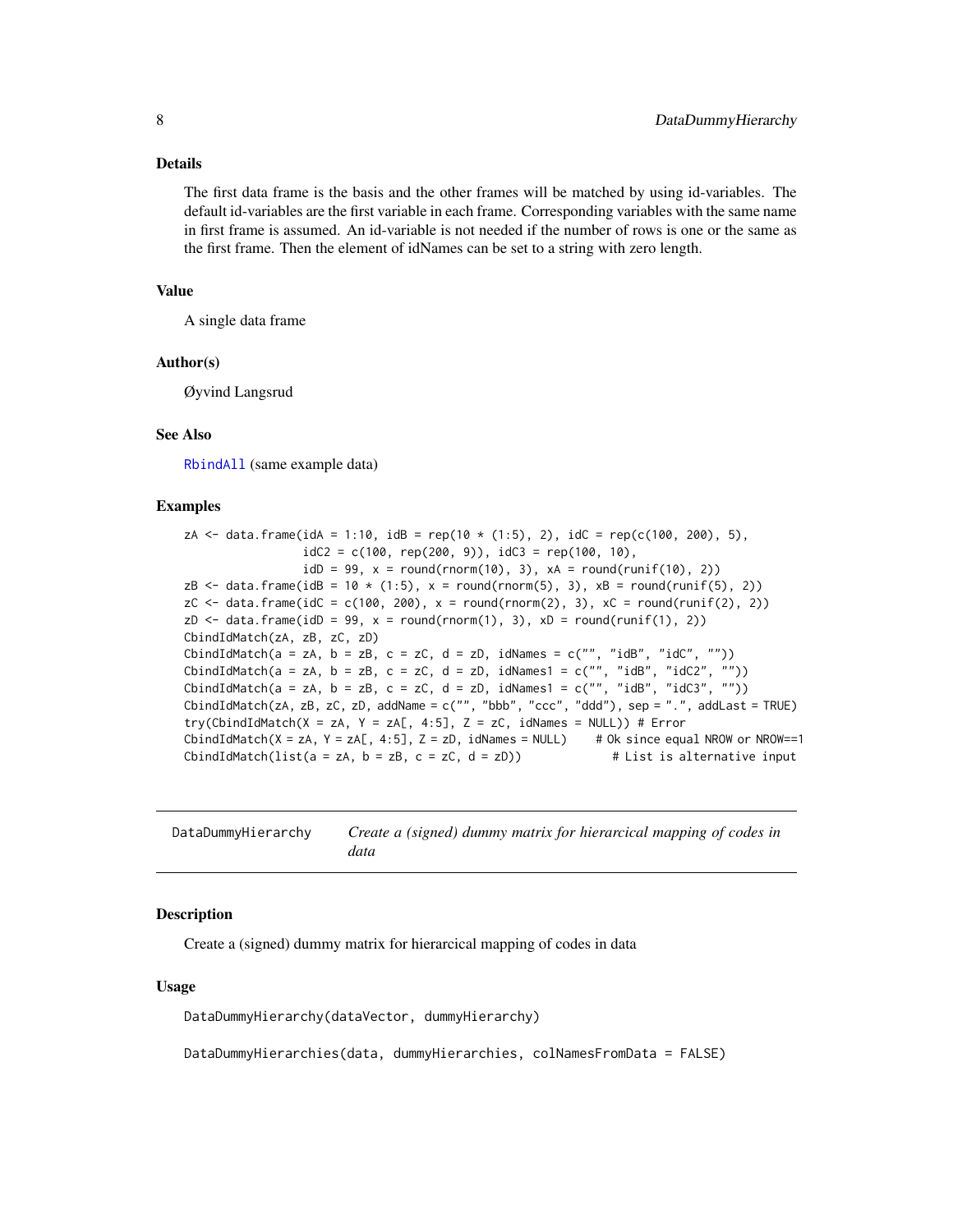### <span id="page-8-0"></span>DimList2Hierarchy 9

### Arguments

| dataVector       | A vector of codes in data                 |
|------------------|-------------------------------------------|
|                  | dummyHierarchy Output from DummyHierarchy |
| data             | data                                      |
| dummyHierarchies |                                           |
|                  | Output from DummyHierarchies              |
| colNamesFromData |                                           |
|                  | Column names from data when TRUE          |

#### Details

DataDummyHierarchies is a user-friendly wrapper for the original function DataDummyHierarchy. When colNamesFromData is FALSE (default), this function returns mapply(DataDummyHierarchy, data[names(dummyHierarchies)], dummyHierarchies).

### Value

A sparse matrix. Column names are taken from dataVector (if non-NULL) and row names are taken from the row names of dummyHierarchy.

### Author(s)

Øyvind Langsrud

#### Examples

```
z <- SSBtoolsData("sprt_emp_withEU")[1:9, ]
hi <- FindHierarchies(z[, c("geo", "eu", "age", "year")])
dhi <- DummyHierarchies(hi, inputInOutput = TRUE)
DataDummyHierarchies(z, dhi, colNamesFromData = TRUE)
```
<span id="page-8-1"></span>DimList2Hierarchy *DimList2Hierarchy*

#### Description

From hierarchy/dimList as in sdcTable to to-from coded hierarchy

### Usage

```
DimList2Hierarchy(x)
```
#### Arguments

x An element of a dimList as in sdcTable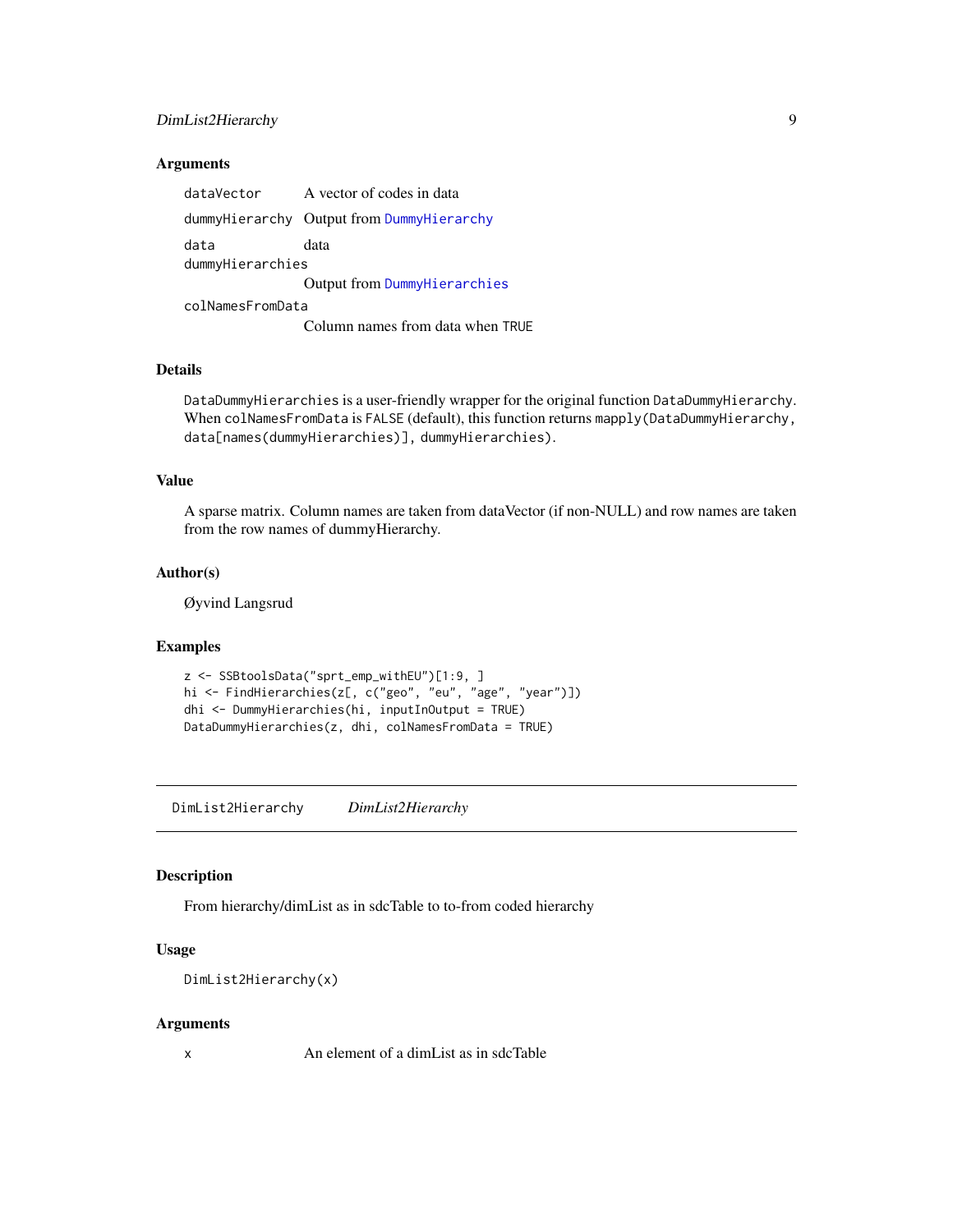### Value

Data frame with to-from coded hierarchy

#### Author(s)

Øyvind Langsrud

### Examples

```
# First generate a dimList element
x <- FindDimLists(SSBtoolsData("sprt_emp_withEU")[, c("geo", "eu")], , total = "Europe")[[1]]
```
DimList2Hierarchy(x)

DimList2Hrc *DimList2Hrc/Hrc2DimList*

### <span id="page-9-1"></span>Description

Conversion between hierarchies/dimList as in sdcTable and TauArgus coded hierarchies

### Usage

```
DimList2Hrc(dimList)
```
Hrc2DimList(hrc, total = "Total")

#### Arguments

| dimList | List of data frames according to the specifications in sdcTable |
|---------|-----------------------------------------------------------------|
| hrc     | List of character vectors                                       |
| total   | String used to name totals.                                     |

### Value

See Arguments

#### Author(s)

Øyvind Langsrud

```
# First generate dimList
dimList <- FindDimLists(SSBtoolsData("sprt_emp_withEU")[, c("geo", "eu", "age")])
hrc <- DimList2Hrc(dimList)
dimList2 <- Hrc2DimList(hrc)
identical(dimList, dimList2)
```
<span id="page-9-0"></span>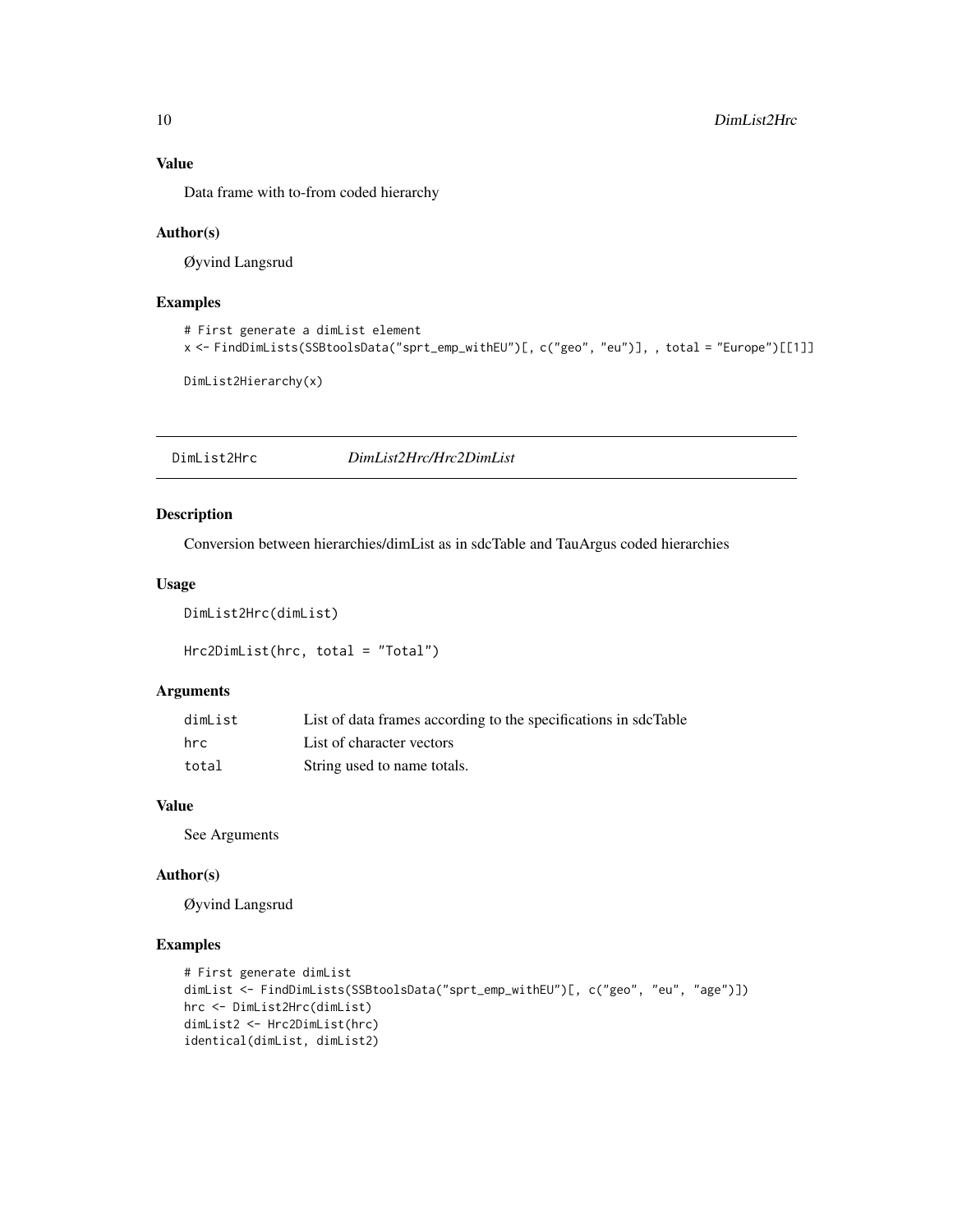<span id="page-10-0"></span>DummyDuplicated *Duplicated columns in dummy matrix*

### Description

The algorithm is based on crossprod(x) or crossprod(x, u) where u is a vector of random numbers

#### Usage

```
DummyDuplicated(x, idx = FALSE, rows = FALSE, rnd = FALSE)
```
 $XprodRnd(x, duplic = TRUE, idx = FALSE, rows = FALSE, seed = NULL)$ 

### Arguments

| x      | A matrix                                                                                                                                        |
|--------|-------------------------------------------------------------------------------------------------------------------------------------------------|
| idx    | Indices returned when TRUE                                                                                                                      |
| rows   | Duplicated rows instead when TRUE                                                                                                               |
| rnd    | Algorithm based on cross product with random numbers when TRUE (dummy<br>matrix not required)                                                   |
| duplic | XprodRnd parameter: When duplic and idx are FALSE, this function returns<br>$crossprod(x, u)$ or $x$ % * % as instead of indices or duplicated. |
| seed   | XprodRnd parameter: Seed to be used. When NULL the ordinary random value<br>stream in R continues.                                              |

#### Details

The efficiency of the default algorithm depends on the sparsity of crossprod(x). The random values are generated locally within the function without affecting the random value stream in R.

### Value

Logical vectors specifying duplicated columns or vector of indices (first match)

#### Note

DummyDuplicated calls XprodRnd with 123 as seed when rnd is TRUE. XprodRnd performs three runs with different random numbers. A warning is produced if one deviates. Error occurs if all three are different.

#### Author(s)

Øyvind Langsrud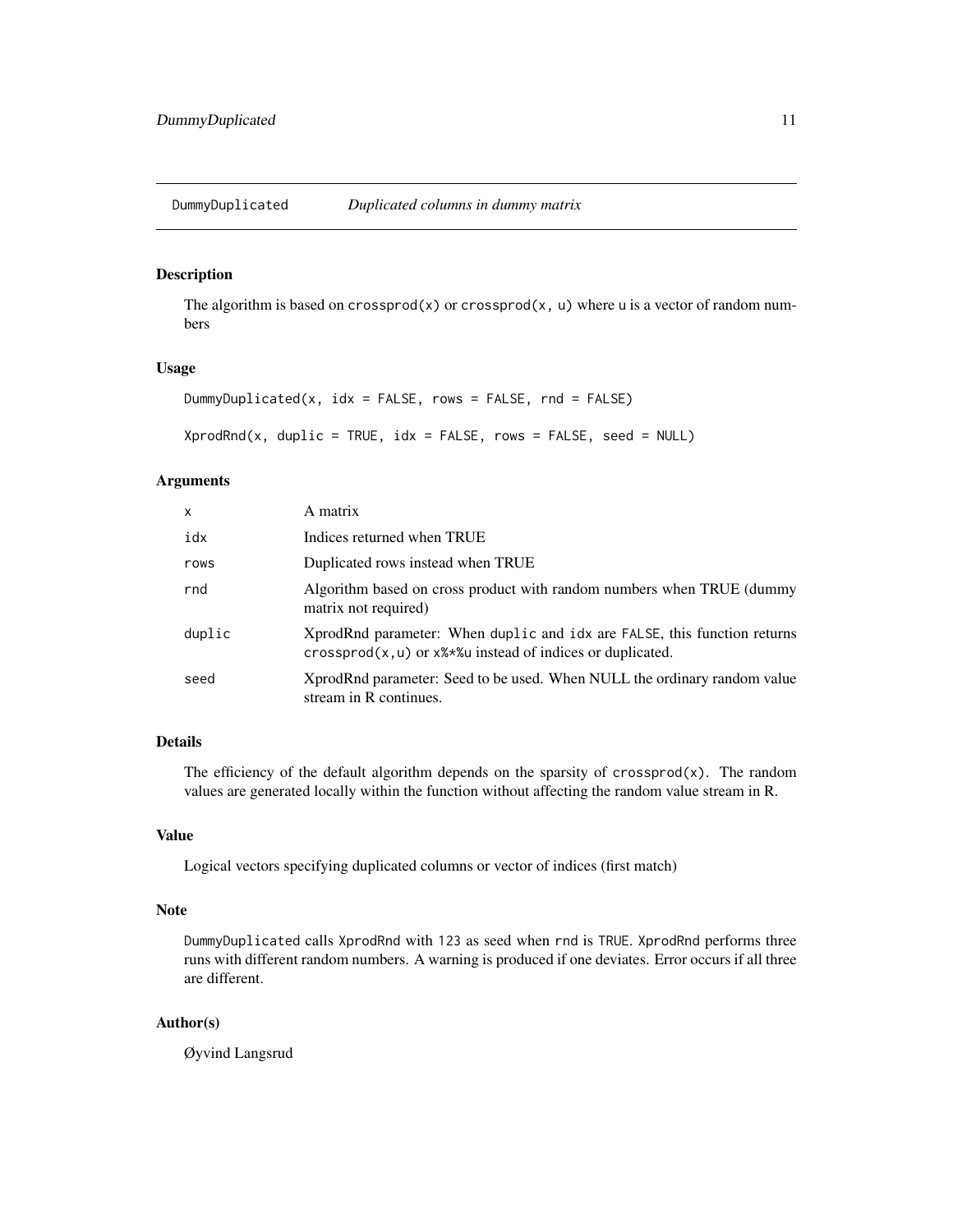#### Examples

```
x \leftarrow \text{cbind}(1, \text{rbind(diag}(2), \text{diag}(2)), \text{diag}(4)[, 1:2])z <- Matrix(x[c(1:4, 2:3), c(1, 2, 1:5, 5, 2)])
DummyDuplicated(z)
which(DummyDuplicated(z, rows = TRUE))
# Four ways to obtain the same result
DummyDuplicated(z, idx = TRUE)
DummyDuplicated(z, idx = TRUE, rnd = TRUE)
DummyDuplicated(t(z), idx = TRUE, rows = TRUE)
DummyDuplicated(t(z), idx = TRUE, rows = TRUE, rnd = TRUE)
# The unique values in four ways
which(!DummyDuplicated(z), )
which(!DummyDuplicated(z, rnd = TRUE))
which(!DummyDuplicated(t(z), rows = TRUE))which(!DummyDuplicated(t(z), rows = TRUE, rnd = TRUE))
```
DummyHierarchy *Converting hierarchy specifications to a (signed) dummy matrix*

### <span id="page-11-2"></span>Description

A matrix for mapping input codes (columns) to output codes (rows) are created. The elements of the matrix specify how columns contribute to rows.

#### Usage

```
DummyHierarchy(
 mapsFrom,
 mapsTo,
  sign,
  level,
 mapsInput = NULL,
  inputInOutput = FALSE,
  keepCodes = mapsFrom[integer(0)],unionComplement = FALSE,
  reOrder = FALSE
)
DummyHierarchies(
 hierarchies,
  data = NULL,
  inputInOutput = FALSE,
  unionComplement = FALSE,
  reOrder = FALSE
)
```
<span id="page-11-0"></span>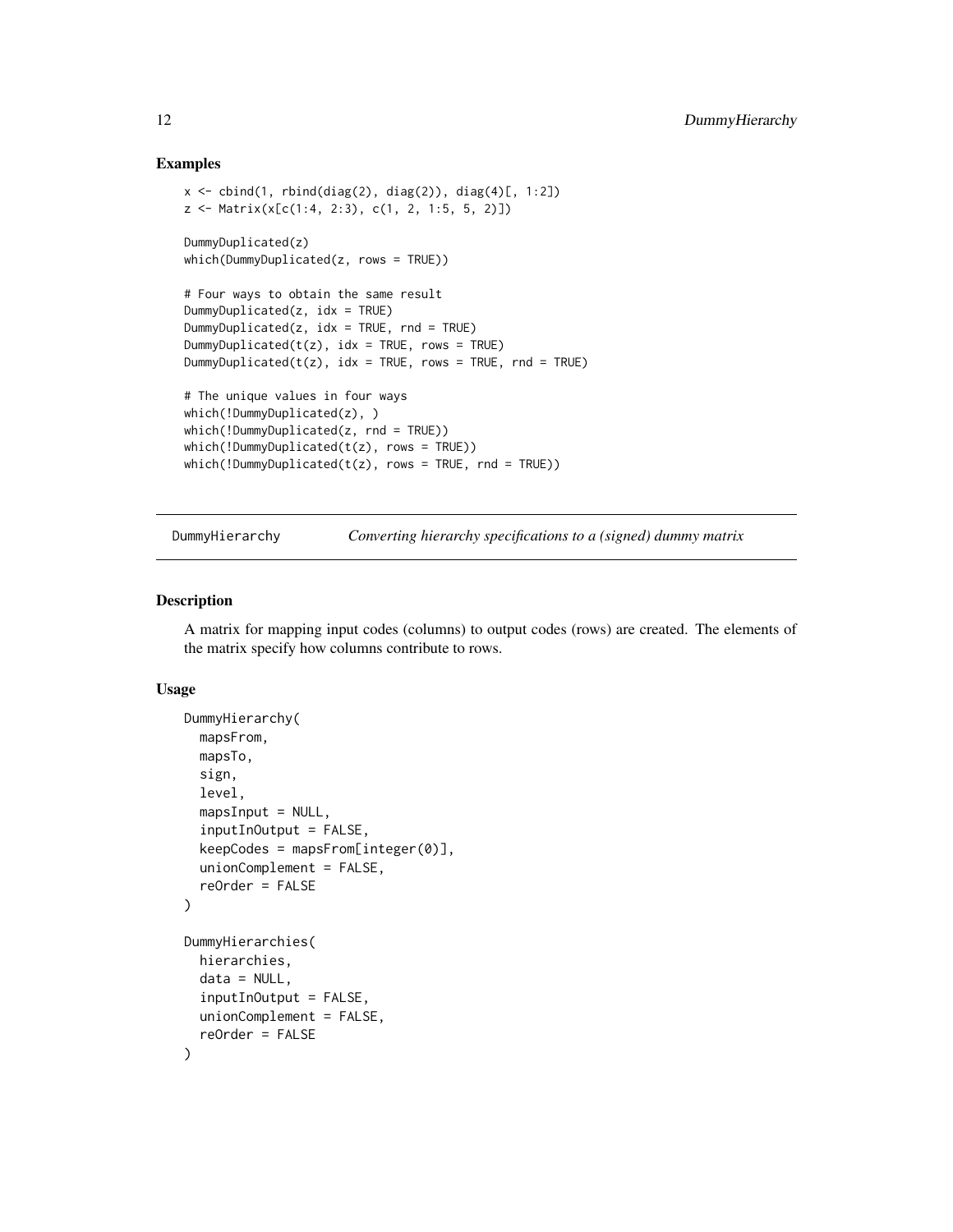### DummyHierarchy 13

### Arguments

| mapsFrom        | Character vector from hierarchy table                                                                                  |
|-----------------|------------------------------------------------------------------------------------------------------------------------|
| mapsTo          | Character vector from hierarchy table                                                                                  |
| sign            | Numeric vector of either 1 or -1 from hierarchy table                                                                  |
| level           | Numeric vector from hierarchy table.                                                                                   |
| mapsInput       | All codes in mapsFrom not in mapsTo (created automatically when NULL) and<br>possibly other codes in input data.       |
| inputInOutput   | When FALSE all output rows represent codes in maps To                                                                  |
| keepCodes       | To prevent some codes to be removed when input In $Output = FALSE$                                                     |
| unionComplement |                                                                                                                        |
|                 | When TRUE, sign means union and complement instead of addition or subtrac-<br>tion (see note)                          |
| re0rder         | When TRUE (FALSE is default) output codes are ordered differently, more sim-<br>ilar to a usual model matrix ordering. |
| hierarchies     | List of hierarchies                                                                                                    |
| data            | data                                                                                                                   |

#### Details

DummyHierarchies is a user-friendly wrapper for the original function DummyHierarchy. Then, the logical input parameters are vectors (possibly recycled). mapsInput and keepCodes can be supplied as attributes. mapsInput will be generated when data is non-NULL.

### Value

A sparse matrix with row and column and names

### Note

With unionComplement = FALSE (default), the sign of each mapping specifies the contribution as addition or subtraction. Thus, values above one and negative values in output can occur. With unionComplement = TRUE, positive is treated as union and negative as complement. Then 0 and 1 are the only possible elements in the output matrix.

#### Author(s)

Øyvind Langsrud

```
# A hierarchy table
h <- SSBtoolsData("FIFA2018ABCD")
DummyHierarchy(h$mapsFrom, h$mapsTo, h$sign, h$level)
DummyHierarchy(h$mapsFrom, h$mapsTo, h$sign, h$level, inputInOutput = TRUE)
DummyHierarchy(h$mapsFrom, h$mapsTo, h$sign, h$level, keepCodes = c("Portugal", "Spain"))
```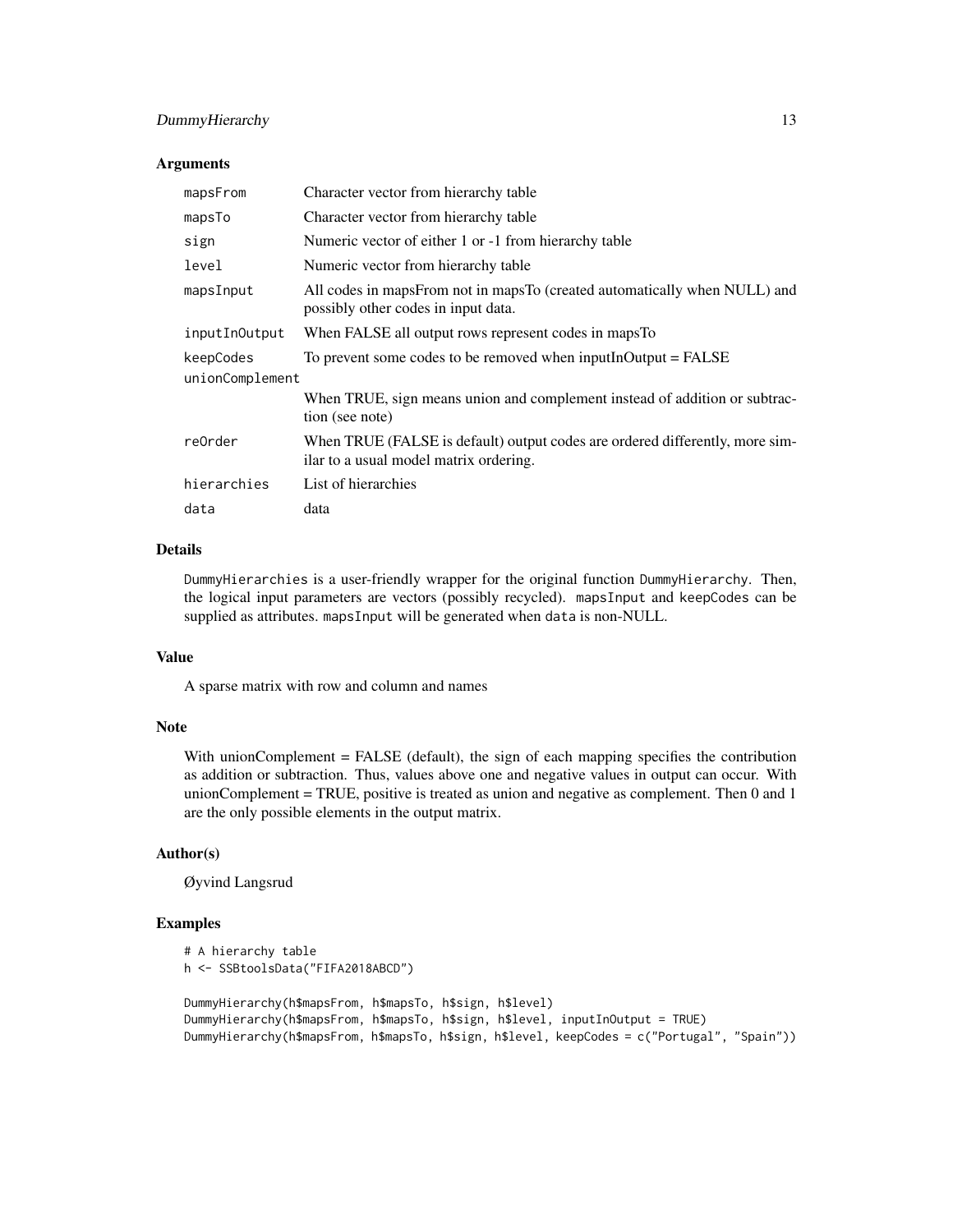```
# Extend the hierarchy table to illustrate the effect of unionComplement
h2 <- rbind(data.frame(mapsFrom = c("EU", "Schengen"), mapsTo = "EUandSchengen",
                       sign = 1, level = 3), h)
DummyHierarchy(h2$mapsFrom, h2$mapsTo, h2$sign, h2$level)
DummyHierarchy(h2$mapsFrom, h2$mapsTo, h2$sign, h2$level, unionComplement = TRUE)
# Extend mapsInput - leading to zero columns.
DummyHierarchy(h$mapsFrom, h$mapsTo, h$sign, h$level,
            mapsInput = c(h$mapsFrom[!(h$mapsFrom %in% h$mapsTo)], "Norway", "Finland"))
# DummyHierarchies
DummyHierarchies(FindHierarchies(SSBtoolsData("sprt_emp_withEU")[, c("geo", "eu", "age")]),
                 inputInOutput = c(FALSE, TRUE))
```
<span id="page-13-1"></span>Extend0 *Add zero frequency rows*

### Description

Microdata or tabular frequency data is extended to contain all combinations of unique rows of (hierarchical) groups of dimensional variables. Extra variables are extended by NA's or 0's.

#### Usage

```
Extend0(
  data,
  freqName = "freq",
  hierarchical = TRUE,
  varGroups = NULL,
  dimVar = NULL,
  extraVar = TRUE
)
```
### Arguments

| data         | data frame                                                               |
|--------------|--------------------------------------------------------------------------|
| fregName     | Name of (existing) frequency variable                                    |
| hierarchical | Hierarchical variables treated atomatically when TRUE                    |
| varGroups    | List of variable groups, possibly with data (see details and examples).  |
| dimVar       | The dimensional variables                                                |
| extraVar     | Extra variables as variable names, TRUE (all remaining) or FALSE (none). |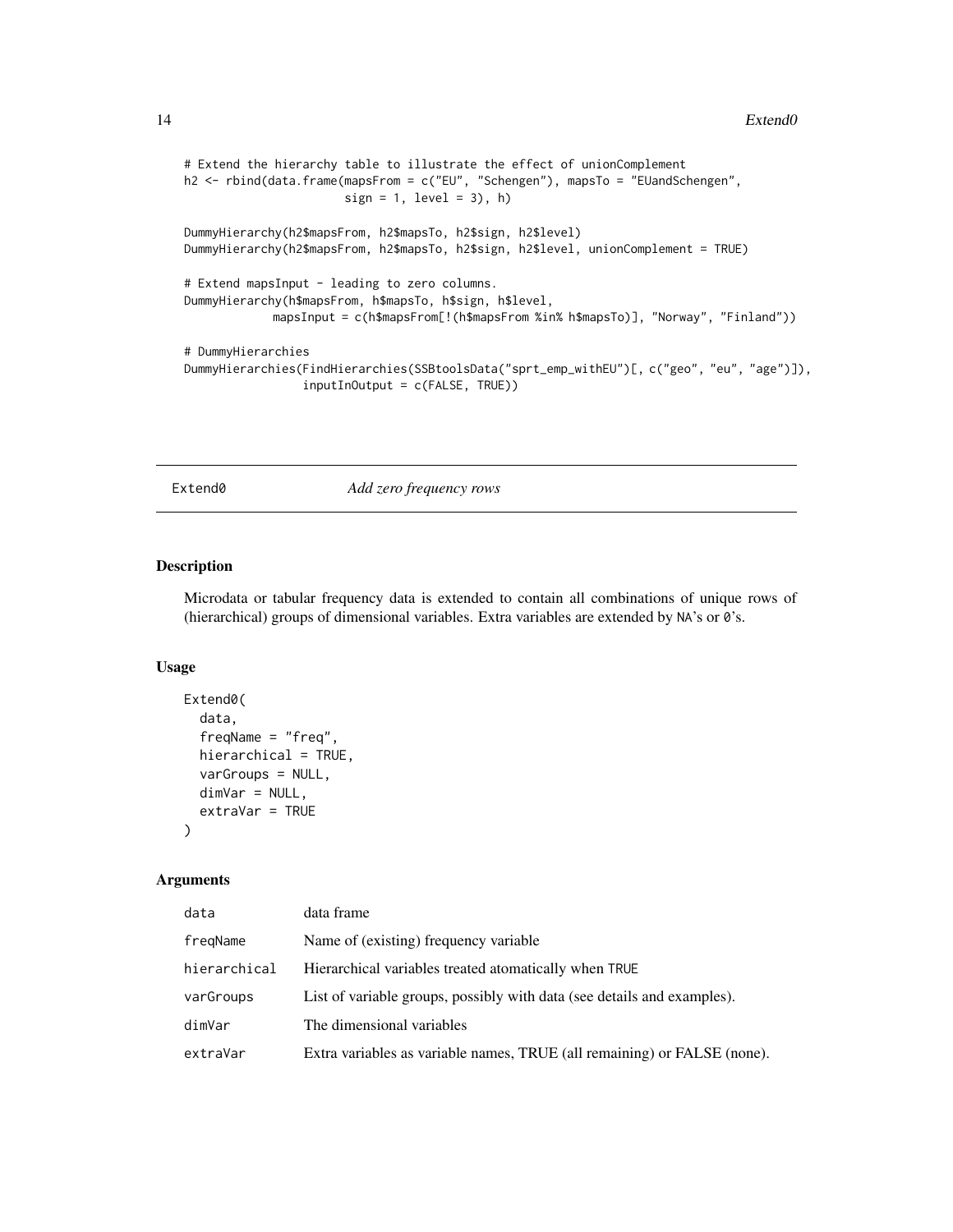#### <span id="page-14-0"></span>Extend0rnd1 15

#### Details

With no frequency variable in input (microdata), the frequency variable in output consists of ones and zeros. By default, all variables, except the frequencies, are considered as dimensional variables. By default, the grouping of dimensional variables is based on hierarchical relationships (hierarchical = TRUE). With varGroups = NULL and hierarchical = FALSE, each dimensional variable forms a separate group (as as.list(dimVar)). Parameter extraVar can be specified as variable names. TRUE means all remaining variables and FALSE no variables.

When the contents of varGroups $[\![\text{i}]\!]$  is variable names, the data frame unique (data [varGroups $[\![\text{i}]\!]$ ]) will be made as a building block within the function. A possibility is to supply such a data frame instead of variable names. Then, the building block will be unique(varGroups[[i]]). Names and data frames can be mixed.

#### Value

Extended data frame

#### See Also

Advanced possibilities by varGroups-attribute. See [Extend0rnd1](#page-14-1).

#### Examples

```
z <- SSBtoolsData("sprt_emp_withEU")[c(1, 4:6, 8, 11:15), ]
z$age[z$age == "Y15-29"] <- "young"
z$age[z$age == "Y30-64"] <- "old"
Extend0(z[, -4])Extend0(z, hierarchical = FALSE, dimVar = c("age", "geo", "eu"))Extend0(z, hierarchical = FALSE, dimVar = c("age", "geo", "eu"), extraVar = "year")
Extend0(z, hierarchical = FALSE, dimVar = c("age", "geo", "eu"), extraVar = FALSE)
Extend0(z, varGroups = list(c("age", "geo", "year"), "eu"))
Extend0(MakeFreq(z[c(1, 1, 1, 2, 2, 3:10), -4]))
Extend0(z, "ths_per")
# varGroups with data frames (same result as with names above)
Extend0(z, varGroups = list(z[c("age", "geo", "year")], z["eu"]))
# varGroups with both names and data frame
Extend0(z, varGroups = list(c('year", "geo", "eu"), data-frame(age = c("middle", "old"))))
```
<span id="page-14-1"></span>Extend0rnd1 *varGroups-attribute to Extend0, Example functions*

#### **Description**

Setting attr(varGroups, "FunctionExtend0") to a function makes Extend0 behave differently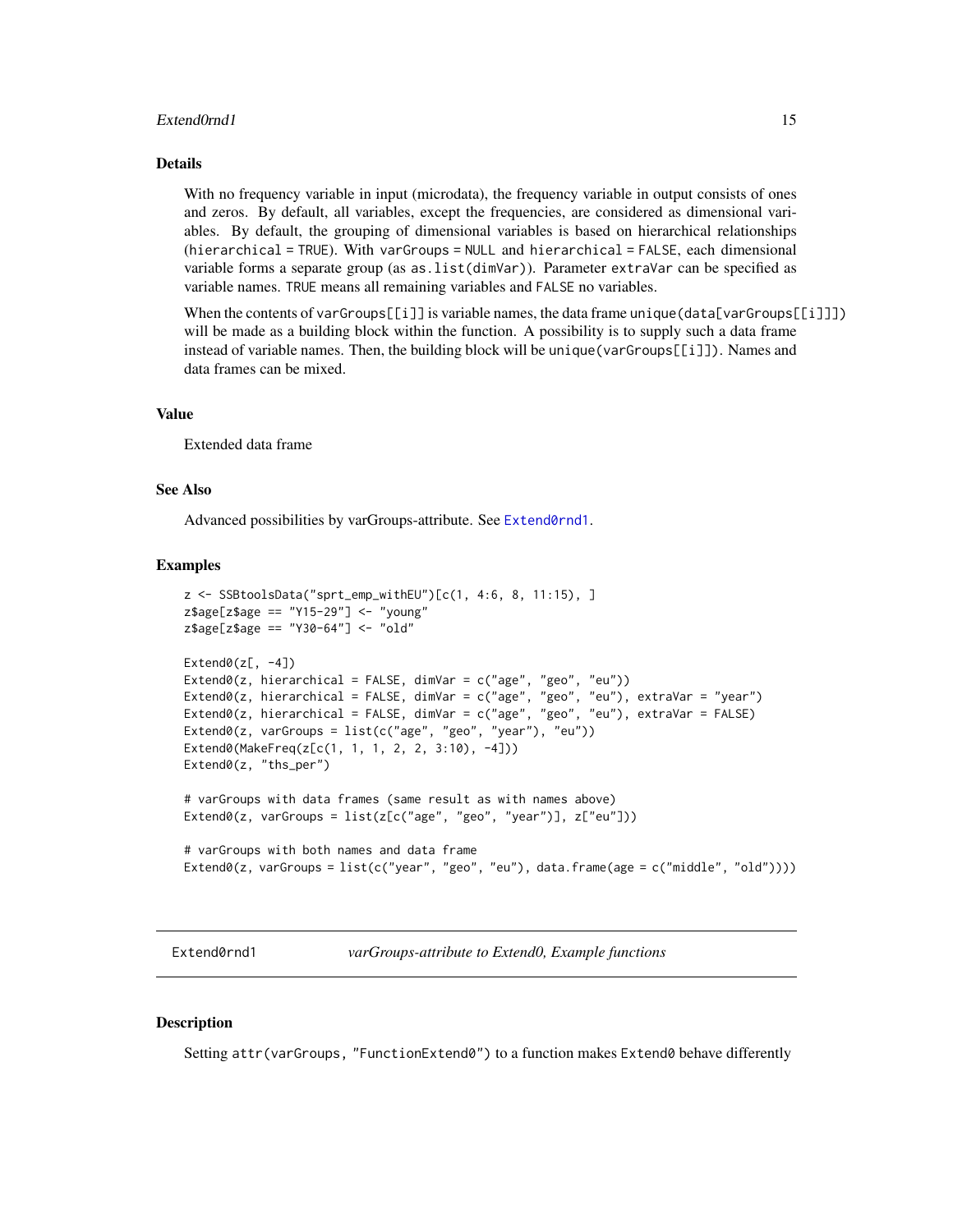#### <span id="page-15-0"></span>Usage

```
Extend0rnd1(data, varGroups, k = 1, rndSeed = 123)
Extend0rnd2(...)
```
Extend0rnd1b(...)

#### **Arguments**

| data      | data.frame within Extend0                        |
|-----------|--------------------------------------------------|
| varGroups | argument to Extend <sub>0</sub>                  |
| k         | Number of rows generated is approx. k*nrow(data) |
| rndSeed   | Internal random seed to be used                  |
|           | Extra unused parameters                          |

#### Details

The point is to create a function that takes data and varGroups as input and that returns a data frame with a limited number of combinations of the elements in varGroups. The example function here is limited to two varGroups elements.

#### Value

a data frame

```
z <- SSBtoolsData("sprt_emp_withEU")[c(1, 5, 8, 14), ]
z$age[z$age == "Y15-29"] <- "young"
z$age[z$age == "Y30-64"] <- "old"
varGroups <- list(c("year", "geo", "eu"), data.frame(age = c("middle", "old")))
Extend0(z, varGroups = varGroups)
attr(varGroups, "FunctionExtend0") <- Extend0rnd1
Extend0(z, varGroups = varGroups)
attr(varGroups, "FunctionExtend0") <- Extend0rnd1b
Extend0(z, varGroups = varGroups)
attr(varGroups, "FunctionExtend0") <- Extend0rnd2
Extend0(z, varGroups = varGroups)
# To see what's going on internally. Data used only via nrow
varGroups <- list(data.frame(ab = rep(c("a", "b"), each = 4), abcd = c("a", "b", "c", "d")),
                  data.frame(AB = rep(c("A", "B"), each = 3), ABC = c("A", "B", "C")))
a <- Extend0rnd1(data.frame(1:5), varGroups)
table(a[[1]], a[[2]])
table(a[[3]], a[[4]])
```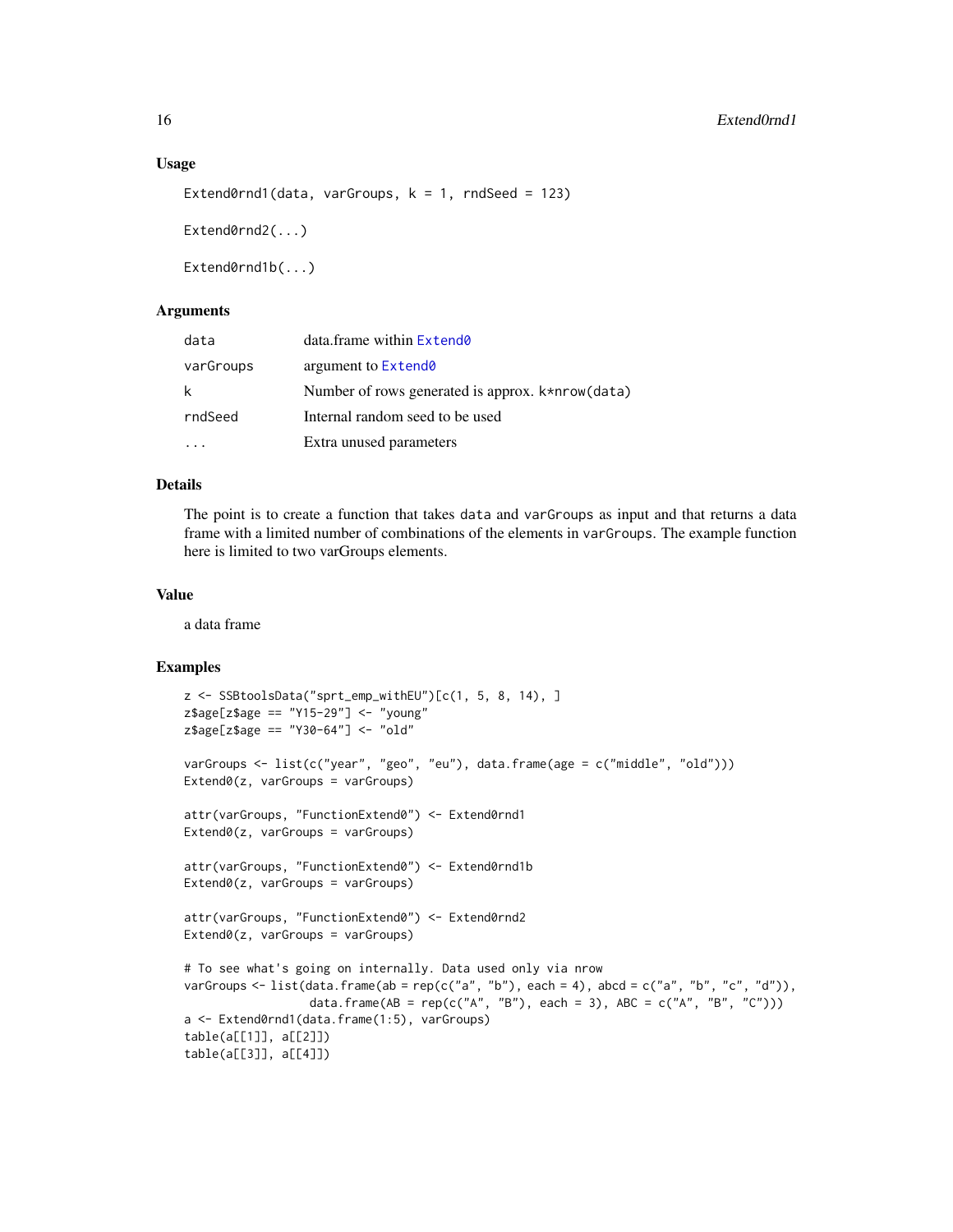### <span id="page-16-0"></span>FactorLevCorr 17

```
a <- Extend0rnd1b(data.frame(1:5), varGroups)
table(a[[1]], a[[2]])
table(a[[3]], a[[4]])
a <- Extend0rnd2(data.frame(1:5), varGroups[2:1])
table(a[[1]], a[[2]])
table(a[[3]], a[[4]])
a <- Extend0rnd1(data.frame(1:100), varGroups)
table(a[[1]], a[[2]]) # Maybe smaller numbers than expected since duplicates were removed
table(a[[3]], a[[4]])
```
FactorLevCorr *Factor level correlation*

#### Description

A sort of correlation matrix useful to detect (hierarchical) relationships between the levels of factor variables.

#### Usage

FactorLevCorr(x)

#### Arguments

x Input matrix or data frame containing the variables

#### Value

Output is a sort of correlation matrix.

Here we refer to ni as the number of present levels of variable i (the number of unique elements) and we refer to nij as the number of present levels obtained by crossing variable i and variable j (the number unique rows of  $x$ [, $c(i,j)$ ]).

The diagonal elements of the output matrix contains the number of present levels of each variable  $(=ni).$ 

The absolute values of off-diagonal elements:

| 0            | when $nij = ni * nj$                         |
|--------------|----------------------------------------------|
|              | when $nij = max(ni, nj)$                     |
| Other values | Computed as $(ni*nj-nij)/(ni*nj-max(ni,nj))$ |

So 0 means that all possible level combinations exist in the data and 1 means that the two variables are hierarchically related.

The sign of off-diagonal elements:

| positive | when $n$ $\leq$ n $j$ |
|----------|-----------------------|
| negative | when $ni > nj$        |

In cases where ni=nj elements will be positive above the diagonal and negative below.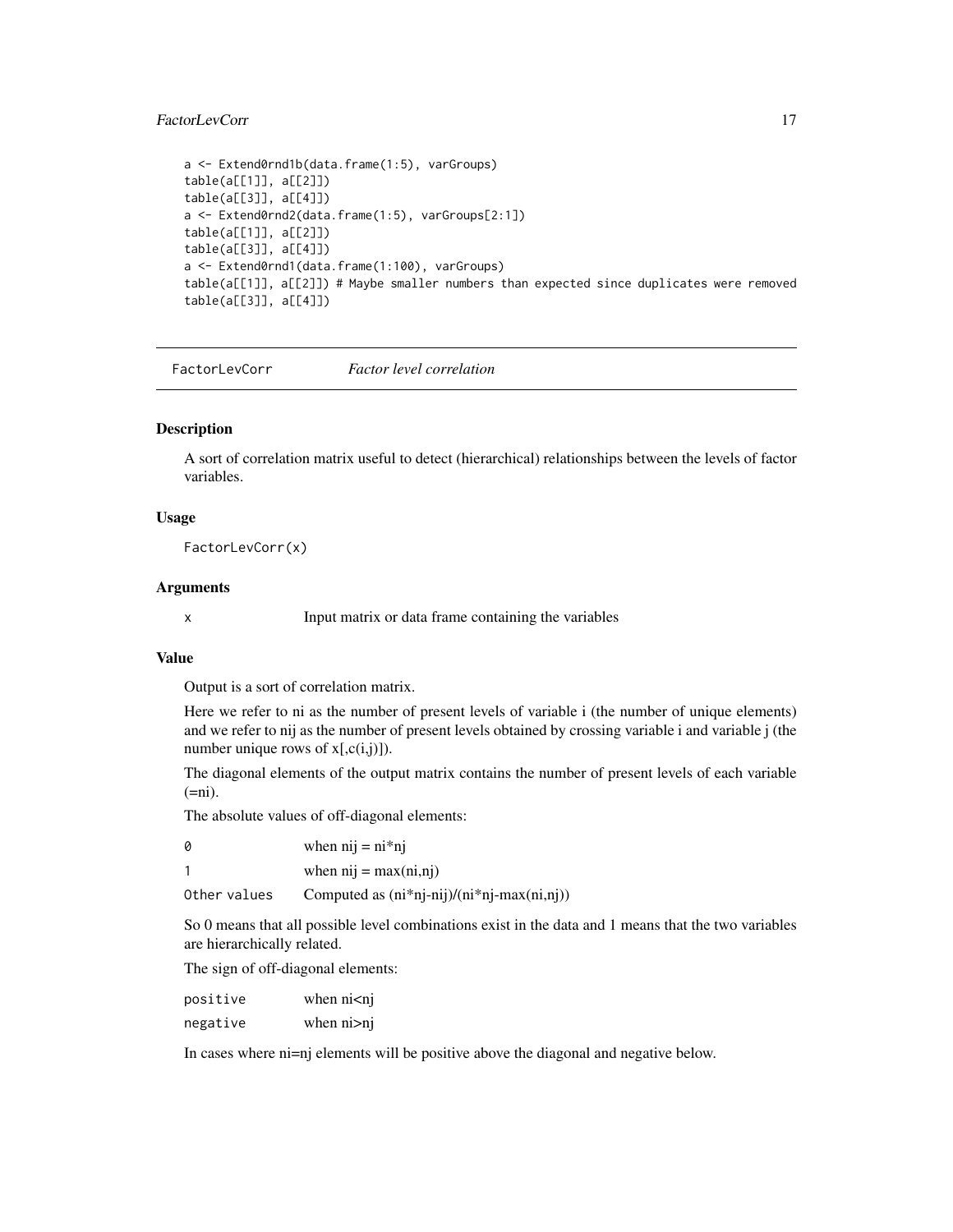### Author(s)

Øyvind Langsrud

#### Examples

```
x <- rep(c("A","B","C"),3)
y <- rep(c(11,22,11),3)
z \leftarrow c(1,1,1,2,2,2,3,3,3)zy <- paste(z,y,sep="")
m \leftarrow \text{cbind}(x, y, z, zy)FactorLevCorr(m)
```
FindCommonCells *Finding commonCells*

### Description

Finding lists defining common cells as needed for the input parameter commonCells to the function protectLinkedTables in package sdcTable. The function handles two tables based on the same main variables but possibly different aggregating variables.

#### Usage

FindCommonCells(dimList1, dimList2)

### Arguments

| dimList1 | As input parameter dimList to the function makeProblem in package sdcTable. |
|----------|-----------------------------------------------------------------------------|
| dimList2 | Another dimList with the same names and using the same level names.         |

### Value

Output is a list according to the specifications in sdcTable.

#### Author(s)

Øyvind Langsrud

```
x \leq -\text{rep}(c('A', 'B', 'C')), 3)y <- rep(c(11,22,11),3)
z \leftarrow c(1,1,1,2,2,2,3,3,3)zy <- paste(z,y,sep='')
m \leftarrow \text{cbind}(x, y, z, zy)fg <- FindTableGroup(m,findLinked=TRUE)
dimLists <- FindDimLists(m,fg$groupVarInd)
```
<span id="page-17-0"></span>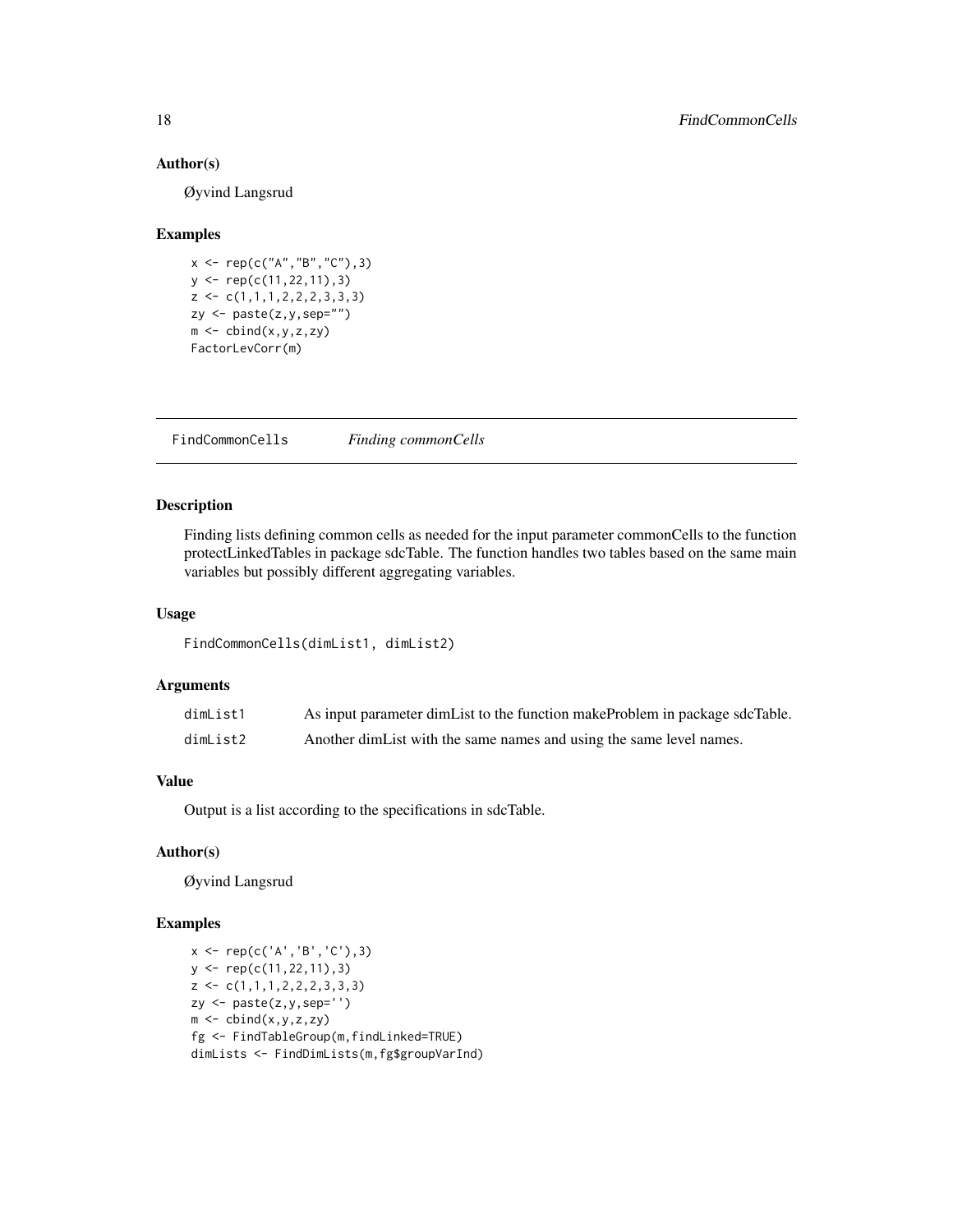```
# Using table1 and table2 in this example cause error,
# but in other cases this may work well
try(FindCommonCells(dimLists[fg$table$table1],dimLists[fg$table$table2]))
FindCommonCells(dimLists[c(1,2)],dimLists[c(1,3)])
```
<span id="page-18-1"></span>FindDimLists *Finding dimList*

### Description

Finding lists of level-hierarchy as needed for the input parameter dimList to the function makeProblem in package sdcTable

#### Usage

```
FindDimLists(
  x,
  groupVarInd = HierarchicalGroups(x = x),addName = FALSE,
  sep = "."xReturn = FALSE,
  total = "Total"
\mathcal{E}
```
### Arguments

| X           | Matrix or data frame containing the variables (micro data or cell counts data).                    |
|-------------|----------------------------------------------------------------------------------------------------|
| groupVarInd | List of vectors of indices defining the hierarchical variable groups.                              |
| addName     | When TRUE the variable name is added to the level names, except for variables<br>with most levels. |
| sep         | A character string to separate when addName apply.                                                 |
| xReturn     | When TRUE x is also in output, possibly changed according to addName.                              |
| total       | String used to name totals. A vector of length $ncol(x)$ is also possible (see<br>examples).       |

### Value

Output is a list according to the specifications in sdcTable. When xReturn is TRUE output has an extra list level and x is the first element.

#### Author(s)

Øyvind Langsrud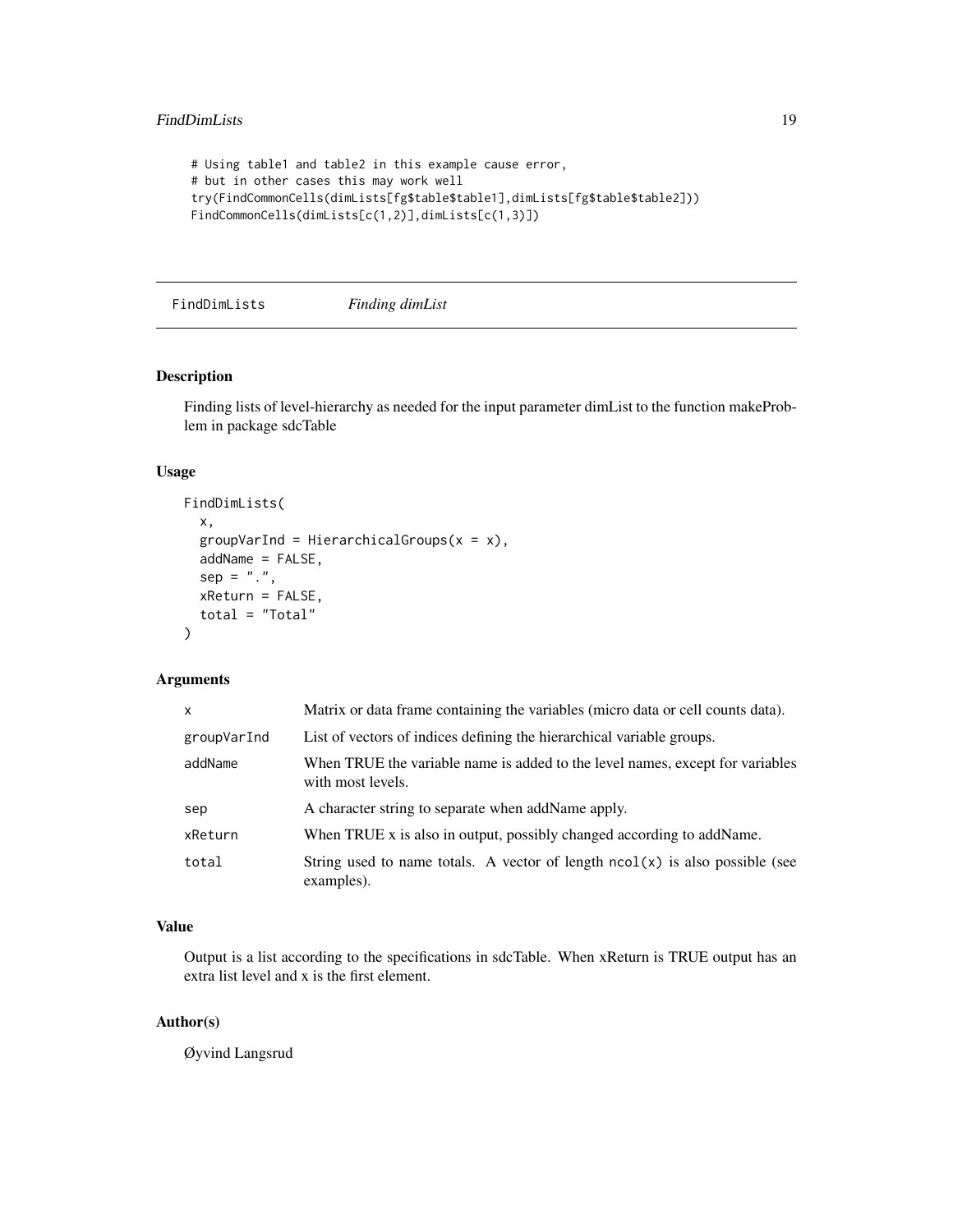### Examples

```
x \leq -\text{rep}(c('A', 'B', 'C')), 3)y <- rep(c(11,22,11),3)
z \leftarrow c(1,1,1,2,2,2,3,3,3)zy <- paste(z,y,sep='')
m \leftarrow \text{cbind}(x, y, z, zy)FindDimLists(m)
FindDimLists(m, total = paste0("A", 1:4))
```
FindDisclosiveCells *Find directly disclosive cells*

### Description

Function for determining which cells in a frequency table can lead to direct disclosure of an identifiable individual, assuming an attacker has the background knowledge to place themselves (or a coalition) in the table.

#### Usage

```
FindDisclosiveCells(
  data,
  freq,
  crossTable,
  primaryDims = names(crossTable),
  unknowns = rep(NA, length(primaryDims)),
  total = rep("Total", length(primaryDims)),
  unknown.threshold = 0,
  coalition = 1,
  suppressSmallCells = FALSE,
  ...
)
```
#### Arguments

| data              | the data set                                                                                                                                                                        |  |
|-------------------|-------------------------------------------------------------------------------------------------------------------------------------------------------------------------------------|--|
| freg              | vector containing frequencies                                                                                                                                                       |  |
| crossTable        | cross table of key variables produced by ModelMatrix in parent function                                                                                                             |  |
| primaryDims       | dimensions to be considered for direct disclosure.                                                                                                                                  |  |
| unknowns          | vector of unknown values for each of the primary dimensions. If a primary<br>dimension does not contain unknown values, NA should be passed.                                        |  |
| total             | string name for marginal values                                                                                                                                                     |  |
| unknown.threshold |                                                                                                                                                                                     |  |
|                   | numeric for specifying a percentage for calculating safety of cells. A cell is<br>"safe" in a row if the number of unknowns exceeds unknown. threshold percent<br>of the row total. |  |

<span id="page-19-0"></span>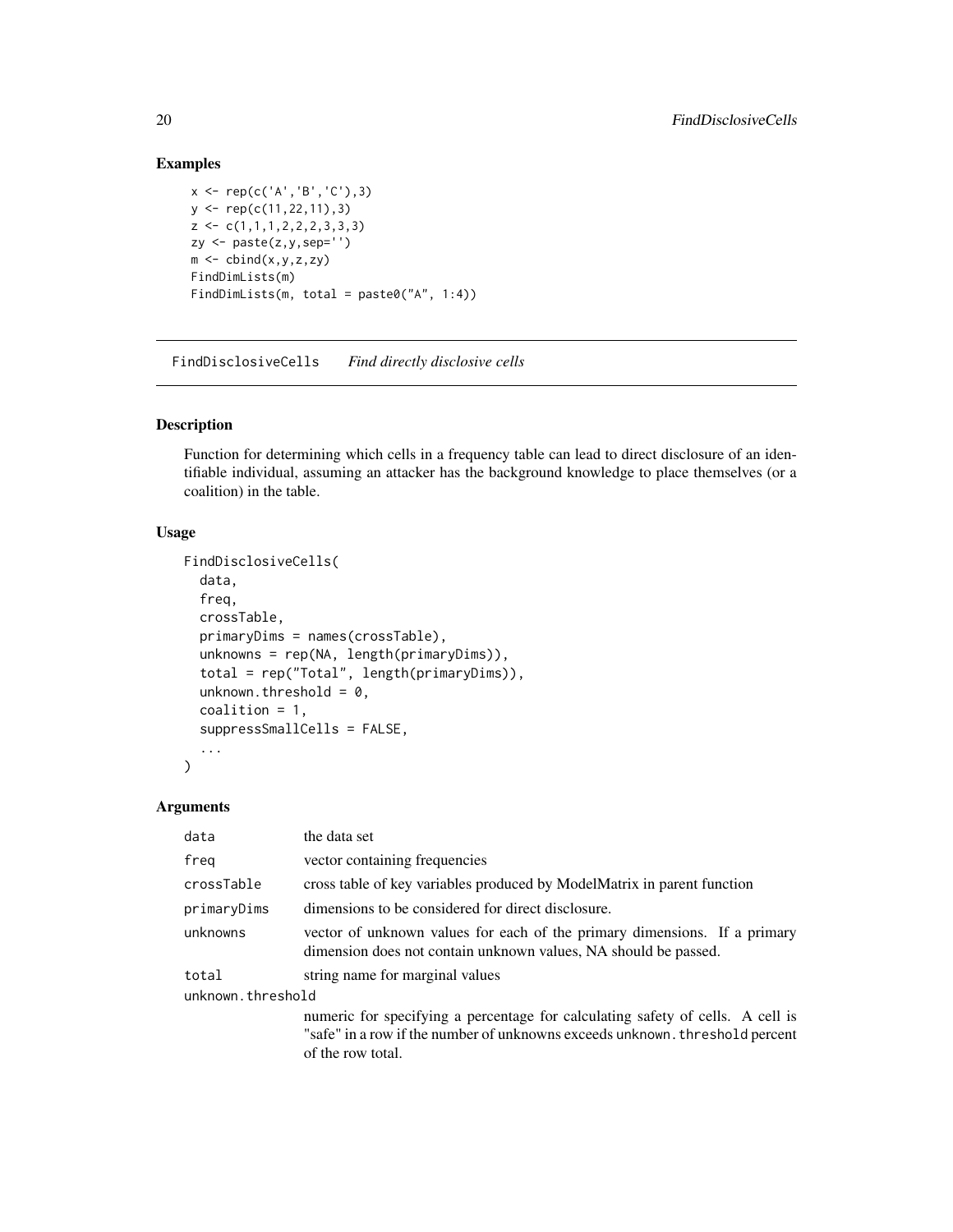### <span id="page-20-0"></span>FindTableGroup 21

| coalition          | maximum number of units in a possible coalition, default 1                                                                      |  |
|--------------------|---------------------------------------------------------------------------------------------------------------------------------|--|
| suppressSmallCells |                                                                                                                                 |  |
|                    | logical variable which determines whether small cells $\ll$ = coalition) or large<br>cells should be suppressed. Default FALSE. |  |
| .                  | parameters from main suppression method                                                                                         |  |

#### Details

This function does not work on data containing hierarchical variables.

#### Value

list with two named elements, the first (\$primary) being a logical vector marking directly disclosive cells, the second (\$numExtra) a data.frame containing information regarding the dimensions in which the cells are directly disclosive.

#### Examples

```
extable \leq data.frame(v1 = rep(c('a', 'b', 'c'), times = 4),
            v2 = c('i', 'i', 'i', 'h', 'h', 'h', 'i', 'i', 'i', 'h', 'h', 'h', 'h'),
            v3 = c('y', 'y', 'y', 'y', 'y', 'y', 'z', 'z', 'z', 'z', 'z', 'z', 'z'),
            freq = c(0,0,5,0,2,3,1,0,3,1,1,2))
ex_freq <- c(18,10,8,9,5,4,9,5,4,2,0,2,1,0,1,1,0,1,3,2,1,3,2,1,0,0,0,13,8,5,
             5,3,2,8,5,3)
cross <- ModelMatrix(extable,
                      dimVar = 1:3,
                      crossTable = TRUE)$crossTable
```
FindDisclosiveCells(extable, ex\_freq, cross)

FindTableGroup *Finding table(s) of hierarchical variable groups*

#### Description

A single table or two linked tables are found

#### Usage

```
FindTableGroup(
  x = NULL,
  findLinked = FALSE,
  mainName = TRUE,
  fCorr = FactorLevCorr(x),
  CheckHandling = warning
)
```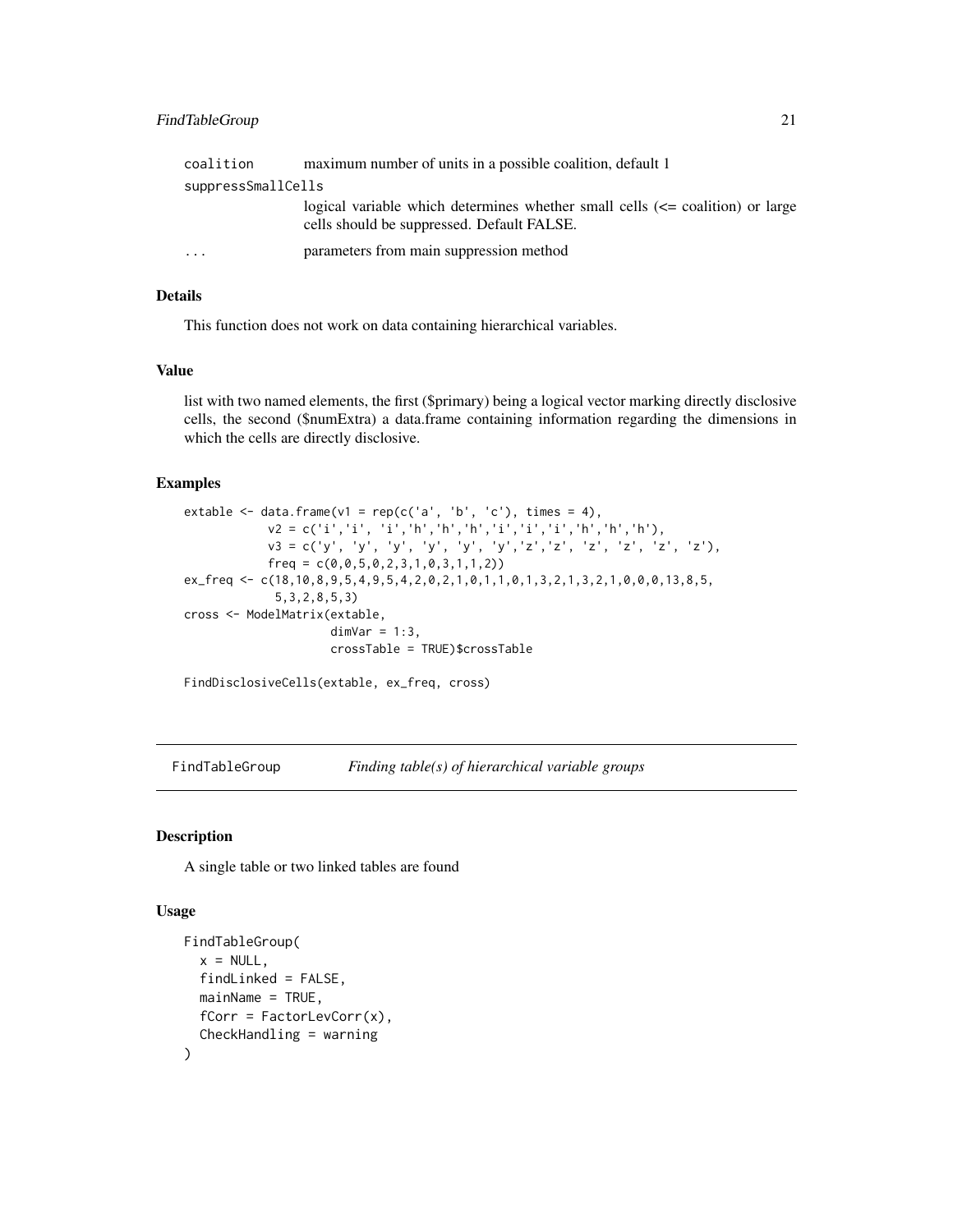### <span id="page-21-0"></span>Arguments

| $\mathsf{x}$  | Matrix or data frame containing the variables                                      |
|---------------|------------------------------------------------------------------------------------|
| findLinked    | When TRUE, two linked tables can be in output                                      |
| mainName      | When TRUE the group Varind ouput is named according to first variable in<br>group. |
| fCorr         | When non-null x is not needed as input.                                            |
| CheckHandling | Function (warning or stop) to be used in problematic situations.                   |

### Value

Output is a list with items

| groupVarInd | List defining the hierarchical variable groups. First variable has most levels.                                |
|-------------|----------------------------------------------------------------------------------------------------------------|
| table       | List containing one or two tables. These tables are coded as indices referring to<br>elements of group VarInd. |

### Author(s)

Øyvind Langsrud

### Examples

x <- rep(c('A','B','C'),3) y <- rep(c(11,22,11),3)  $z \leftarrow c(1,1,1,2,2,2,3,3,3)$ zy <- paste(z,y,sep='')  $m \leftarrow \text{cbind}(x,y,z,zy)$ FindTableGroup(m) FindTableGroup(m,findLinked=TRUE)

<span id="page-21-2"></span>

| FormulaSums | Sums (aggregates) and/or sparse model matrix with possible cross ta- |
|-------------|----------------------------------------------------------------------|
|             | ble                                                                  |

### <span id="page-21-1"></span>Description

By default this function return sums if the formula contains a response part and a model matrix otherwise

### Usage

```
FormulaSums(
  data,
  formula,
  makeNames = TRUE,
  crossTable = FALSE,
  total = "Total",
```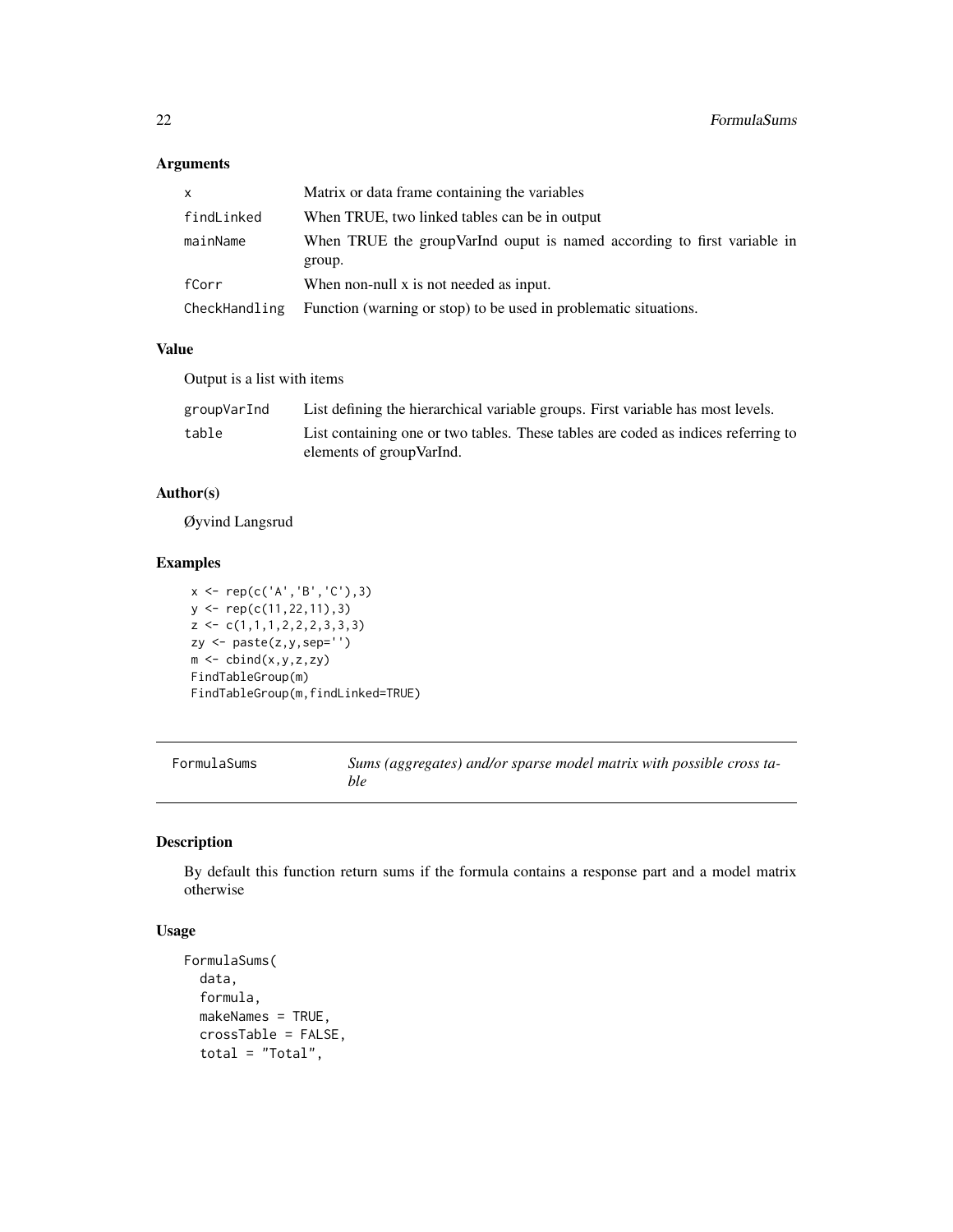### FormulaSums 23

```
printInc = FALSE,
dropResponse = FALSE,
makeModelMatrix = NULL,
sep = "-",
sepCross = ":"avoidHierarchical = FALSE,
includeEmpty = FALSE,
...
```
Formula2ModelMatrix(data, formula, dropResponse = TRUE, ...)

### Arguments

)

| data              | data frame                                                                                                                                                                                                  |  |
|-------------------|-------------------------------------------------------------------------------------------------------------------------------------------------------------------------------------------------------------|--|
| formula           | A model formula                                                                                                                                                                                             |  |
| makeNames         | Column/row names made when TRUE                                                                                                                                                                             |  |
| crossTable        | Cross table in output when TRUE                                                                                                                                                                             |  |
| total             | String used to name totals                                                                                                                                                                                  |  |
| printInc          | Printing "" to console when TRUE                                                                                                                                                                            |  |
| dropResponse      | When TRUE response part of formula ignored.                                                                                                                                                                 |  |
| makeModelMatrix   |                                                                                                                                                                                                             |  |
|                   | Make model matrix when TRUE. NULL means automatic.                                                                                                                                                          |  |
| sep               | String to separate when creating column names                                                                                                                                                               |  |
| sepCross          | String to separate when creating column names involving crossing                                                                                                                                            |  |
| avoidHierarchical |                                                                                                                                                                                                             |  |
|                   | Whether to avoid treating of hierarchical variables. Instead of logical, variables<br>can be specified.                                                                                                     |  |
| includeEmpty      | When TRUE, empty columns of the model matrix (only zeros) are included.<br>This is not implemented when a response term is included in the formula and<br>$drop$ Response = FALSE (error will be produced). |  |
| $\ddotsc$         | Further arguments to be passed to Formula Sums                                                                                                                                                              |  |

#### Details

The model matrix is constructed by calling fac2sparse() repeatedly. The sums are computed by calling aggregate() repeatedly. Hierarchical variables handled when constructing cross table. Column names constructed from the cross table. The returned model matrix includes the attribute startCol (see last example line).

### Value

A matrix of sums, a sparse model matrix or a list of two or three elements (model matrix and cross table and sums when relevant).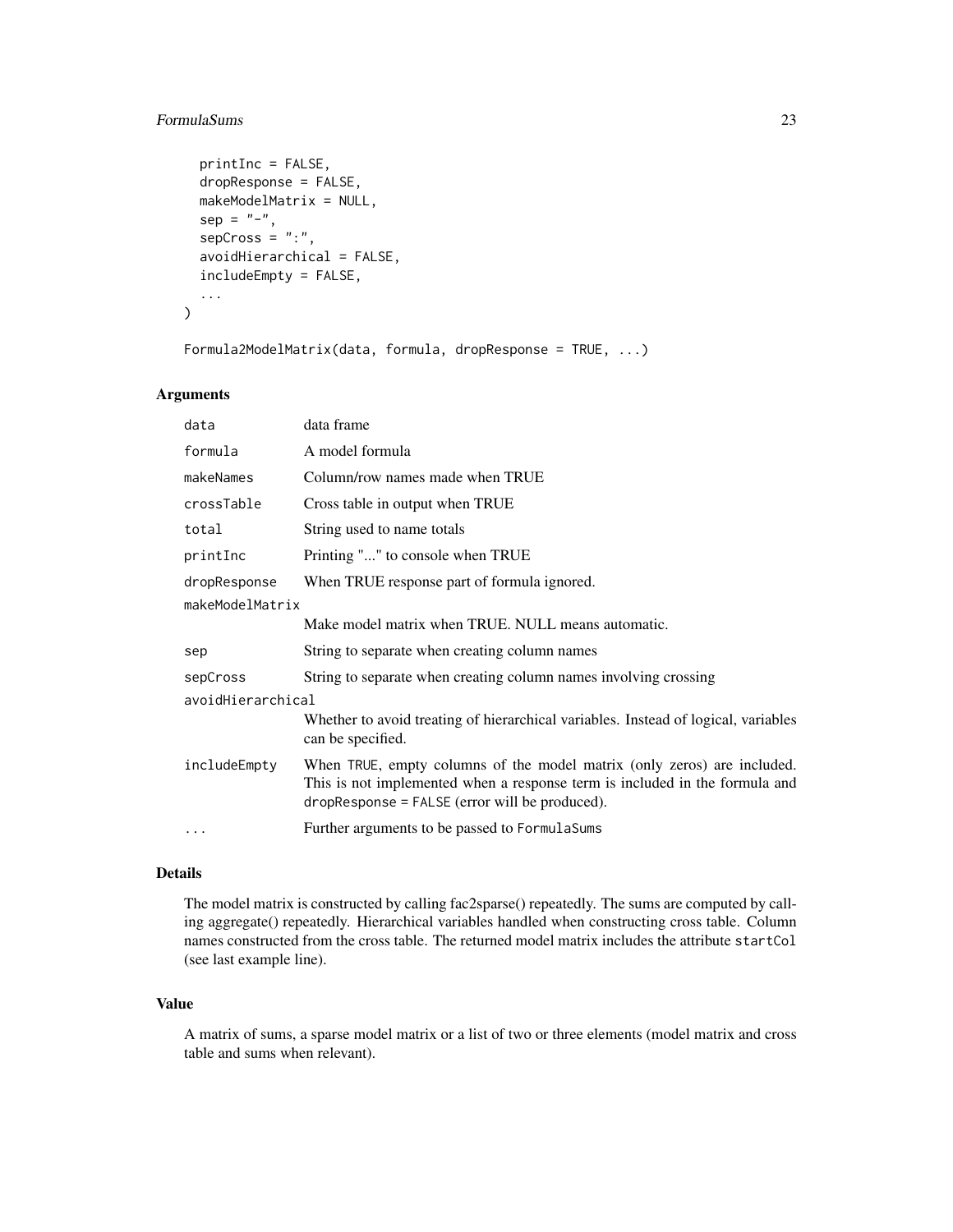### Author(s)

Øyvind Langsrud

### See Also

[ModelMatrix](#page-52-1)

#### Examples

x <- SSBtoolsData("sprt\_emp\_withEU")

```
FormulaSums(x, ths_per \sim year*geo + year*eu)
FormulaSums(x, ~ year*age*eu)
FormulaSums(x, ths_per ~ year*age*geo + year*age*eu, crossTable = TRUE, makeModelMatrix = TRUE)
FormulaSums(x, ths_per \sim year:age:geo -1)
m <- Formula2ModelMatrix(x, ~ year*geo + year*eu)
print(m[1:3, ], col.names = TRUE)
attr(m, "startCol")
```
<span id="page-23-1"></span>GaussIndependent *Linearly independent rows and columns by Gaussian elimination*

### Description

The function is written primarily for large sparse matrices

### Usage

```
GaussIndependent(
  x,
 printInc = FALSE,
  tolGauss = (.Machine$double.eps)^(1/2),
  testMaxInt = 0,
  allNumeric = FALSE
\lambda
```
GaussRank(x, printInc = FALSE)

### Arguments

| x          | A (sparse) matrix                                                                                                                                              |
|------------|----------------------------------------------------------------------------------------------------------------------------------------------------------------|
| printInc   | Printing "" to console when TRUE                                                                                                                               |
| tolGauss   | A tolerance parameter for sparse Gaussian elimination and linear dependency.<br>This parameter is used only in cases where integer calculation cannot be used. |
| testMaxInt | Parameter for testing: The Integer overflow situation will be forced when test-<br>MaxInt is exceeded                                                          |
| allNumeric | Parameter for testing: All calculations use numeric algorithm (as integer over-<br>flow) when TRUE                                                             |

<span id="page-23-0"></span>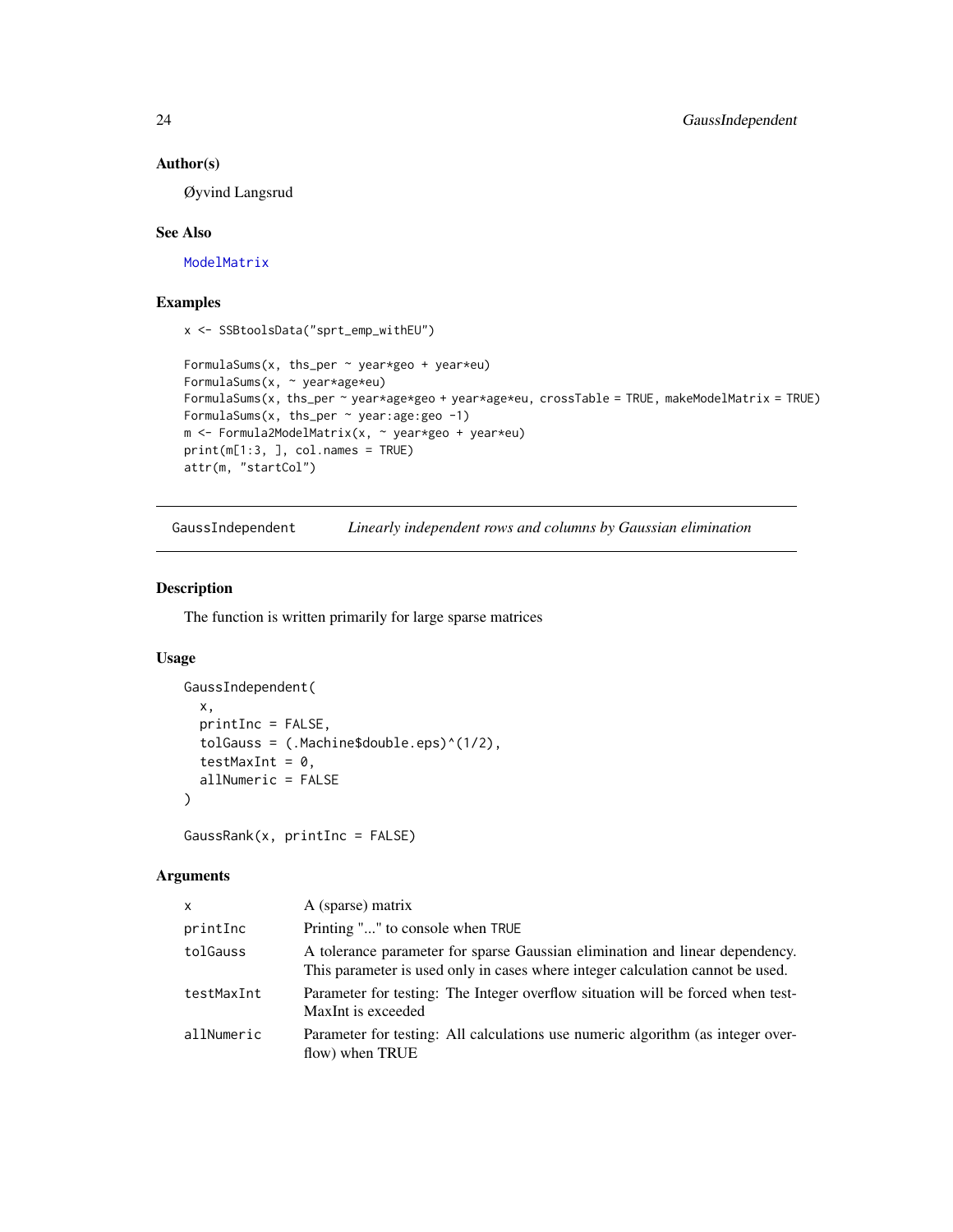### <span id="page-24-0"></span>Details

GaussRank returns the rank

### Value

List of logical vectors specifying independent rows and columns

### Examples

```
x <- ModelMatrix(SSBtoolsData("z2"), formula = ~fylke + kostragr * hovedint - 1)
```

```
GaussIndependent(x)
GaussRank(x)
GaussRank(t(x))
```

```
## Not run:
# For comparison, qr-based rank may not work
rankMatrix(x, method = "qr")
```
# Dense qr works qr(as.matrix(x))\$rank

```
## End(Not run)
```

```
GaussIterationFunction
```
*An* iFunction *argument to* [GaussSuppression](#page-25-1)

### Description

Use this function as iFunction or write your own using the same seven first parameters and also using  $\ldots$ 

#### Usage

```
GaussIterationFunction(i, I, j, J, true, false, na, filename = NULL, ...)
```
### Arguments

|              | Number of candidates processed (columns of x)             |
|--------------|-----------------------------------------------------------|
|              | Total number of candidates to be processed (columns of x) |
| $\mathbf{J}$ | Number of eliminated dimensions (rows of $x$ )            |
|              | Total number of dimensions (rows of $x$ )                 |
| true         | Candidates decided to be suppressed                       |
| false        | Candidates decided to be not suppressed                   |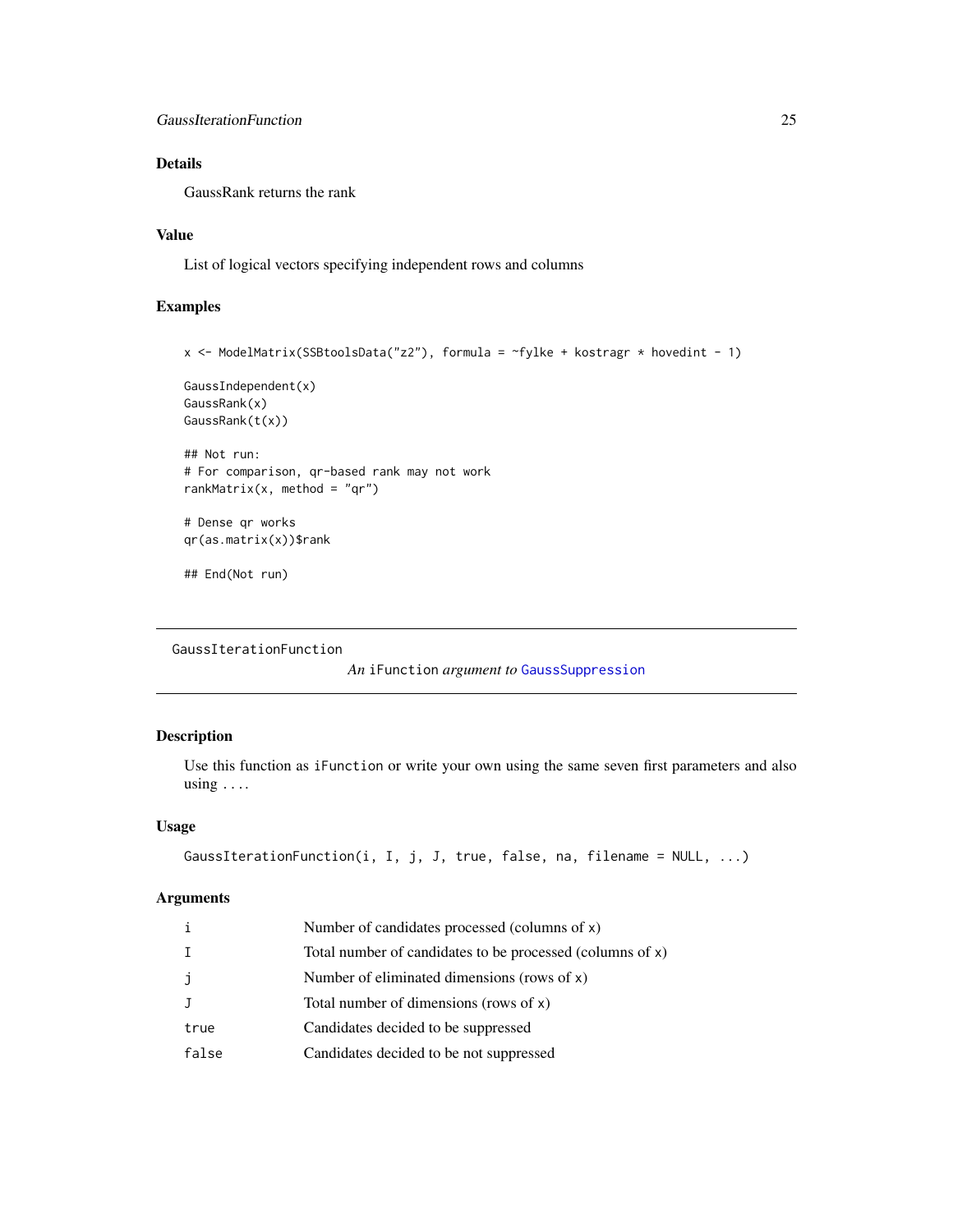<span id="page-25-0"></span>

| na                      | Candidates not decided                                                                                                 |
|-------------------------|------------------------------------------------------------------------------------------------------------------------|
| filename                | When non-NULL, the above arguments will be saved to this file. Note that<br>GaussSuppression passes this parameter via |
| $\cdot$ $\cdot$ $\cdot$ | Extra parameters                                                                                                       |

#### Details

The number of candidates decided (true and false) may differ from the number of candidates processed (i) due to parameter removeDuplicated and because the decision for some unprocessed candidates can be found due to empty columns.

#### Value

NULL

<span id="page-25-1"></span>GaussSuppression *Secondary suppression by Gaussian elimination*

#### Description

Sequentially the secondary suppression candidates (columns in x) are used to reduce the x-matrix by Gaussian elimination. Candidates who completely eliminate one or more primary suppressed cells (columns in x) are omitted and made secondary suppressed. This ensures that the primary suppressed cells do not depend linearly on the non-suppressed cells. How to order the input candidates is an important choice. The singleton problem and the related problem of zeros are also handled.

#### Usage

```
GaussSuppression(
  x,
  candidates = 1:ncol(x),
 primary = NULL,
  forced = NULL,
  hidden = NULL,
  singleton = rep(FALSE, NROW(x)),singletonMethod = "anySum",
  printInc = TRUE,
  tolGauss = (.Machine$double.eps)^(1/2),
  whenEmptySuppressed = warning,
  whenEmptyUnsuppressed = message,
  removeDuplicated = TRUE,
  iFunction = GaussIterationFunction,
  iWait = Inf,
  xExtraPrimary = NULL,
  ...
)
```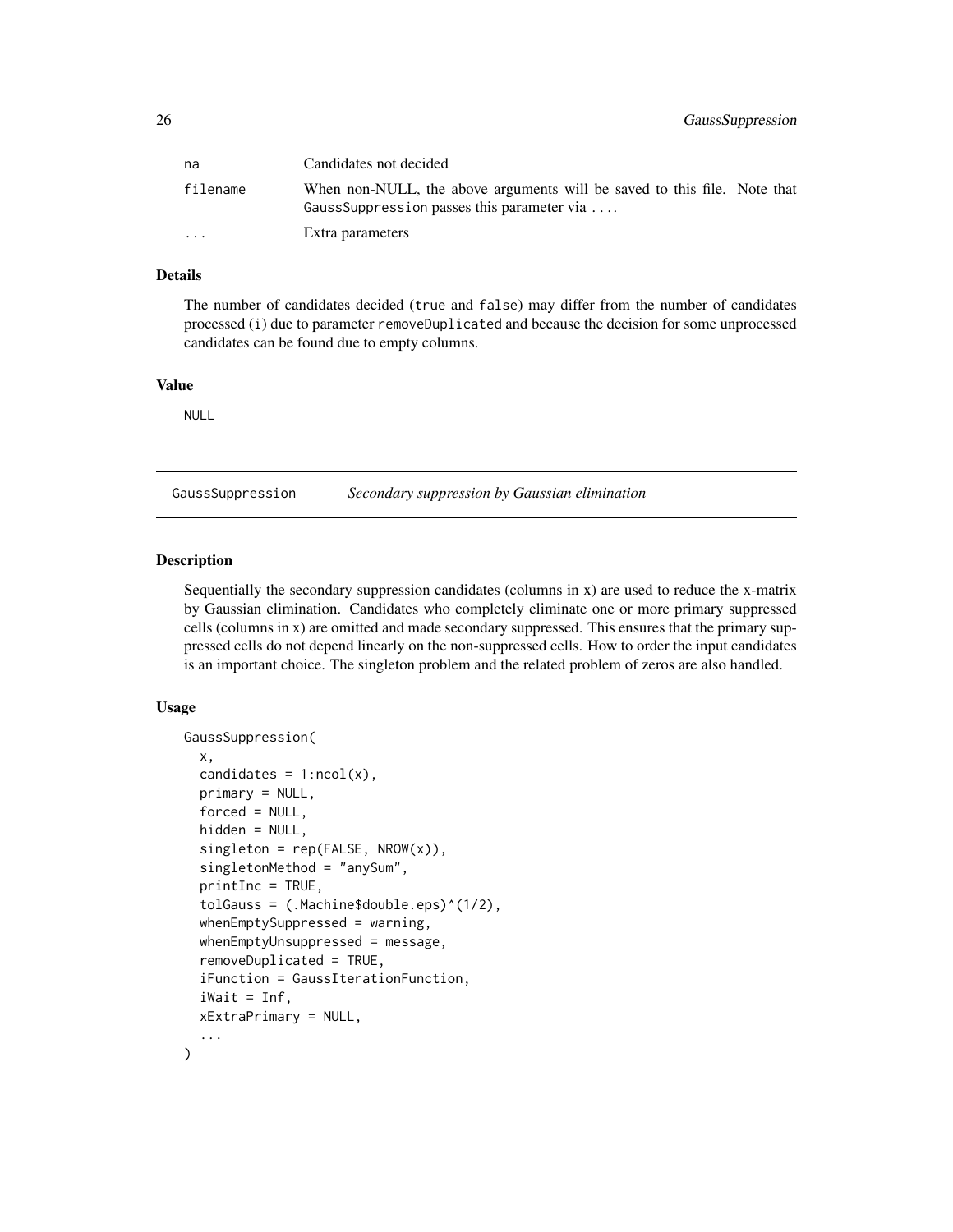#### <span id="page-26-0"></span>Arguments

| х                     | Matrix that relates cells to be published or suppressed to inner cells. $y$ Publish =<br>crossprod(x,yInner)                                                                     |  |
|-----------------------|----------------------------------------------------------------------------------------------------------------------------------------------------------------------------------|--|
| candidates            | Indices of candidates for secondary suppression                                                                                                                                  |  |
| primary               | Indices of primary suppressed cells                                                                                                                                              |  |
| forced                | Indices forced to be not suppressed                                                                                                                                              |  |
| hidden                | Indices to be removed from the above candidates input (see details)                                                                                                              |  |
| singleton             | Logical vector specifying inner cells for singleton handling. Normally, this<br>means cells with 1s when 0s are non-suppressed and cells with 0s when 0s are<br>suppressed.      |  |
| singletonMethod       |                                                                                                                                                                                  |  |
|                       | Method for handling the problem of singletons and zeros: "anySum" (default),<br>"anySumNOTprimary", "subSum", "subSpace", "sub2Sum" or "none" (see de-<br>tails).                |  |
| printInc              | Printing "" to console when TRUE                                                                                                                                                 |  |
| tolGauss              | A tolerance parameter for sparse Gaussian elimination and linear dependency.<br>This parameter is used only in cases where integer calculation cannot be used.                   |  |
| whenEmptySuppressed   |                                                                                                                                                                                  |  |
|                       | Function to be called when empty input to primary suppressed cells is problem-<br>atic. Supply NULL to do nothing.                                                               |  |
| whenEmptyUnsuppressed |                                                                                                                                                                                  |  |
|                       | Function to be called when empty input to candidate cells may be problematic.<br>Supply NULL to do nothing.                                                                      |  |
| removeDuplicated      |                                                                                                                                                                                  |  |
|                       | Whether to remove duplicated columns in x before running the main algorithm.                                                                                                     |  |
| iFunction             | A function to be called during the iterations. See the default function, GaussIterationFunction,<br>for description of parameters.                                               |  |
| iWait                 | The minimum number of seconds between each call to iFunction. Whenever<br>iWait <inf, after="" also="" be="" called="" ifunction="" iteration.<="" last="" td="" will=""></inf,> |  |
| xExtraPrimary         | Extra x-matrix that defines extra primary suppressed cells in addition to those<br>defined by other inputs.                                                                      |  |
|                       | Extra unused parameters                                                                                                                                                          |  |

#### Details

It is possible to specify too many (all) indices as candidates. Indices specified as primary or hidded will be removed. Hidden indices (not candidates or primary) refer to cells that will not be published, but do not need protection. All singleton methods, except "sub2Sum", have been implemented with frequency tables in mind. The singleton method "subSum" makes new imaginary primary suppressed cells, which are the sum of the singletons within each group. The "subSpace" method is conservative and ignores the singleton dimensions when looking for linear dependency. The default method, "anySum", is between the other two. Instead of making imaginary cells of sums within groups, the aim is to handle all possible sums, also across groups. In addition, "subSumSpace" and "subSumAny" are possible methods, primarily for testing These methods are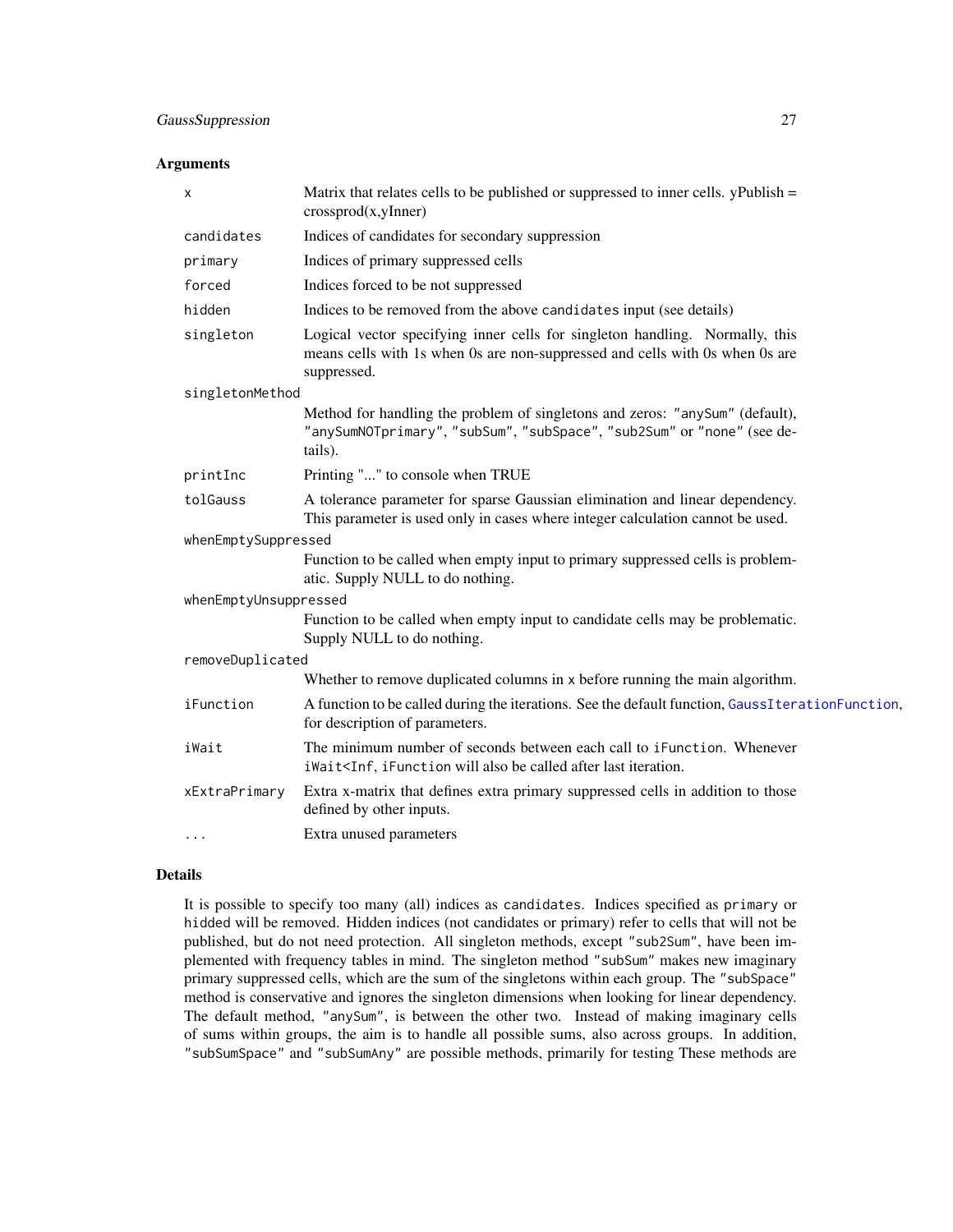similar to "subSpace" and "anySum", and additional cells are created as in "subSum". It is believed that the extra cells are redundant. All the above methods assume that any published singletons are primary suppressed. When this is not the case, "anySumNOTprimary" must be used. The singleton method "sub2Sum" makes new imaginary primary suppressed cells, which are the sum of two inner cells. This is done when a group contains exactly two primary suppressed inner cells provided that at least one of them is singleton.

#### Value

Secondary suppression indices

#### Examples

```
# Input data
df <- data.frame(values = c(1, 1, 1, 5, 5, 9, 9, 9, 9, 9, 0, 0, 0, 7, 7),
                 var1 = rep(1:3, each = 5),var2 = c("A", "B", "C", "D", "E"), stringsAsFactors = FALSE)
# Make output data frame and x
fs <- FormulaSums(df, values \sim var1 \star var2, crossTable = TRUE, makeModelMatrix = TRUE)
x <- fs$modelMatrix
datF <- data.frame(fs$crossTable, values = as.vector(fs$allSums))
# Add primary suppression
datF$primary <- datF$values
datF$primary[datF$values < 5 & datF$values > 0] <- NA
datF$suppressedA <- datF$primary
datF$suppressedB <- datF$primary
datF$suppressedC <- datF$primary
# zero secondary suppressed
datF$suppressedA[GaussSuppression(x, primary = is.na(datF$primary))] <- NA
# zero not secondary suppressed by first in ordering
datF$suppressedB[GaussSuppression(x, c(which(datF$values == 0), which(datF$values > 0)),
                            primary = is.na(datF$primary))] <- NA
# with singleton
datF$suppressedC[GaussSuppression(x, c(which(datF$values == 0), which(datF$values > 0)),
                        primary = is.na(datF$primary), singleton = df$values == 1)] <- NA
```
datF

HierarchicalGroups *Finding hierarchical variable groups*

#### **Description**

According to the (factor) levels of the variables

<span id="page-27-0"></span>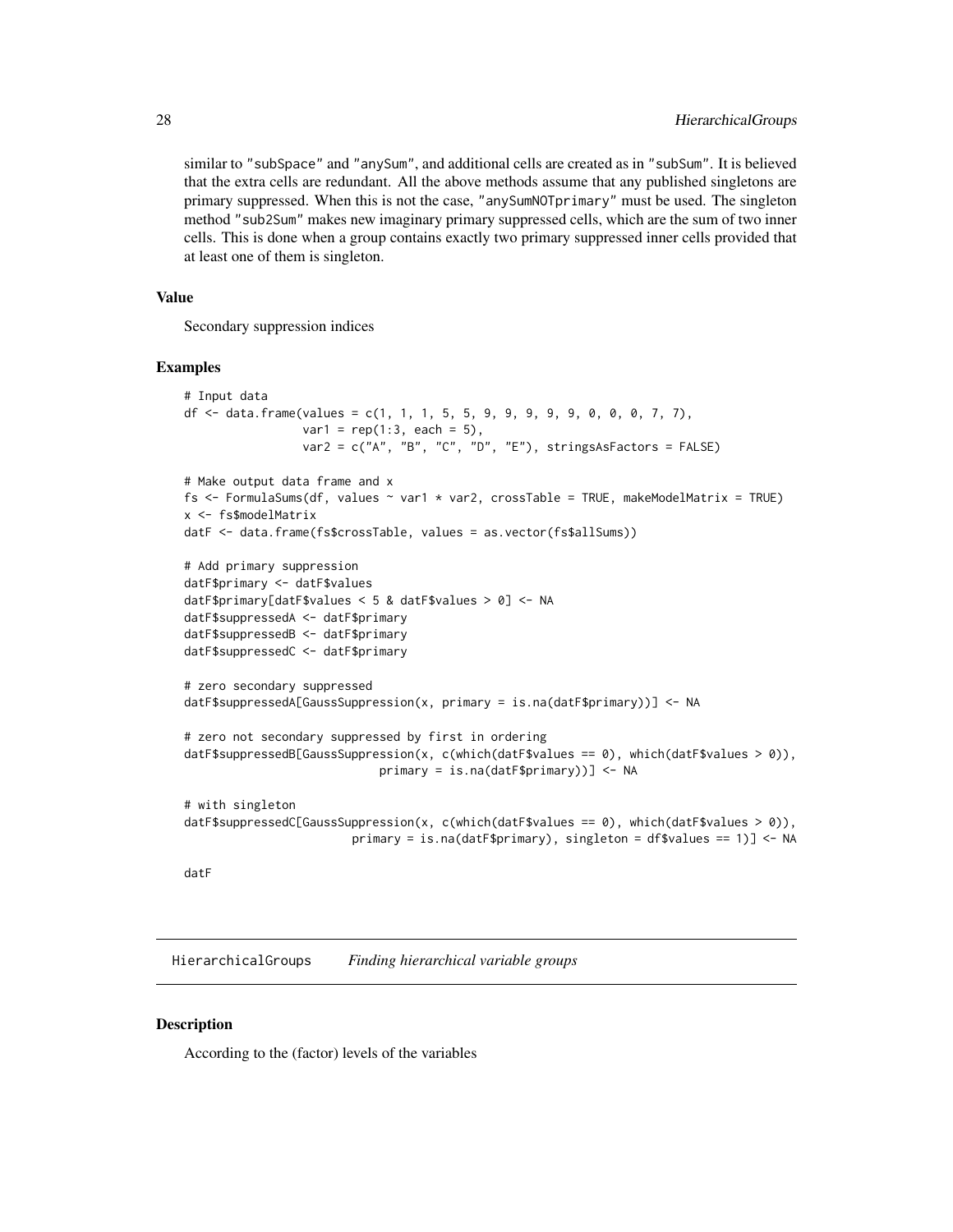### <span id="page-28-0"></span>Usage

```
HierarchicalGroups(
 x = NULL,mainName = TRUE,
 eachName = FALSE,
 fCorr = FactorLevCorr(x)
)
```
### Arguments

| $\mathsf{x}$ | Matrix or data frame containing the variables                        |
|--------------|----------------------------------------------------------------------|
| mainName     | When TRUE output list is named according to first variable in group. |
| eachName     | When TRUE variable names in output instead of indices.               |
| fCorr        | When non-null x is not needed as input.                              |

### Value

Output is a list containing the groups. First variable has most levels.

### Author(s)

Øyvind Langsrud

### Examples

```
x <- rep(c("A","B","C"),3)
y <- rep(c(11,22,11),3)
z \leftarrow c(1,1,1,2,2,2,3,3,3)zy <- paste(z,y,sep="")
m \leftarrow \text{cbind}(x,y,z,zy)HierarchicalGroups(m)
```
<span id="page-28-1"></span>HierarchicalWildcardGlobbing

*Find variable combinations by advanced wildcard/globbing specifications.*

### Description

Find combinations present in an input data frame or, when input is a list, find all possible combinations that meet the requirements.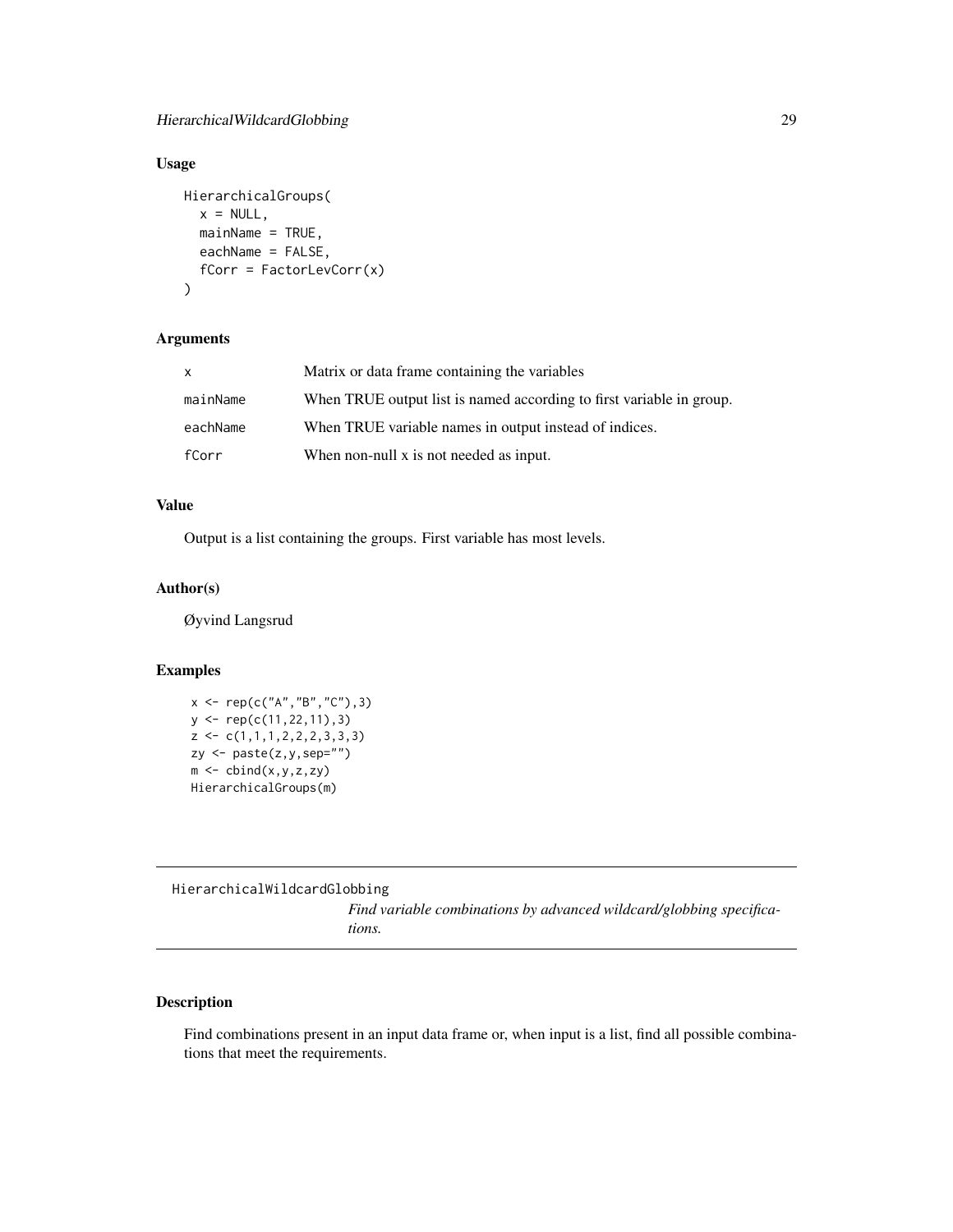### Usage

```
HierarchicalWildcardGlobbing(
  z,
  wg,
  useUnique = NULL,
  useFactor = FALSE,
 makeWarning = TRUE,
  printInfo = FALSE,
  useMatrixToDataFrame = TRUE
\mathcal{L}
```
#### Arguments

| Z                    | list or data.frame                                                                                                |  |
|----------------------|-------------------------------------------------------------------------------------------------------------------|--|
| wg                   | data.frame with data globbing and wildcards                                                                       |  |
| useUnique            | Logical variable about recoding within the algorithm. By default (NULL) an<br>automatic decision is made.         |  |
| useFactor            | When TRUE, internal factor recoding is used.                                                                      |  |
| makeWarning          | When TRUE, warning is made in cases of unused variables. Only variables<br>common to z and wg are used.           |  |
| printInfo            | When TRUE, information is printed during the process.                                                             |  |
| useMatrixToDataFrame |                                                                                                                   |  |
|                      | When TRUE, special functions (DataFrameToMatrix/MatrixToDataFrame) for<br>improving speed and memory is utilized. |  |

### Details

The final variable combinations must meet the requirements in each positive sign group and must not match the requirements in the negative sign groups.The function is implemented by calling [WildcardGlobbing](#page-64-1) several times within an algorithm that uses hierarchical clustering ([hclust](#page-0-0)).

### Value

data.frame

#### Author(s)

Øyvind Langsrud

```
# useUnique=NULL betyr valg ut fra antall rader i kombinasjonsfil
data(precip)
data(mtcars)
codes <- as.character(c(100, 200, 300, 600, 700, 101, 102, 103, 104, 134, 647, 783,
                        13401, 13402, 64701, 64702))
```
<span id="page-29-0"></span>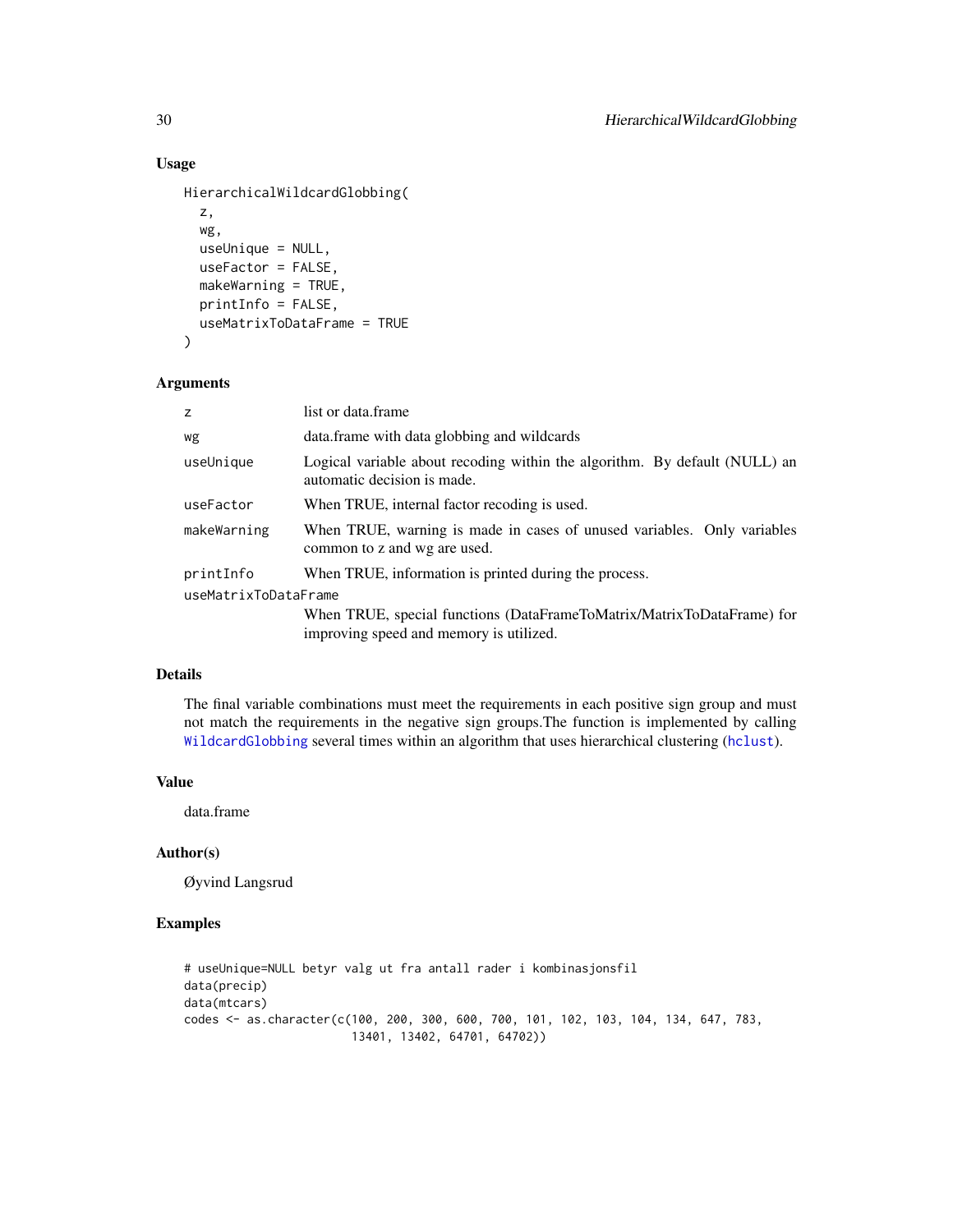```
# Create list input
zList \le list(car = rownames(mtcars), wt = as.character(1000 \star mtcars$wt),
                city = names(precip), code = codes)
# Create data.frame input
m \leftarrow \text{cbind}(\text{car} = \text{roundm}(\text{m} \cdot \text{r} \cdot \text{m} \cdot \text{m} \cdot \text{m} \cdot \text{m} \cdot \text{m} \cdot \text{m} \cdot \text{m} \cdot \text{m} \cdot \text{m} \cdot \text{m} \cdot \text{m} \cdot \text{m} \cdot \text{m} \cdot \text{m} \cdot \text{m} \cdot \text{m} \cdot \text{m} \cdot \text{m} \cdot \text{m} \cdot \text{m} \cdot \text{m} \cdot \text{m} \cdot \text{m} \cdot \text{m} \cdot \text{m} \cdot \text{m} \cdot \textzFrame \leq data.frame(m[rep(1:NROW(m), each = 35), ],
                         city = names(precip), code = codes, stringsAsFactors = FALSE)
# Create globbing/wildcards input
wg <- data.frame(rbind(c("Merc*", ""
                            c("F*" , " " , " " , " " ? ? ? ? ?"),c(""), "???0", "C*", ""),
                            c(""), "", "!Co*", ""),
                            c(""), "", "?i*", "????2"),
                            c(""), "", "?h*", "????1")),
             sign = c(" +", " +", " +", " +", " -", " -", " -"), stringsAsFactors = FALSE)names(wg)[1:4] <- names(zList)
# ===================================================================
# Finding unique combinations present in the input data frame
# ===================================================================
# Using first row of wg. Combinations of car starting with Merc
# and three-digit code ending with 00
HierarchicalWildcardGlobbing(zFrame[, c(1, 4)], wg[1, c(1, 4, 5)])
# Using first row of wg. Combinations of all four variables
HierarchicalWildcardGlobbing(zFrame, wg[1, ])
# More combinations when using second row also
HierarchicalWildcardGlobbing(zFrame, wg[1:2, ])
# Less combinations when using third row also
# since last digit of wt must be 0 and only cities starting with C
HierarchicalWildcardGlobbing(zFrame, wg[1:3, ])
# Less combinations when using fourth row also since city cannot start with Co
HierarchicalWildcardGlobbing(zFrame, wg[1:4, ])
# Less combinations when using fourth row also
# since specific combinations of city and code are removed
HierarchicalWildcardGlobbing(zFrame, wg)
# ===================================================================
# Using list input to create all possible combinations
```

```
# ===================================================================
```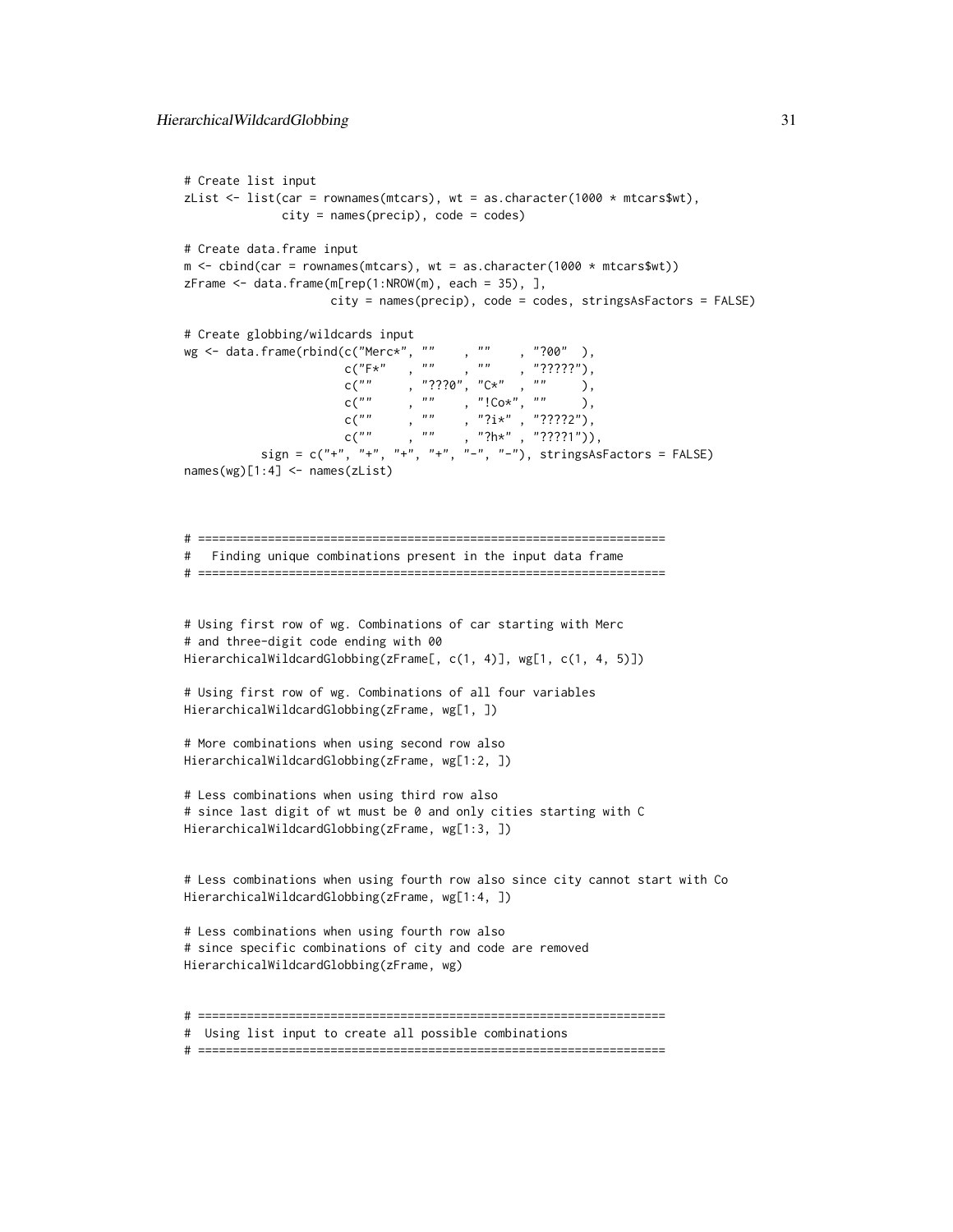```
dim(HierarchicalWildcardGlobbing(zList, wg))
```

```
# same result with as.list since same unique values of each variable
dim(HierarchicalWildcardGlobbing(as.list(zFrame), wg))
```
<span id="page-31-1"></span>Hierarchies2ModelMatrix

*Model matrix representing crossed hierarchies*

### Description

Make a model matrix, x, that corresponds to data and represents all hierarchies crossed. This means that aggregates corresponding to numerical variables can be computed as  $t(x)$  %\*% y, where y is a matrix with one column for each numerical variable.

#### Usage

```
Hierarchies2ModelMatrix(
  data,
  hierarchies,
  inputInOutput = TRUE,
  crossTable = FALSE,
  total = "Total",hierarchyVarNames = c(mapsFrom = "mapsFrom", mapsTo = "mapsTo", sign = "sign", level
    = "level"),
  unionComplement = FALSE,
  reOrder = TRUE,
  select = NULL,
  removeEmpty = FALSE,
  selectionByMultiplicationLimit = 10^7,
  makeColnames = TRUE,
  verbose = FALSE,
  ...
\lambda
```
### Arguments

| data          | Matrix or data frame with data containing codes of relevant variables                                                                                                                     |
|---------------|-------------------------------------------------------------------------------------------------------------------------------------------------------------------------------------------|
| hierarchies   | List of hierarchies, which can be converted by AutoHierarchies. Thus, the<br>variables can also be coded by "rowFactor" or "", which correspond to using<br>the categories in the data.   |
| inputInOutput | Logical vector (possibly recycled) for each element of hierarchies. TRUE means<br>that codes from input are included in output. Values corresponding to "rowFactor"<br>or "" are ignored. |
| crossTable    | Cross table in output when TRUE                                                                                                                                                           |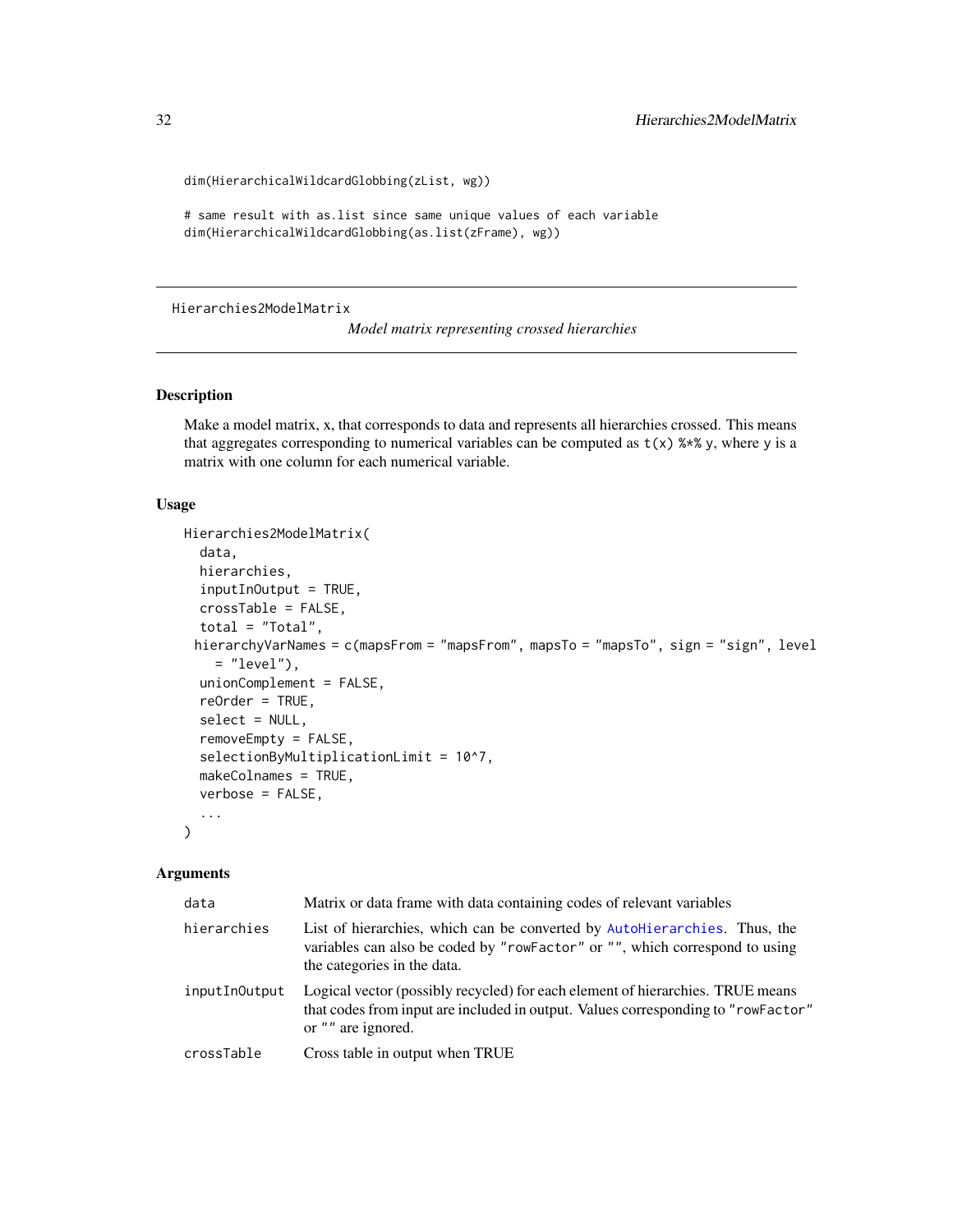<span id="page-32-0"></span>

| total                          | See AutoHierarchies                                                                                                                                                                                                       |  |
|--------------------------------|---------------------------------------------------------------------------------------------------------------------------------------------------------------------------------------------------------------------------|--|
| hierarchyVarNames              |                                                                                                                                                                                                                           |  |
|                                | Variable names in the hierarchy tables as in Hierarchy Fix                                                                                                                                                                |  |
| unionComplement                |                                                                                                                                                                                                                           |  |
|                                | Logical vector (possibly recycled) for each element of hierarchies. When TRUE,<br>sign means union and complement instead of addition or subtraction. Values<br>corresponding to "rowFactor" and "colFactor" are ignored. |  |
| re0rder                        | When TRUE (default) output codes are ordered in a way similar to a usual model<br>matrix ordering.                                                                                                                        |  |
| select                         | Data frame specifying variable combinations for output.                                                                                                                                                                   |  |
| removeEmpty                    | When TRUE and when select=NULL, empty columns (only zeros) are not in-<br>cluded in output.                                                                                                                               |  |
| selectionByMultiplicationLimit |                                                                                                                                                                                                                           |  |
|                                | With non-NULL select and when the number of elements in the model matrix<br>exceeds this limit, the computation is performed by a slower but more memory<br>efficient algorithm.                                          |  |
| makeColnames                   | Colnames included when TRUE (default).                                                                                                                                                                                    |  |
| verbose                        | Whether to print information during calculations. FALSE is default.                                                                                                                                                       |  |
| .                              | Extra unused parameters                                                                                                                                                                                                   |  |

### Details

This function makes use of [AutoHierarchies](#page-3-1) and [HierarchyCompute](#page-37-1) via [HierarchyComputeDummy](#page-0-0). Since the dummy matrix is transposed in comparison to HierarchyCompute, the parameter rowSelect is renamed to select and makeRownames is renamed to makeColnames.

#### Value

A sparse model matrix or a list of two elements (model matrix and cross table)

### Author(s)

Øyvind Langsrud

### See Also

[ModelMatrix](#page-52-1), [HierarchiesAndFormula2ModelMatrix](#page-33-1)

### Examples

```
# Create some input
z <- SSBtoolsData("sprt_emp_withEU")
ageHier <- SSBtoolsData("sprt_emp_ageHier")
geoDimList <- FindDimLists(z[, c("geo", "eu")], total = "Europe")[[1]]
```
# First example has list output Hierarchies2ModelMatrix(z, list(age = ageHier, geo = geoDimList), inputInOutput = FALSE,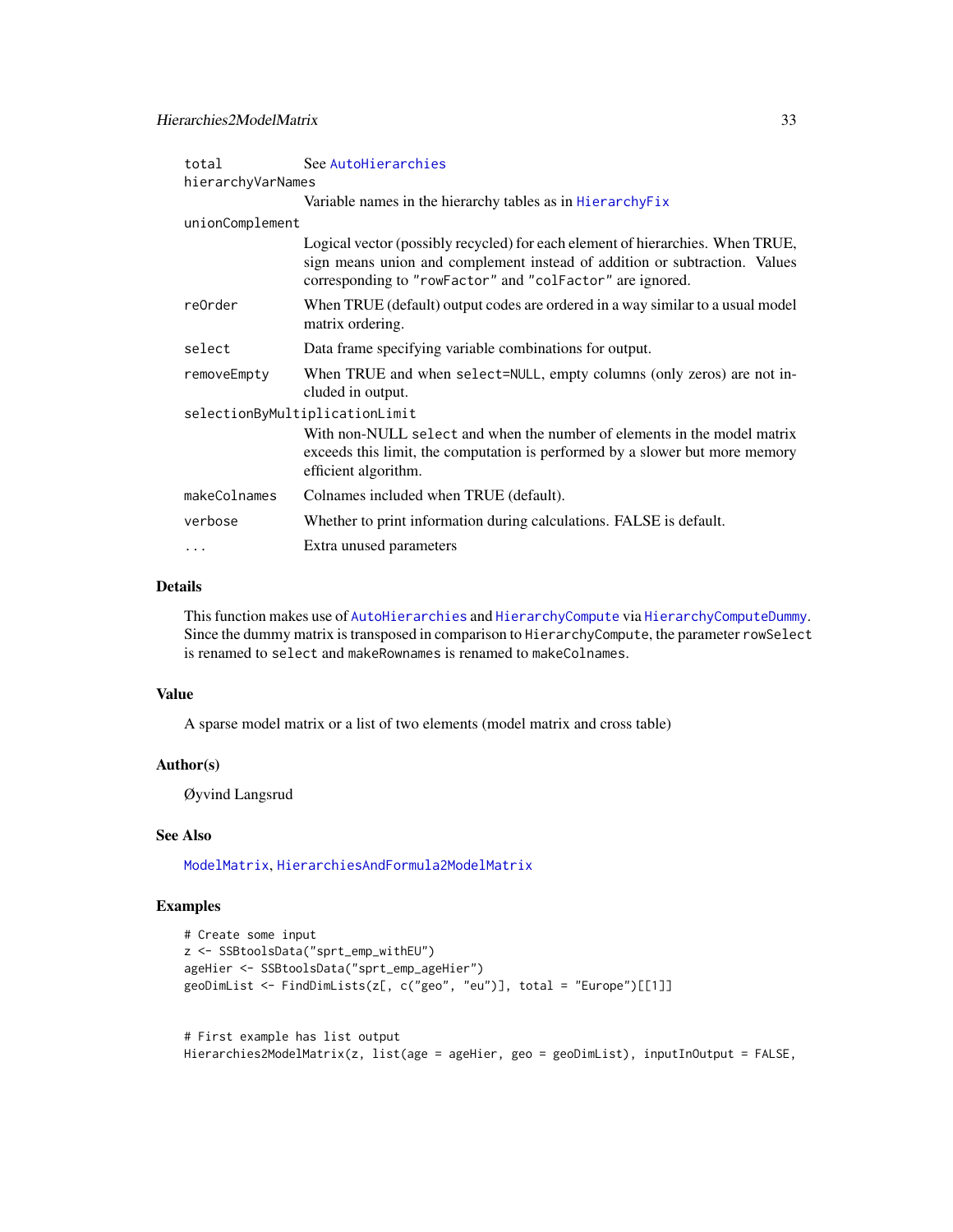```
crossTable = TRUE)
```

```
m1 <- Hierarchies2ModelMatrix(z, list(age = ageHier, geo = geoDimList), inputInOutput = FALSE)
m2 <- Hierarchies2ModelMatrix(z, list(age = ageHier, geo = geoDimList))
m3 <- Hierarchies2ModelMatrix(z, list(age = ageHier, geo = geoDimList, year = ""),
                              inputInOutput = FALSE)
m4 <- Hierarchies2ModelMatrix(z, list(age = ageHier, geo = geoDimList, year = "allYears"),
                              inputInOutput = c(FALSE, FALSE, TRUE))
# Illustrate the effect of unionComplement, geoHier2 as in the examples of HierarchyCompute
geoHier2 <- rbind(data.frame(mapsFrom = c("EU", "Spain"), mapsTo = "EUandSpain", sign = 1),
                  SSBtoolsData("sprt_emp_geoHier")[, -4])
m5 <- Hierarchies2ModelMatrix(z, list(age = ageHier, geo = geoHier2, year = "allYears"),
                               inputInOutput = FALSE) # Spain is counted twice
m6 <- Hierarchies2ModelMatrix(z, list(age = ageHier, geo = geoHier2, year = "allYears"),
                              inputInOutput = FALSE, unionComplement = TRUE)
# Compute aggregates
ths_per <- as.matrix(z[, "ths_per", drop = FALSE]) # matrix with the values to be aggregated
t(m1) %*% ths_per # crossprod(m1, ths_per) is equivalent and faster
t(m2) %*% ths_per
t(m3) %*% ths_per
t(m4) %*% ths_per
t(m5) %*% ths_per
t(m6) %*% ths_per
# Example using the select parameter
select <- data.frame(age = c("Y15-64", "Y15-29", "Y30-64"), geo = c("EU", "nonEU", "Spain"))
m2a <- Hierarchies2ModelMatrix(z, list(age = ageHier, geo = geoDimList), select = select)
# Same result by slower alternative
m2B <- Hierarchies2ModelMatrix(z, list(age = ageHier, geo = geoDimList), crossTable = TRUE)
m2b <- m2B$modelMatrix[, Match(select, m2B$crossTable), drop = FALSE]
t(m2b) %*% ths_per
```
<span id="page-33-1"></span>HierarchiesAndFormula2ModelMatrix *Model matrix representing crossed hierarchies according to a formula*

#### **Description**

How to cross the hierarchies are defined by a formula. The formula is automatically simplified when totals are involved.

#### Usage

HierarchiesAndFormula2ModelMatrix(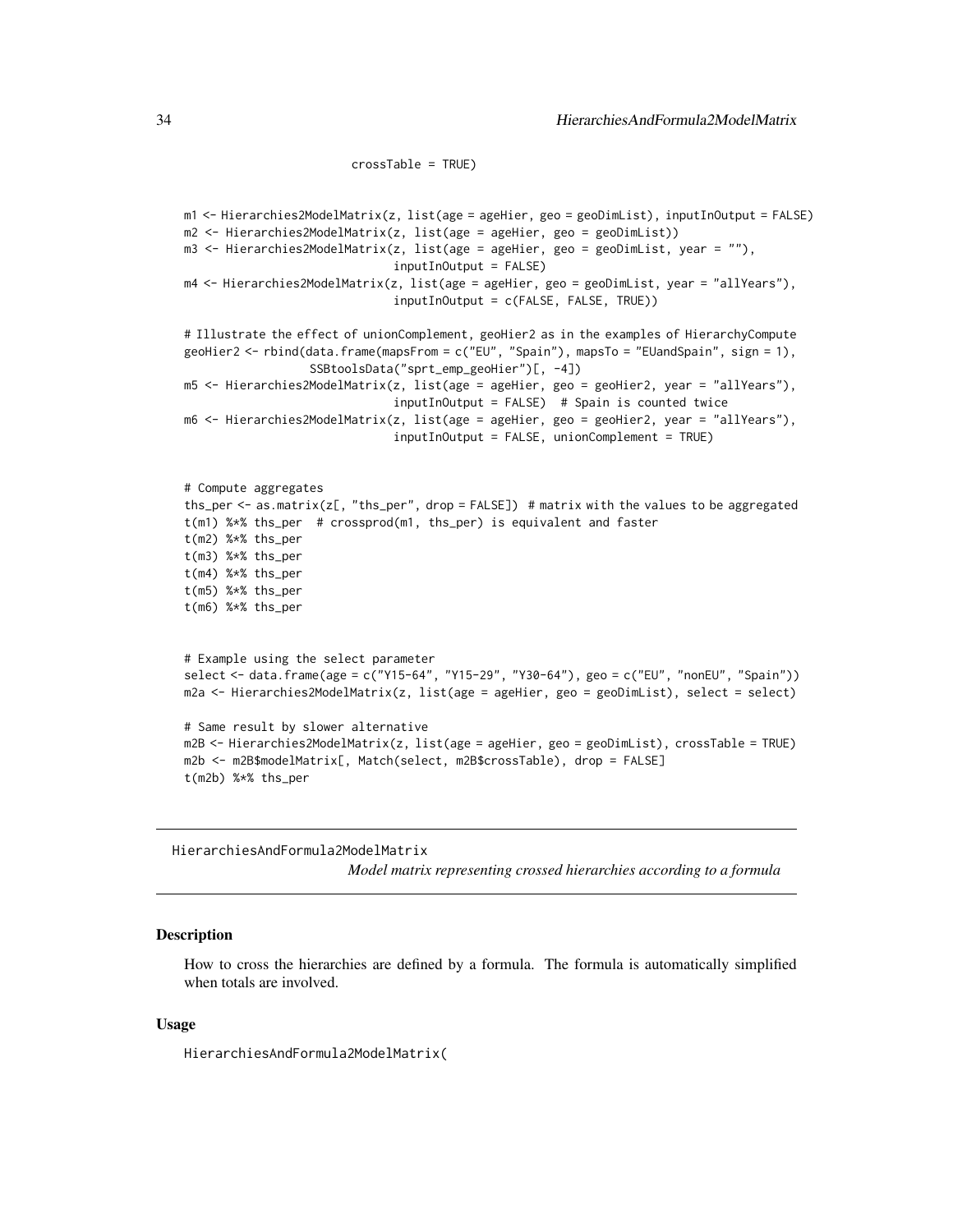```
data,
 hierarchies,
  formula,
  inputInOutput = TRUE,
 makeColNames = TRUE,
 crossTable = FALSE,
  total = "Total",simplify = TRUE,
 hierarchyVarNames = c(mapsFrom = "mapsFrom", mapsTo = "mapsTo", sign = "sign", level
   = "level"),
 unionComplement = FALSE,
  removeEmpty = FALSE,
 reOrder = TRUE,
 sep = ''-"....
)
```
### Arguments

| data              | Matrix or data frame with data containing codes of relevant variables                                                                                                                                                     |
|-------------------|---------------------------------------------------------------------------------------------------------------------------------------------------------------------------------------------------------------------------|
| hierarchies       | List of hierarchies, which can be converted by AutoHierarchies. Thus, the<br>variables can also be coded by "rowFactor" or "", which correspond to using<br>the categories in the data.                                   |
| formula           | A model formula                                                                                                                                                                                                           |
| inputIn0utput     | Logical vector (possibly recycled) for each element of hierarchies. TRUE means<br>that codes from input are included in output. Values corresponding to "rowFactor"<br>or "" are ignored.                                 |
| makeColNames      | Colnames included when TRUE (default).                                                                                                                                                                                    |
| crossTable        | Cross table in output when TRUE                                                                                                                                                                                           |
| total             | Vector of total codes (possibly recycled) used when running Hrc2DimList                                                                                                                                                   |
| simplify          | When TRUE (default) the model can be simplified when total codes are found<br>in the hierarchies (see examples).                                                                                                          |
| hierarchyVarNames |                                                                                                                                                                                                                           |
|                   | Variable names in the hierarchy tables as in Hierarchy Fix                                                                                                                                                                |
| unionComplement   |                                                                                                                                                                                                                           |
|                   | Logical vector (possibly recycled) for each element of hierarchies. When TRUE,<br>sign means union and complement instead of addition or subtraction. Values<br>corresponding to "rowFactor" and "colFactor" are ignored. |
| removeEmpty       | When TRUE, empty columns (only zeros) are not included in output.                                                                                                                                                         |
| re0rder           | When TRUE (default) output codes are ordered in a way similar to a usual model<br>matrix ordering.                                                                                                                        |
| sep               | String to separate when creating column names                                                                                                                                                                             |
| $\cdots$          | Extra unused parameters                                                                                                                                                                                                   |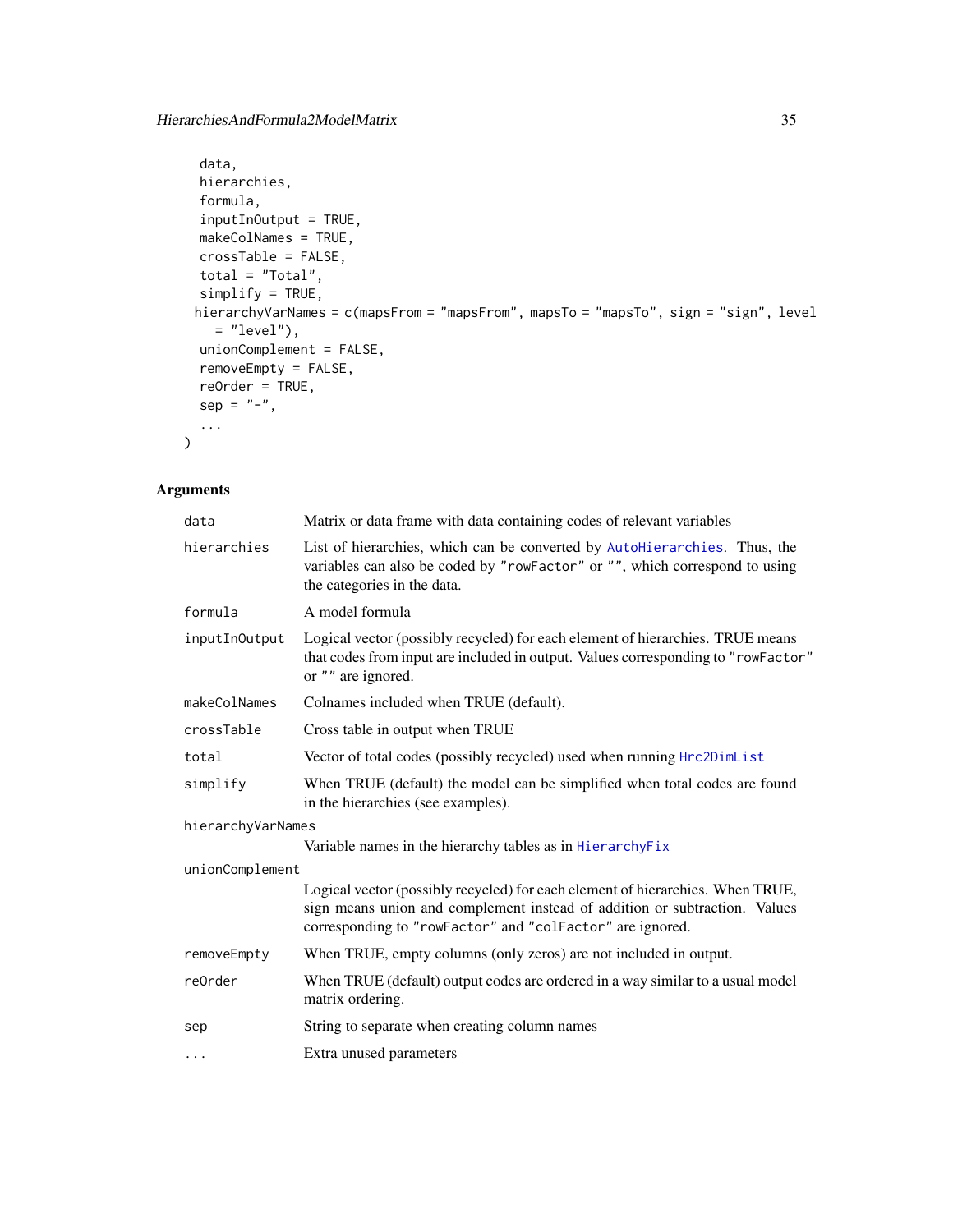#### <span id="page-35-0"></span>Value

A sparse model matrix or a list of two elements (model matrix and cross table)

#### Author(s)

Øyvind Langsrud

### See Also

[ModelMatrix](#page-52-1), [Hierarchies2ModelMatrix](#page-31-1), [Formula2ModelMatrix](#page-21-1).

```
# Create some input
z <- SSBtoolsData("sprt_emp_withEU")
ageHier <- SSBtoolsData("sprt_emp_ageHier")
geoDimList <- FindDimLists(z[, c("geo", "eu")], total = "Europe")[[1]]
# Shorter function name
H <- HierarchiesAndFormula2ModelMatrix
# Small dataset example. Two dimensions.
s \leq z[z$geo == "Spain", ]
geoYear <- list(geo = geoDimList, year = "")
m <- H(s, geoYear, ~geo * year, inputInOutput = c(FALSE, TRUE))
print(m, col.names = TRUE)
attr(m, "total") # Total code 'Europe' is found
attr(m, "startCol") # Two model terms needed
# Another model and with crossTable in output
H(s, geoYear, ~geo + year, crossTable = TRUE)
# Without empty columns
H(s, geoYear, ~geo + year, crossTable = TRUE, removeEmpty = TRUE)
# Three dimensions
ageGeoYear <- list(age = ageHier, geo = geoDimList, year = "allYears")
m <- H(z, ageGeoYear, ~age * geo + geo * year)
head(colnames(m))
attr(m, "total")
attr(m, "startCol")
# With simplify = FALSE
m <- H(z, ageGeoYear, ~age * geo + geo * year, simplify = FALSE)
head(colnames(m))
attr(m, "total")
attr(m, "startCol")# Compute aggregates
m <- H(z, ageGeoYear, ~geo * age, inputInOutput = c(TRUE, FALSE, TRUE))
t(m) %*% z$ths_per
```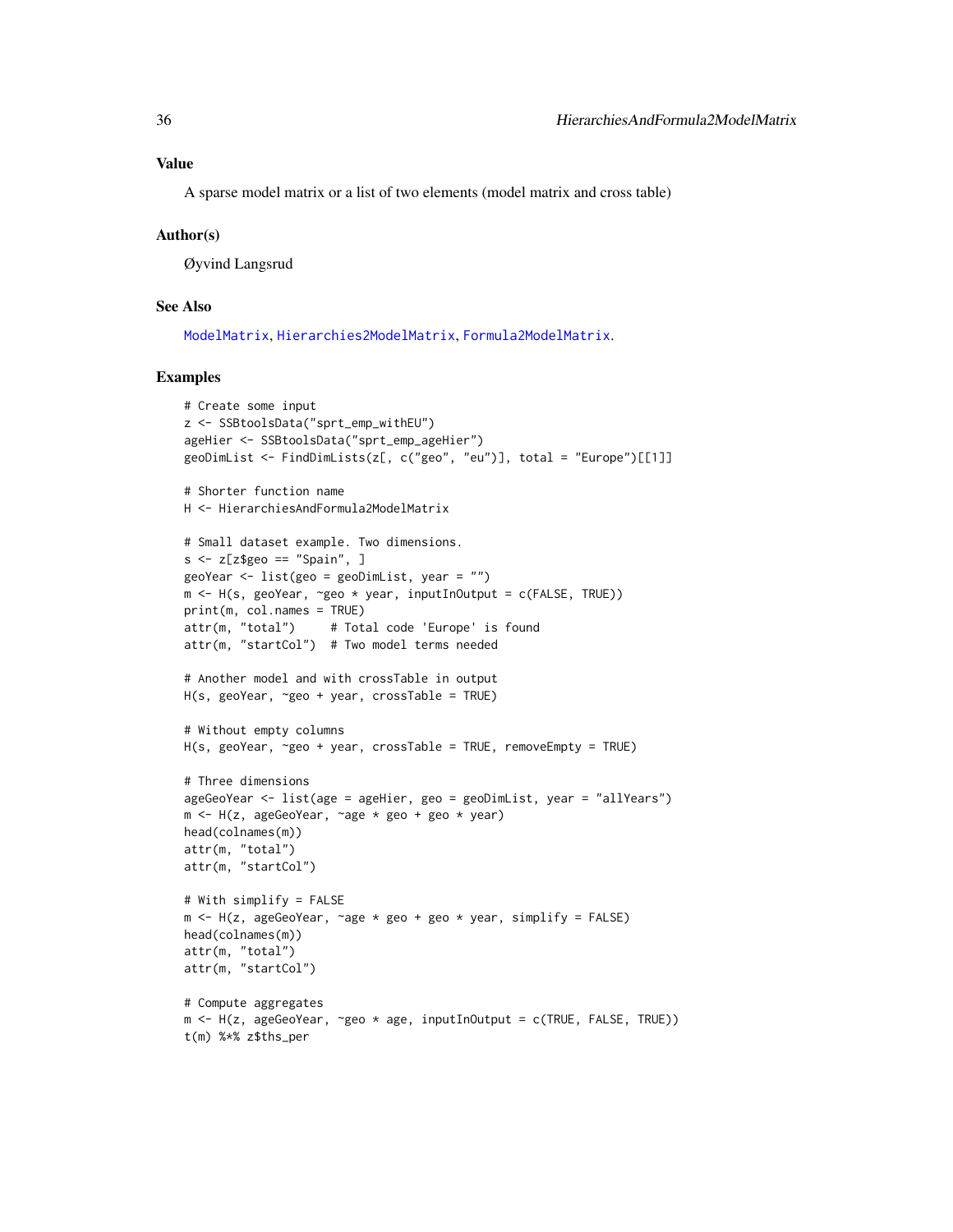```
# Without hierarchies. Only factors.
ageGeoYearFactor <- list(age = "", geo = "", year = "")
t(H(z, ageGeoYearFactor, ~geo * age + year:geo))
```
<span id="page-36-1"></span>Hierarchy2Formula *Hierarchy2Formula*

#### Description

Conversion between to-from coded hierarchy and formulas written with =, - and +.

#### Usage

```
Hierarchy2Formula(
  x,
 hierarchyVarNames = c(mapsFrom = "mapsFrom", mapsTo = "mapsTo", sign = "sign", level
    = "level")
\mathcal{E}Formula2Hierarchy(s)
```

```
Hierarchies2Formulas(x, ...)
```
#### Arguments

| X                 | Data frame with to-from coded hierarchy                       |
|-------------------|---------------------------------------------------------------|
| hierarchyVarNames |                                                               |
|                   | Variable names in the hierarchy tables as in HierarchyFix.    |
| -S                | Character vector of formulas written with $=$ , $-$ and $+$ . |
|                   | Extra parameters. Only hierarchy VarNames is relevant.        |

### Value

See Arguments

### Note

Hierarchies2Formulas is a wrapper for lapply(x, Hierarchy2Formula, ...)

### Author(s)

Øyvind Langsrud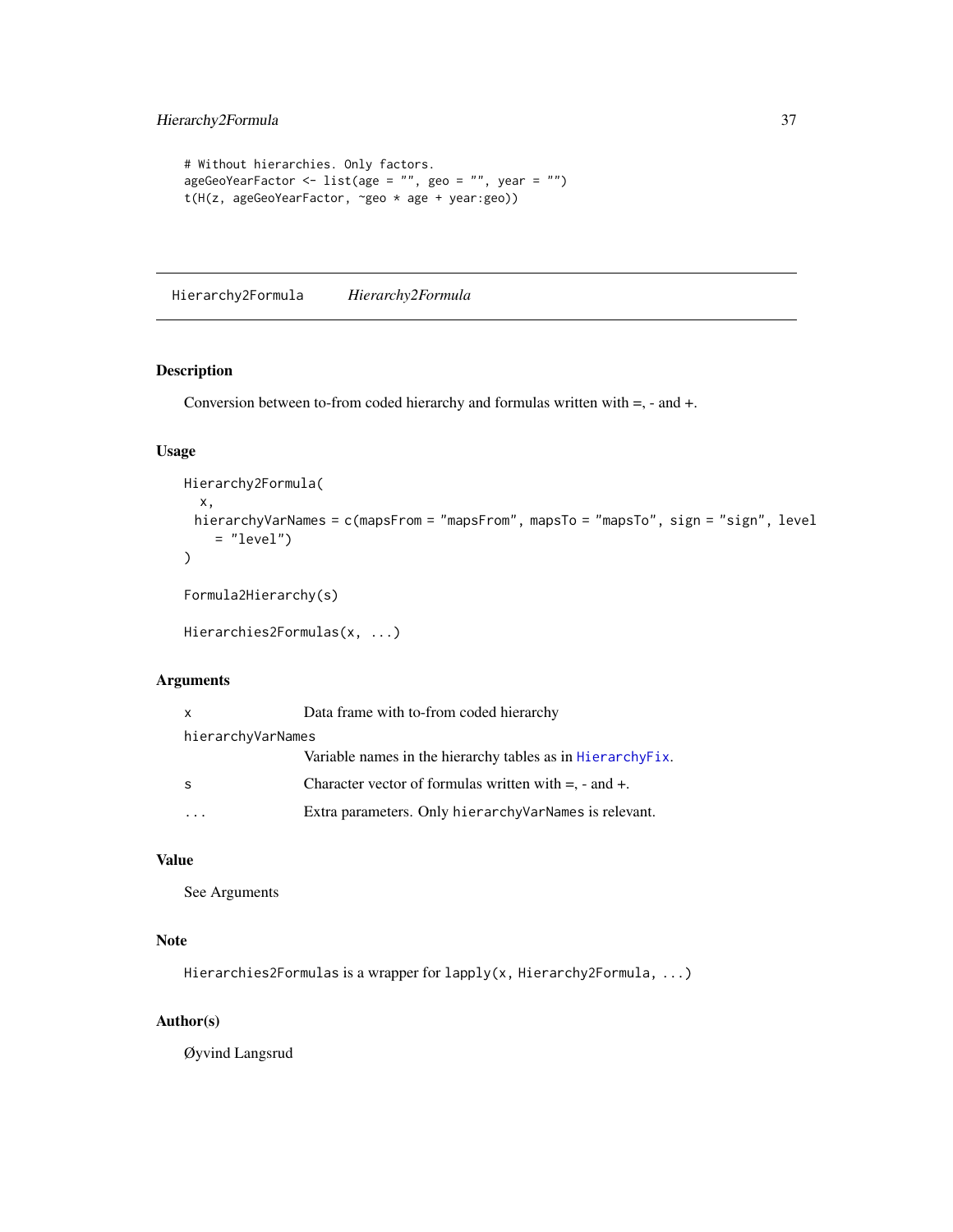#### Examples

```
x <- SSBtoolsData("sprt_emp_geoHier")
s <- Hierarchy2Formula(x)
Formula2Hierarchy(s)
# Demonstrate Hierarchies2Formulas and problems
hi <- FindHierarchies(SSBtoolsData("sprt_emp_withEU")[, c("geo", "eu", "age")])
Hierarchies2Formulas(hi) # problematic formula since minus sign in coding
AutoHierarchies(Hierarchies2Formulas(hi)) # Not same as hi because of problems
# Change coding to avoid problems
hi$age$mapsFrom <- gsub("-", "_", hi$age$mapsFrom)
Hierarchies2Formulas(hi)
AutoHierarchies(Hierarchies2Formulas(hi))
```
<span id="page-37-1"></span>HierarchyCompute *Hierarchical Computations*

#### Description

This function computes aggregates by crossing several hierarchical specifications and factorial variables.

### Usage

```
HierarchyCompute(
  data,
 hierarchies,
  valueVar,
  colVar = NULL,
  rowSelect = NULL,
  colSelect = NULL,
  select = NULL,
  inputInOutput = FALSE,
  output = "data.frame",
  autoLevel = TRUE,
 unionComplement = FALSE,
  constantsInOutput = NULL,
 hierarchyVarNames = c(mapsFrom = "mapsFrom", mapsTo = "mapsTo", sign = "sign", level
    = "level"),
  selectionByMultiplicationLimit = 10^7,
  colNotInDataWarning = TRUE,
  useMatrixToDataFrame = TRUE,
  handleDuplicated = "sum",
  asInput = FALSE,verbose = FALSE,
  reOrder = FALSE,
```
<span id="page-37-0"></span>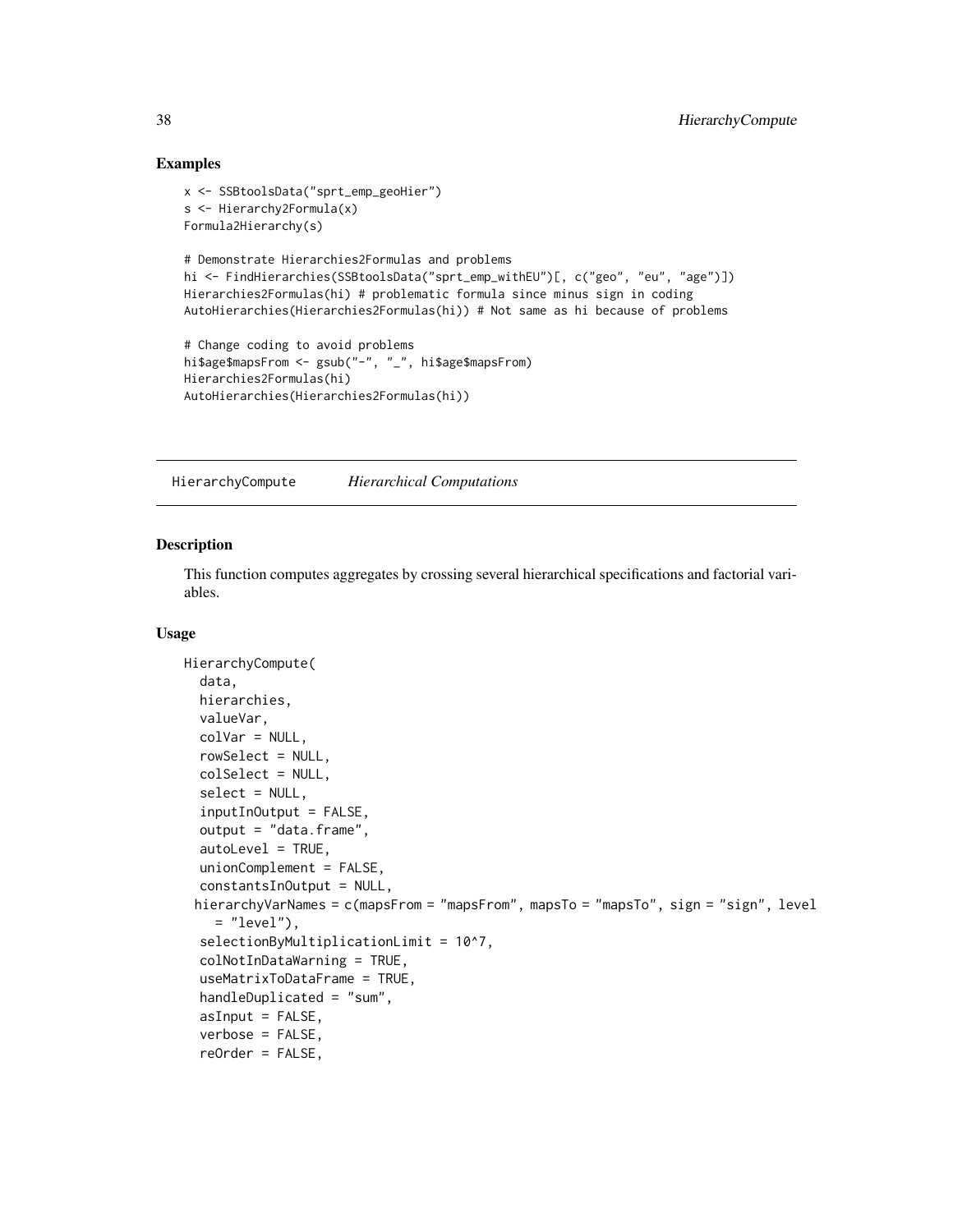### <span id="page-38-0"></span>HierarchyCompute 39

```
reduceData = TRUE,
 makeRownames = NULL
)
```
### Arguments

| data                 | The input data frame                                                                                                                                                                                                                                                                                                                                                   |
|----------------------|------------------------------------------------------------------------------------------------------------------------------------------------------------------------------------------------------------------------------------------------------------------------------------------------------------------------------------------------------------------------|
| hierarchies          | A named (names in data) list with hierarchies. Variables can also be coded by<br>"rowFactor" and "colFactor".                                                                                                                                                                                                                                                          |
| valueVar             | Name of the variable( $s$ ) to be aggregated.                                                                                                                                                                                                                                                                                                                          |
| colVar               | When non-NULL, the function HierarchyCompute2 is called. See its documen-<br>tation for more information.                                                                                                                                                                                                                                                              |
| rowSelect            | Data frame specifying variable combinations for output. The colFactor variable<br>is not included. In addition rowSelect="removeEmpty" removes combinations<br>corresponding to empty rows (only zeros) of dataDummyHierarchy.                                                                                                                                         |
| colSelect            | Vector specifying categories of the colFactor variable for output.                                                                                                                                                                                                                                                                                                     |
| select               | Data frame specifying variable combinations for output. The colFactor variable<br>is included.                                                                                                                                                                                                                                                                         |
| inputInOutput        | Logical vector (possibly recycled) for each element of hierarchies. TRUE means<br>that codes from input are included in output. Values corresponding to "rowFactor"<br>and "colFactor" are ignored.                                                                                                                                                                    |
| output               | One of "data.frame" (default), "dummyHierarchies", "outputMatrix", "dataD-<br>ummyHierarchy", "valueMatrix", "fromCrossCode", "toCrossCode", "crossCode"<br>(as toCrossCode), "outputMatrixWithCrossCode", "matrixComponents", "dataD-<br>ummyHierarchyWithCodeFrame", "dataDummyHierarchyQuick". The latter two<br>do not require valueVar (reduceData set to FALSE). |
| autoLevel            | Logical vector (possibly recycled) for each element of hierarchies. When TRUE,<br>level is computed by automatic method as in HierarchyFix. Values correspond-<br>ing to "rowFactor" and "colFactor" are ignored.                                                                                                                                                      |
| unionComplement      |                                                                                                                                                                                                                                                                                                                                                                        |
|                      | Logical vector (possibly recycled) for each element of hierarchies. When TRUE,<br>sign means union and complement instead of addition or subtraction as in DummyHierarchy.<br>Values corresponding to "rowFactor" and "colFactor" are ignored.                                                                                                                         |
| constantsInOutput    |                                                                                                                                                                                                                                                                                                                                                                        |
|                      | A single row data frame to be combine by the other output.                                                                                                                                                                                                                                                                                                             |
| hierarchyVarNames    |                                                                                                                                                                                                                                                                                                                                                                        |
|                      | Variable names in the hierarchy tables as in HierarchyFix.                                                                                                                                                                                                                                                                                                             |
|                      | selectionByMultiplicationLimit<br>With non-NULL rowSelect and when the number of elements in dataDummyHierarchy<br>exceeds this limit, the computation is performed by a slower but more memory<br>efficient algorithm.                                                                                                                                                |
| colNotInDataWarning  |                                                                                                                                                                                                                                                                                                                                                                        |
|                      | When TRUE, warning produced when elements of colselect are not in data.                                                                                                                                                                                                                                                                                                |
| useMatrixToDataFrame |                                                                                                                                                                                                                                                                                                                                                                        |
|                      | When TRUE (default) special functionality for saving time and memory is used.                                                                                                                                                                                                                                                                                          |
|                      |                                                                                                                                                                                                                                                                                                                                                                        |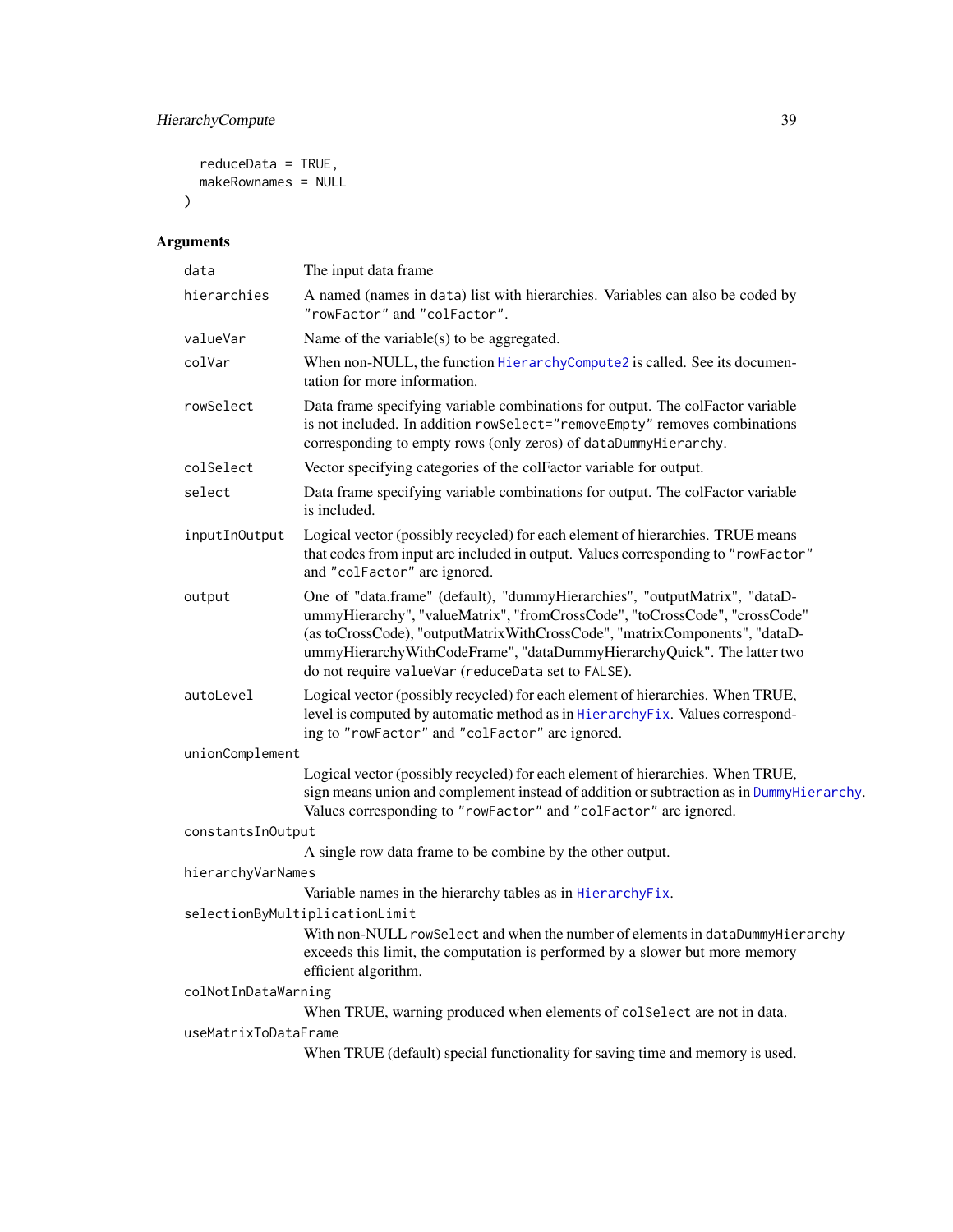<span id="page-39-0"></span>

| handleDuplicated |                                                                                                                                                                                                                                                                                                                                                                   |  |
|------------------|-------------------------------------------------------------------------------------------------------------------------------------------------------------------------------------------------------------------------------------------------------------------------------------------------------------------------------------------------------------------|--|
|                  | Handling of duplicated code rows in data. One of: "sum" (default), "sumByAg-<br>gregate", "sumWithWarning", "stop" (error), "single" or "singleWithWarning".<br>With no colFactor sum and sumByAggregate/sumWithWarning are different<br>(original values or aggregates in "valueMatrix"). When single, only one of the<br>values is used (by matrix subsetting). |  |
| asInput          | When TRUE (FALSE is default) output matrices match input data. Thus value Matrix<br>= Matrix(data[, valueVar], ncol=1). Only possible when no colFactor.                                                                                                                                                                                                          |  |
| verbose          | Whether to print information during calculations. FALSE is default.                                                                                                                                                                                                                                                                                               |  |
| re0rder          | When TRUE (FALSE is default) output codes are ordered differently, more sim-<br>ilar to a usual model matrix ordering.                                                                                                                                                                                                                                            |  |
| reduceData       | When TRUE (default) unnecessary (for the aggregated result) rows of value Matrix<br>are allowed to be removed.                                                                                                                                                                                                                                                    |  |
| makeRownames     | When TRUE dataDummyHierarchy contains rownames. By default, this is de-<br>cided based on the parameter output.                                                                                                                                                                                                                                                   |  |

#### Details

A key element of this function is the matrix multiplication: outputMatrix = dataDummyHierarchy %\*% valueMatrix. The matrix, valueMatrix is a re-organized version of the valueVar vector from input. In particular, if a variable is selected as colFactor, there is one column for each level of that variable. The matrix, dataDummyHierarchy is constructed by crossing dummy coding of hierarchies ([DummyHierarchy](#page-11-1)) and factorial variables in a way that matches valueMatrix. The code combinations corresponding to rows and columns of dataDummyHierarchy can be obtained as toCrossCode and fromCrossCode. In the default data frame output, the outputMatrix is stacked to one column and combined with the code combinations of all variables.

#### Value

As specified by the parameter output

#### Author(s)

Øyvind Langsrud

### See Also

[Hierarchies2ModelMatrix](#page-31-1), [AutoHierarchies](#page-3-1).

```
# Data and hierarchies used in the examples
x <- SSBtoolsData("sprt_emp") # Employment in sport in thousand persons from Eurostat database
geoHier <- SSBtoolsData("sprt_emp_geoHier")
ageHier <- SSBtoolsData("sprt_emp_ageHier")
```

```
# Two hierarchies and year as rowFactor
HierarchyCompute(x, list(age = ageHier, geo = geoHier, year = "rowFactor"), "ths_per")
```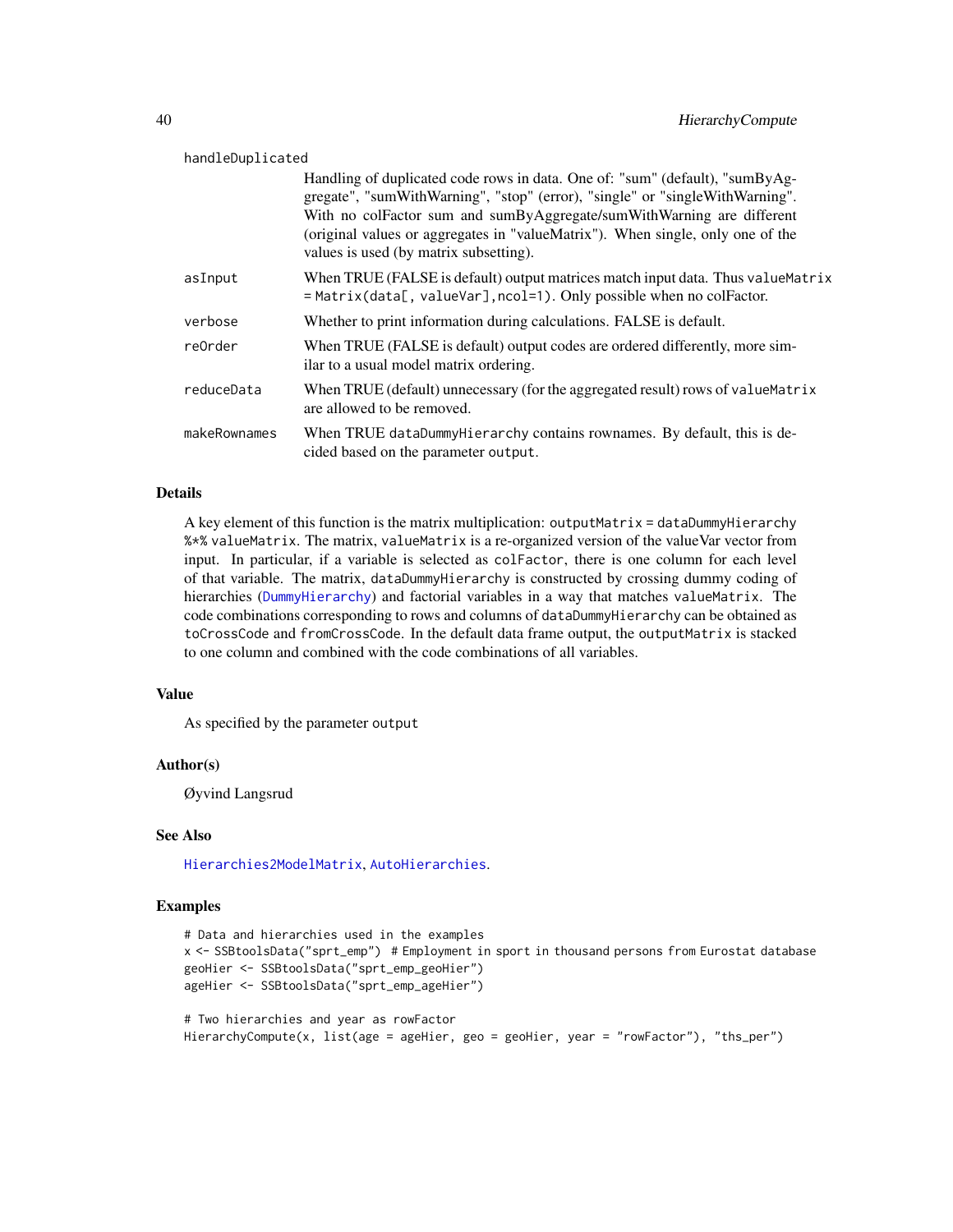```
# Same result with year as colFactor (but columns ordered differently)
HierarchyCompute(x, list(age = ageHier, geo = geoHier, year = "colFactor"), "ths_per")
# Internally the computations are different as seen when output='matrixComponents'
HierarchyCompute(x, list(age = ageHier, geo = geoHier, year = "rowFactor"), "ths_per",
                 output = "matrixComponents")
HierarchyCompute(x, list(age = ageHier, geo = geoHier, year = "colFactor"), "ths_per",
                 output = "matrixComponents")
# Include input age groups by setting inputInOutput = TRUE for this variable
HierarchyCompute(x, list(age = ageHier, geo = geoHier, year = "colFactor"), "ths_per",
                 inputInOutput = c(TRUE, FALSE))
# Only input age groups by switching to rowFactor
HierarchyCompute(x, list(age = "rowFactor", geo = geoHier, year = "colFactor"), "ths_per")
# Select some years (colFactor) including a year not in input data (zeros produced)
HierarchyCompute(x, list(age = ageHier, geo = geoHier, year = "colFactor"), "ths_per",
                 colSelect = c("2014", "2016", "2018"))
# Select combinations of geo and age including a code not in data or hierarchy (zeros produced)
HierarchyCompute(x, list(age = ageHier, geo = geoHier, year = "colFactor"), "ths_per",
               rowSelect = data.frame(geo = "EU", age = c("Y0-100", "Y15-64", "Y15-29")))
# Select combinations of geo, age and year
HierarchyCompute(x, list(age = ageHier, geo = geoHier, year = "colFactor"), "ths_per",
    select = data.frame(geo = c("EU", "Spain"), age = c("Y15-64", "Y15-29"), year = 2015))
# Extend the hierarchy table to illustrate the effect of unionComplement
# Omit level since this is handled by autoLevel
geoHier2 <- rbind(data.frame(mapsFrom = c("EU", "Spain"), mapsTo = "EUandSpain", sign = 1),
                  geoHier[, -4])
# Spain is counted twice
HierarchyCompute(x, list(age = ageHier, geo = geoHier2, year = "colFactor"), "ths_per")
# Can be seen in the dataDummyHierarchy matrix
HierarchyCompute(x, list(age = ageHier, geo = geoHier2, year = "colFactor"), "ths_per",
                 output = "matrixComponents")
# With unionComplement=TRUE Spain is not counted twice
HierarchyCompute(x, list(age = ageHier, geo = geoHier2, year = "colFactor"), "ths_per",
                 unionComplement = TRUE)
# With constantsInOutput
HierarchyCompute(x, list(age = ageHier, geo = geoHier, year = "colFactor"), "ths_per",
                 constantsInOutput = data.frame(c1 = "AB", c2 = "CD"))
# More that one valueVar
x$y <- 10*x$ths_per
HierarchyCompute(x, list(age = ageHier, geo = geoHier), c("y", "ths_per"))
```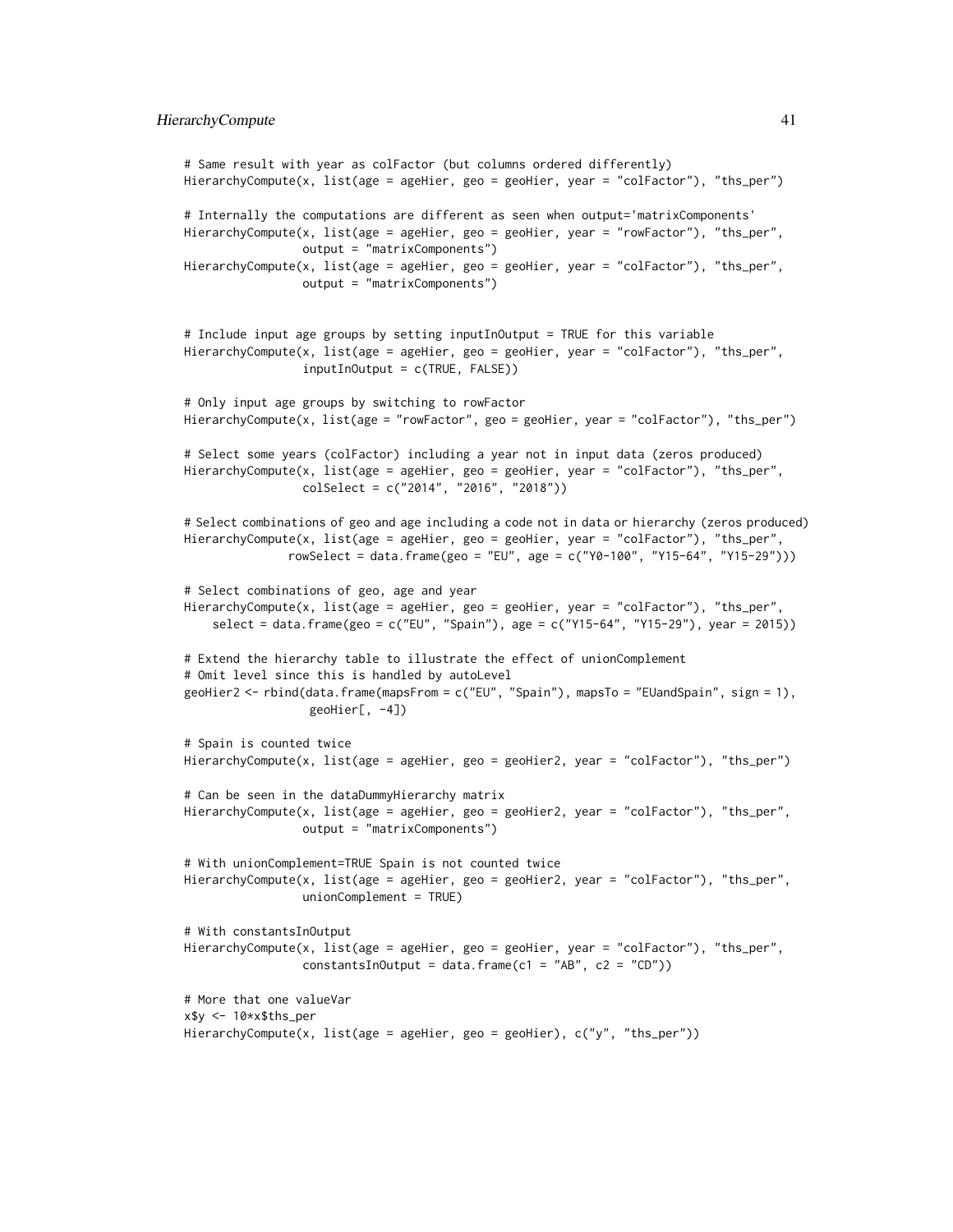<span id="page-41-1"></span><span id="page-41-0"></span>

#### Description

Extended variant of [HierarchyCompute](#page-37-1) with several column variables (not just "colFactor"). Parameter colVar splits the hierarchy variables in two groups and this variable overrides the difference between "rowFactor" and "colFactor".

#### Usage

```
HierarchyCompute2(
  data,
  hierarchies,
  valueVar,
  colVar,
  rowSelect = NULL,
  colSelect = NULL,
  select = NULL,output = "data.frame",
  ...
)
```
#### Arguments

| data        | The input data frame.                                              |
|-------------|--------------------------------------------------------------------|
| hierarchies | A named list with hierarchies                                      |
| valueVar    | Name of the variable(s) to be aggregated                           |
| colVar      | Name of the column variable $(s)$                                  |
| rowSelect   | Data frame specifying variable combinations for output             |
| colSelect   | Data frame specifying variable combinations for output             |
| select      | Data frame specifying variable combinations for output             |
| output      | One of "data.frame" (default), "outputMatrix", "matrixComponents". |
|             | Further parameters sent to HierarchyCompute                        |
|             |                                                                    |

### Details

Within this function, HierarchyCompute is called two times. By specifying output as "matrixComponents", output from the two runs are retuned as a list with elements hcRow and hcCol. The matrix multiplication in HierarchyCompute is extended to outputMatrix = hcRow\$dataDummyHierarchy %\*% hcRow\$valueMatrix %\*% t(hcCol\$dataDummyHierarchy). This is modified in cases with more than a single valueVar.

### Value

As specified by the parameter output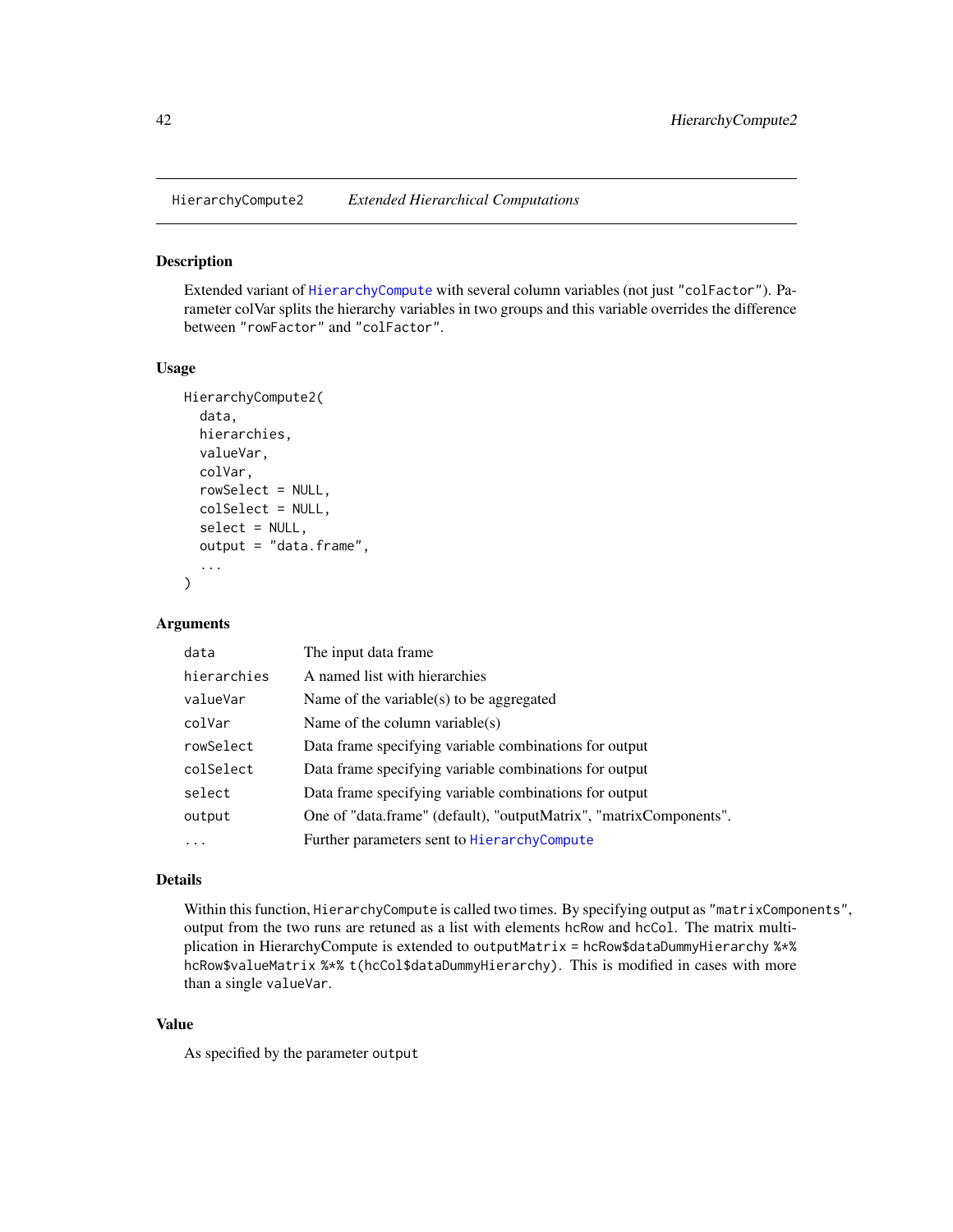### <span id="page-42-0"></span>HierarchyFix 43

### Note

There is no need to call HierarchyCompute2 directly. The main function [HierarchyCompute](#page-37-1) can be used instead.

#### Author(s)

Øyvind Langsrud

### See Also

[Hierarchies2ModelMatrix](#page-31-1), [AutoHierarchies](#page-3-1).

#### Examples

```
x <- SSBtoolsData("sprt_emp")
geoHier <- SSBtoolsData("sprt_emp_geoHier")
ageHier <- SSBtoolsData("sprt_emp_ageHier")
HierarchyCompute(x, list(age = ageHier, geo = geoHier, year = "rowFactor"), "ths_per",
                 colVar = c("age", "year"))
HierarchyCompute(x, list(age = ageHier, geo = geoHier, year = "rowFactor"), "ths_per",
                 colVar = c("age", "geo"))HierarchyCompute(x, list(age = ageHier, geo = geoHier, year = "rowFactor"), "ths_per",
                 colVar = c("age", "year"), output = "matrixComponents")
HierarchyCompute(x, list(age = ageHier, geo = geoHier, year = "rowFactor"), "ths_per",
                 colVar = c("age", "geo"), output = "matrixComponents")
```
<span id="page-42-1"></span>HierarchyFix *Change the hierarchy table to follow the standard*

### Description

Make sure that variable names and sign coding follow an internal standard. Level may be computed automatically

#### Usage

```
HierarchyFix(
 hierarchy,
 hierarchyVarNames = c(mapsFrom = "mapsFrom", mapsTo = "mapsTo", sign = "sign", level
    = "level"),
  autoLevel = TRUE
)
```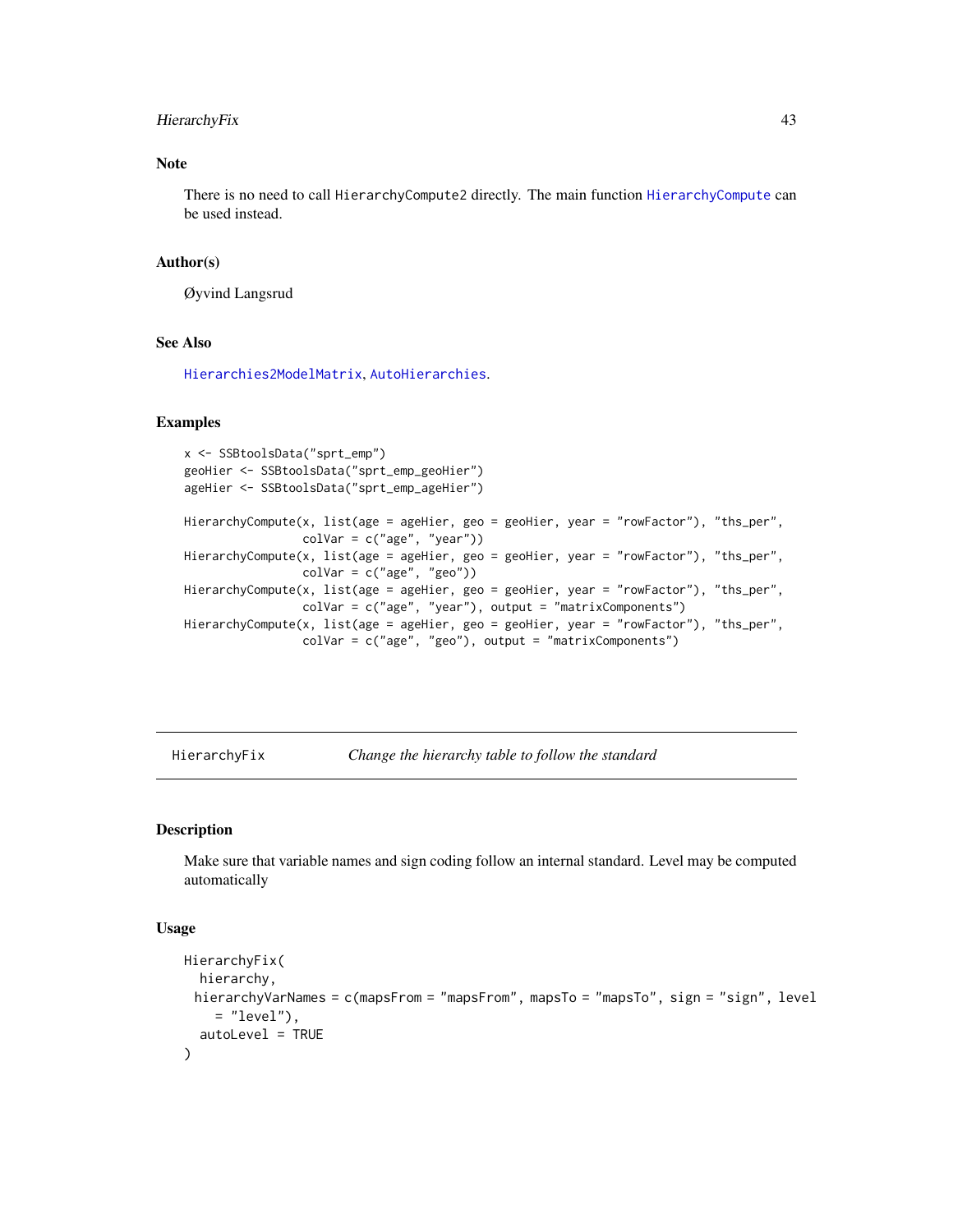#### **Arguments**

| hierarchy         | data frame with hierarchy table                  |  |
|-------------------|--------------------------------------------------|--|
| hierarchyVarNames |                                                  |  |
|                   | variable names                                   |  |
| autoLevel         | When TRUE, level is computed by automatic method |  |

### Value

data frame with hierarchy table

#### Author(s)

Øyvind Langsrud

#### Examples

```
# Make input data by changing variable names and sign coding.
h <- SSBtoolsData("FIFA2018ABCD")[, 1:3]
names(h)[1:2] <- c("from", "to")
minus <- h$sign < 0
h$sign <- "+"
h$sign[minus] <- "-"
# Run HierarchyFix - Two levels created
HierarchyFix(h, c(mapsFrom = "from", mapsTo = "to", sign = "sign"))
# Extend the hierarchy table
h2 <- rbind(data.frame(from = c("Oceania", "Asia", "Africa", "America", "Europe"),
                       to = "World", sign = "+"),
           data.frame(from = c("World", "Europe"),
                      to = "nonEurope", sign = c("''", "''"), h)
# Run HierarchyFix - Three levels created
HierarchyFix(h2, c(mapsFrom = "from", mapsTo = "to", sign = "sign"))
```

| LSfitNonNeg | Non-negative regression fits with a sparse overparameterized model |
|-------------|--------------------------------------------------------------------|
|             | matrix                                                             |

### Description

Assuming  $z = t(x)$  %\*% y + noise, a non-negatively modified least squares estimate of  $t(x)$  %\*% y is made.

#### Usage

```
LSfitNonNeg(x, z, limit = 1e-10, viaQR = FALSE, printInc = TRUE)
```
<span id="page-43-0"></span>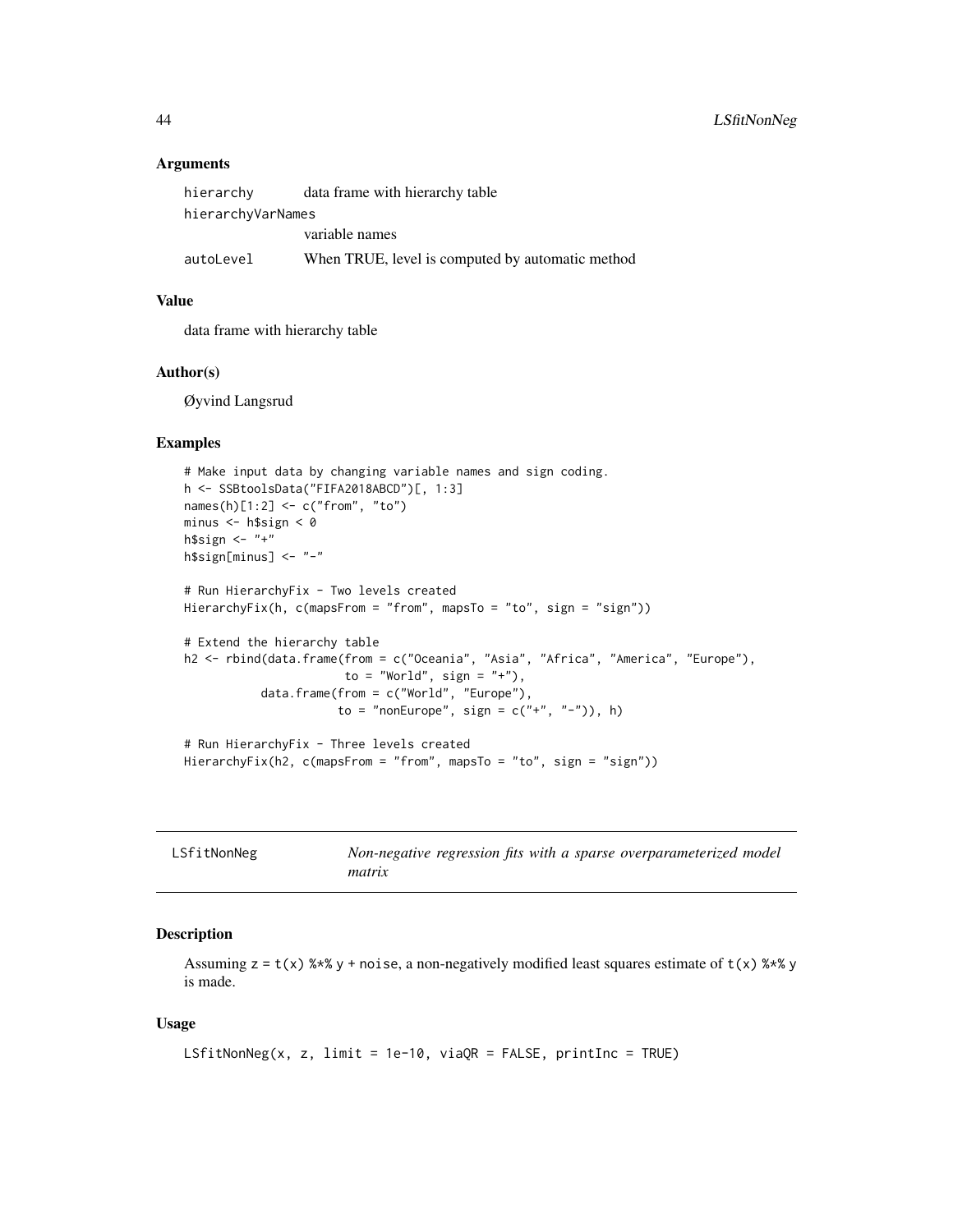### <span id="page-44-0"></span>MakeHierFormula 45

#### **Arguments**

| $\mathsf{x}$ | A matrix                                                                                      |
|--------------|-----------------------------------------------------------------------------------------------|
| z            | A single column matrix                                                                        |
| limit        | Lower limit for non-zero fits. Set to NULL or $-I$ nf to avoid the non-zero restric-<br>tion. |
| viaOR        | Least squares fits obtained using a r when TRUE.                                              |
| printInc     | Printing "" to console when TRUE.                                                             |

#### Details

The problem is first reduced by elimination some rows of x (elements of y) using [GaussIndependent](#page-23-1). Thereafter least squares fits are obtained using [solve](#page-0-0) or [qr](#page-0-0). Possible negative fits will be forced to zero in the next estimation iteration(s).

#### Value

A fitted version of z

### Author(s)

Øyvind Langsrud

#### Examples

```
set.seed(123)
data2 <- SSBtoolsData("z2")
x \le ModelMatrix(data2, formula = \gammafylke + kostragr * hovedint - 1)
z \leq t(x) %*% data2$ant + rnorm(ncol(x), sd = 3)
LSfitNonNeg(x, z)
LSfitNonNeg(x, z, limit = NULL)
## Not run:
mf <- ~region*mnd + hovedint*mnd + fylke*hovedint*mnd + kostragr*hovedint*mnd
data4 <- SSBtoolsData("sosialFiktiv")
x \leq ModelMatrix(data4, formula = mf)
z \leq t(x) %*% data4$ant + rnorm(ncol(x), sd = 3)
zFit <- LSfitNonNeg(x, z)
## End(Not run)
```
MakeHierFormula *Make model formula from data taking into account hierarchical variables*

#### Description

Make model formula from data taking into account hierarchical variables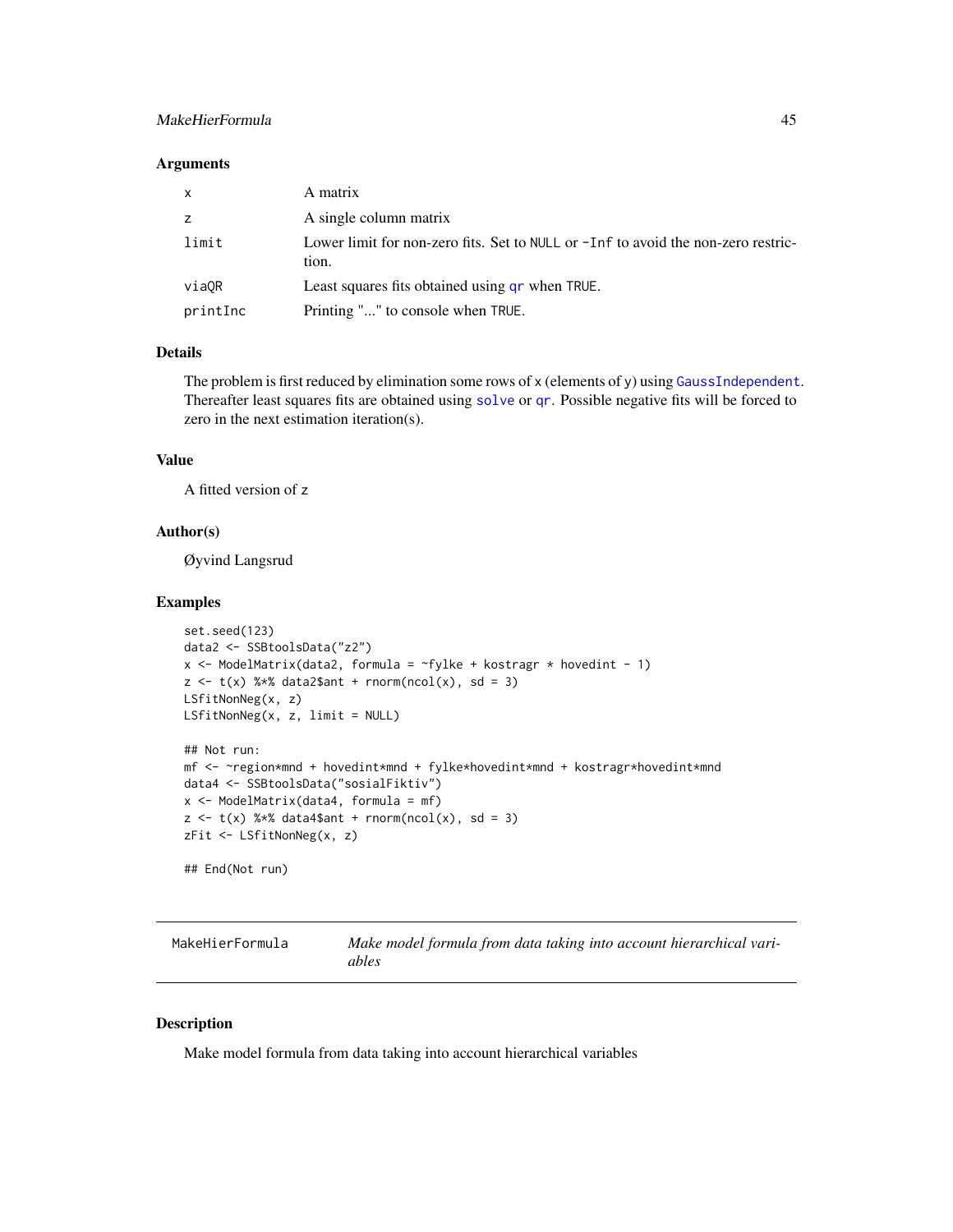46 Match 2008 and 2008 and 2008 and 2008 and 2008 and 2008 and 2008 and 2008 and 2008 and 2008 and 2008 and 200

### Usage

```
MakeHierFormula(
  data = NULL,
  hGroups = HierarchicalGroups2(data),
  n = length(hGroups),
  sim = TRUE\mathcal{L}
```
#### Arguments

| data    | data frame                          |
|---------|-------------------------------------|
| hGroups | Output from Hierarchical Groups 2() |
| n       | Interaction level or 0 (all levels) |
| sim     | Include " $\sim$ " when TRUE        |

### Value

Formula as character string

#### Author(s)

Øyvind Langsrud

### Examples

```
x <- SSBtoolsData("sprt_emp_withEU")[, -4]
MakeHierFormula(x)
MakeHierFormula(x, n = 2)
MakeHierFormula(x, n = 0)
```
Match *Matching rows in data frames*

### Description

The algorithm is based on converting variable combinations to whole numbers. The final matching is performed using [match](#page-0-0).

### Usage

Match(x, y)

### Arguments

| x            | data frame |
|--------------|------------|
| <sub>y</sub> | data frame |

<span id="page-45-0"></span>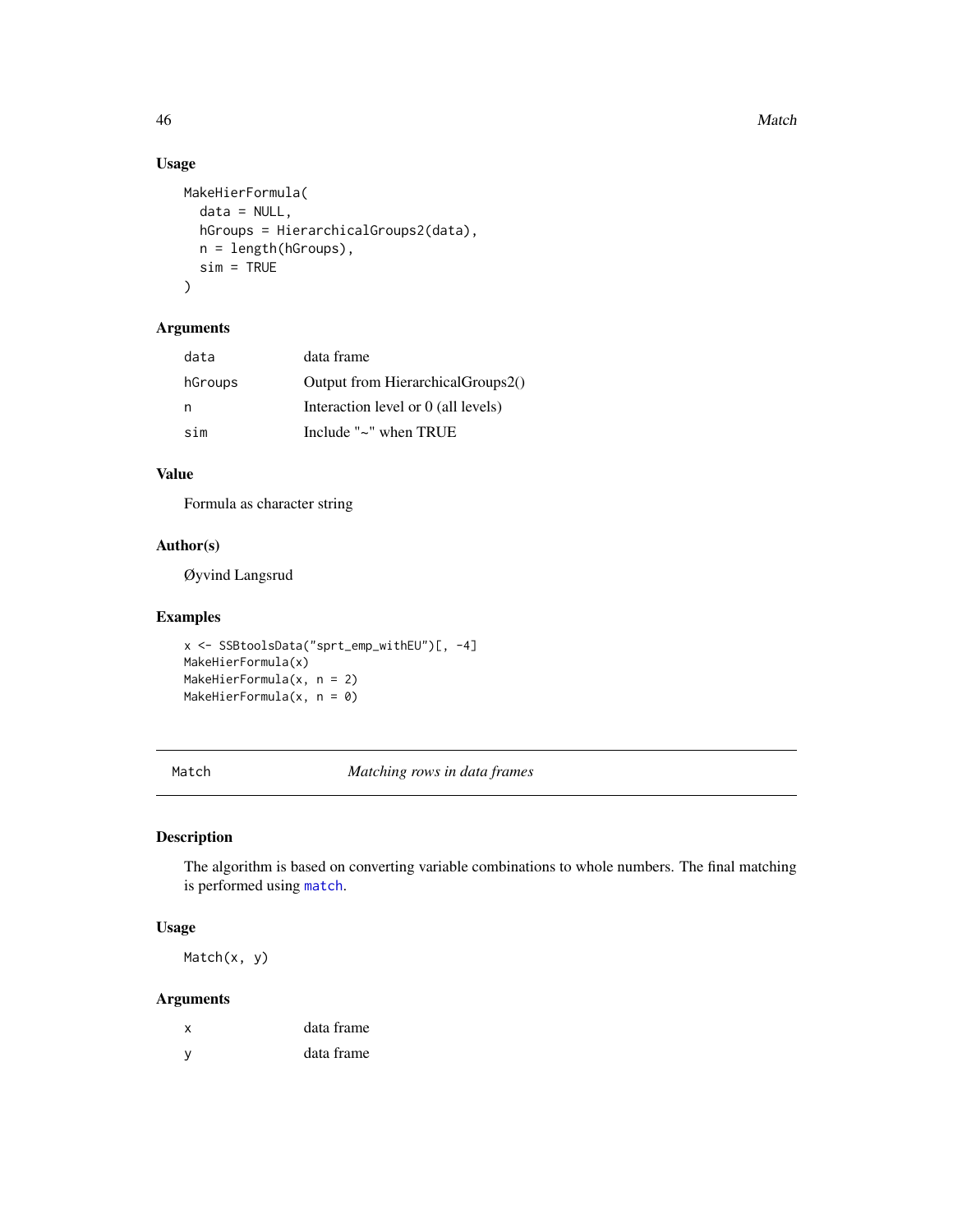#### <span id="page-46-0"></span>matlabColon 47

### Details

When the result of multiplying together the number of unique values in each column of x exceeds 9E15 (largest value stored exactly by the numeric data type), the algorithm is recursive.

#### Value

An integer vector giving the position in y of the first match if there is a match, otherwise NA.

#### Author(s)

Øyvind Langsrud

### Examples

```
a <- data.frame(x = c("a", "b", "c"), y = c("A", "B"), z = 1:6)
b <- data.frame(x = c("b", "c"), y = c("B", "K", "A", "B"), z = c(2, 3, 5, 6))
Match(a, b)
Match(b, a)
# Slower alternative
match(data.frame(t(a), stringsAsFactors = FALSE), data.frame(t(b), stringsAsFactors = FALSE))
match(data.frame(t(b), stringsAsFactors = FALSE), data.frame(t(a), stringsAsFactors = FALSE))
# More comprehensive example (n, m and k may be changed)
n < -10<sup>4</sup>m < -10^3k <- 10^2
data(precip)
data(mtcars)
y \le - data.frame(car = sample(rownames(mtcars), n, replace = TRUE),
                city = sample(names(precip), n, replace = TRUE),
                n = rep\_len(1:k, n), a = rep\_len(c("A", "B", "C", "D"), n),b = rep\_len(as.character(rnorm(1000)), n),d = sample.int(k + 10, n, replace = TRUE),e = paste(sample.int(k * 2, n, replace = TRUE),
                           rep\_len(c("Green", "Red", "Blue"), n), sep = "__"),
                r = \text{rnorm}(k) ^99)
x \le y[sample.int(n, m), ]
row.names(x) <- NULL
ix \leq Match(x, y)
```
matlabColon *Simulate Matlab's ':'*

#### **Description**

Functions to generate increasing sequences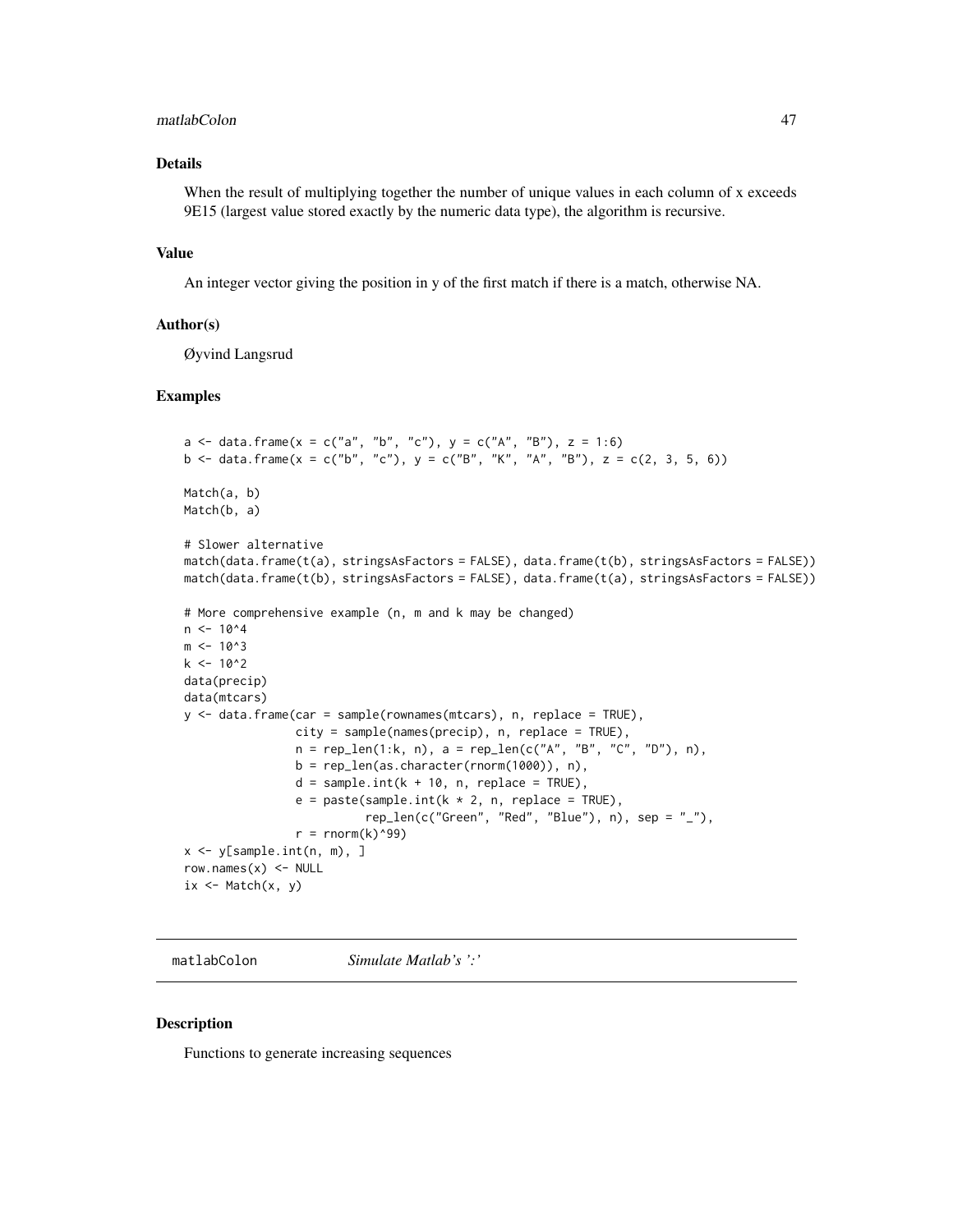### <span id="page-47-0"></span>Usage

matlabColon(from, to)

SeqInc(from, to)

#### Arguments

| from | numeric. The start value |
|------|--------------------------|
| to   | numeric. The end value.  |

#### Details

matlabColon(a,b) returns a:b (R's version) unless  $a > b$ , in which case it returns integer(0). Se $qInc(a,b)$  is similar, but results in error when the calculated length of the sequence  $(1+to-from)$  is negative.

### Value

A numeric vector, possibly empty.

### Author(s)

Bjørn-Helge Mevik (matlabColon) and Øyvind Langsrud (SeqInc)

#### See Also

[seq](#page-0-0)

### Examples

```
identical(3:5, matlabColon(3, 5)) ## => TRUE
3:1 ## => 3 2 1
mathcal{O}(3, 1) ## => integer(0)
try(SeqInc(3, 1)) ## => Error
SeqInc(3, 2) \# \# \Rightarrow integer(0)
```
Matrix2list *Convert matrix to sparse list*

### Description

Convert matrix to sparse list

#### Usage

Matrix2list(x)

Matrix2listInt(x)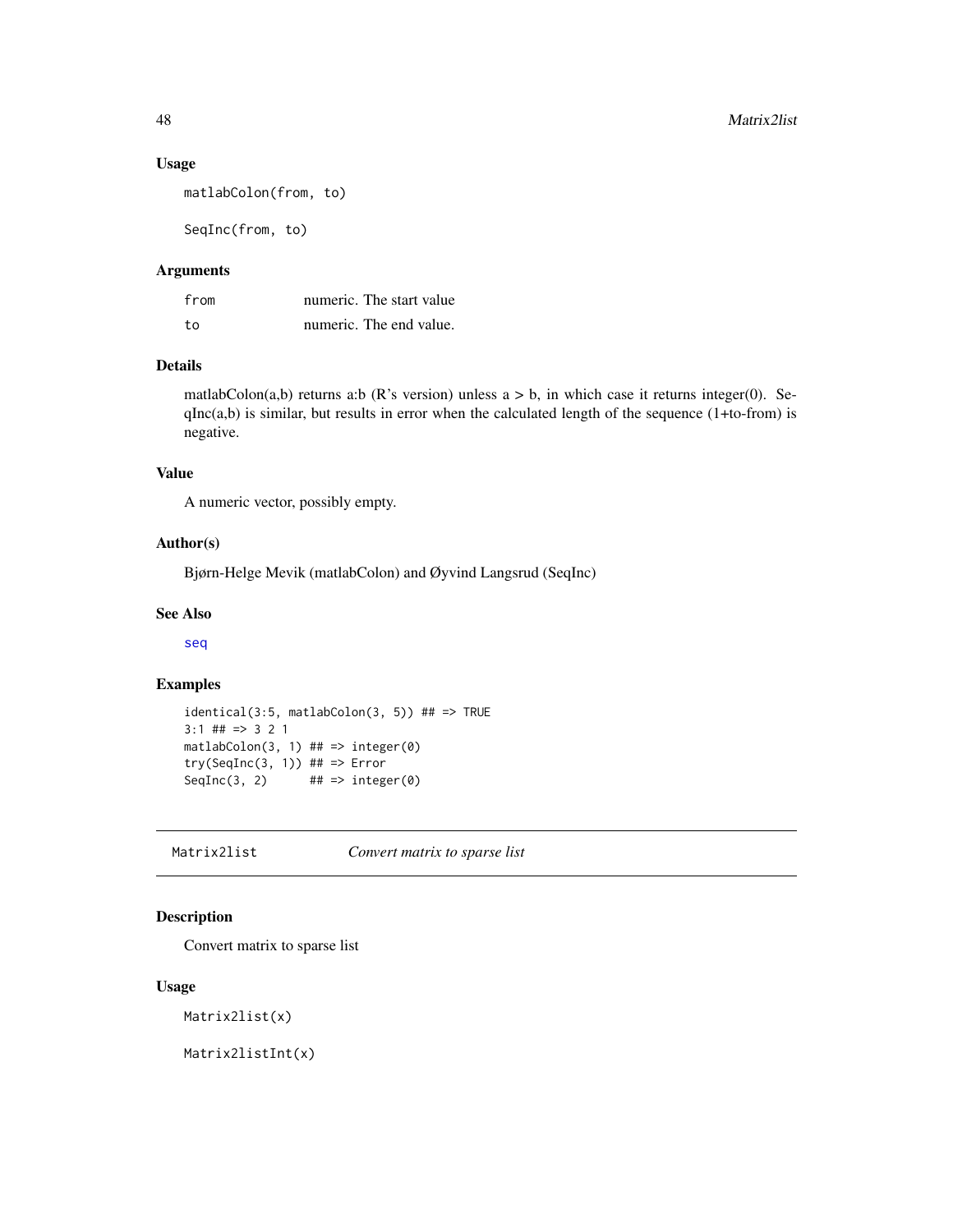#### <span id="page-48-0"></span>Mipf the contract of the contract of the contract of the contract of the contract of the contract of the contract of the contract of the contract of the contract of the contract of the contract of the contract of the contr

#### Arguments

x Input matrix

### Details

Within the function, the input matrix is first converted to a dgTMatrix matrix (Matrix package).

#### Value

A two-element list: List of row numbers (r) and a list of numeric or integer values (x)

#### Note

Matrix2listInt convers the values to integers by as.integer and no checking is performed. Thus, zeros are possible.

#### Author(s)

Øyvind Langsrud

#### Examples

```
m = matrix(c(0.5, 1.1, 3.14, 0, 0, 0, 0, 4, 5), 3, 3)Matrix2list(m)
Matrix2listInt(m)
```
Mipf *Iterative proportional fitting from matrix input*

#### Description

The linear equation,  $z = t(x)$  %\*% y, is (hopefully) solved for y by iterative proportional fitting

#### Usage

```
Mipf(
  x,
 z = NULL,iter = 100,
  yStart = matrix(1, nrow(x), 1),eps = 0.01,tol = 1e-10,reduceBy0 = FALSE,
  reduceByColSums = FALSE,
  reduceByLeverage = FALSE,
  returnDetails = FALSE,
  y = NULL\mathcal{E}
```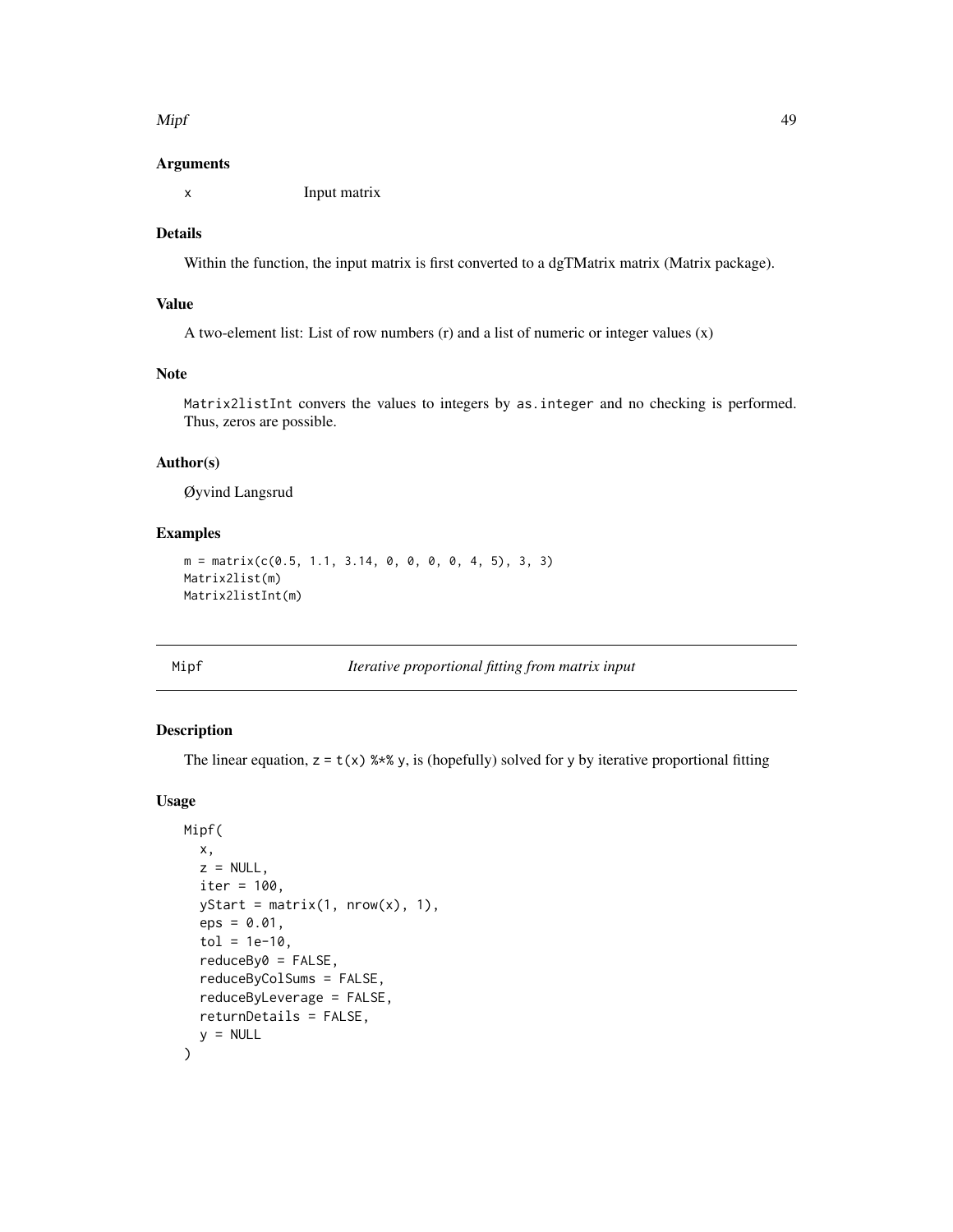#### <span id="page-49-0"></span>Arguments

| X                | a matrix                                                                             |  |
|------------------|--------------------------------------------------------------------------------------|--|
| z                | a single column matrix                                                               |  |
| iter             | maximum number of iterations                                                         |  |
| yStart           | a starting estimate of y                                                             |  |
| eps              | stopping criterion. Maximum allowed value of $max(abs(z - t(x) \$ ** y Hat))         |  |
| tol              | Another stopping criterion. Maximum absolute difference between two itera-<br>tions. |  |
| reduceBy0        | When TRUE, Reduce Oexact used within the function                                    |  |
| reduceByColSums  |                                                                                      |  |
|                  | Parameter to Reduce Oexact (when TRUE)                                               |  |
| reduceByLeverage |                                                                                      |  |
|                  | Parameter to Reduce Oexact (when TRUE)                                               |  |
| returnDetails    | More output when TRUE.                                                               |  |
| y                | It is possible to set z to NULL and supply original y instead $(z = t(x)$ %*% y)     |  |

### Details

The algorithm will work similar to [loglin](#page-0-0) when the input x-matrix is a overparameterized model matrix – as can be created by [ModelMatrix](#page-52-1) and [FormulaSums](#page-21-2). See Examples.

#### Value

yHat, the estimate of y

#### Author(s)

Øyvind Langsrud

```
## Not run:
data2 <- SSBtoolsData("z2")
x <- ModelMatrix(data2, formula = ~fylke + kostragr * hovedint - 1)
z \leq t(x) %*% data2$ant # same as FormulaSums(data2, ant~fylke + kostragr * hovedint -1)
yHat <- Mipf(x, z)
```

```
#############################
# loglm comparison
#############################
```

```
if (require(MASS)){
```

```
# Increase accuracy
yHat \leq Mipf(x, z, eps = 1e-04)
```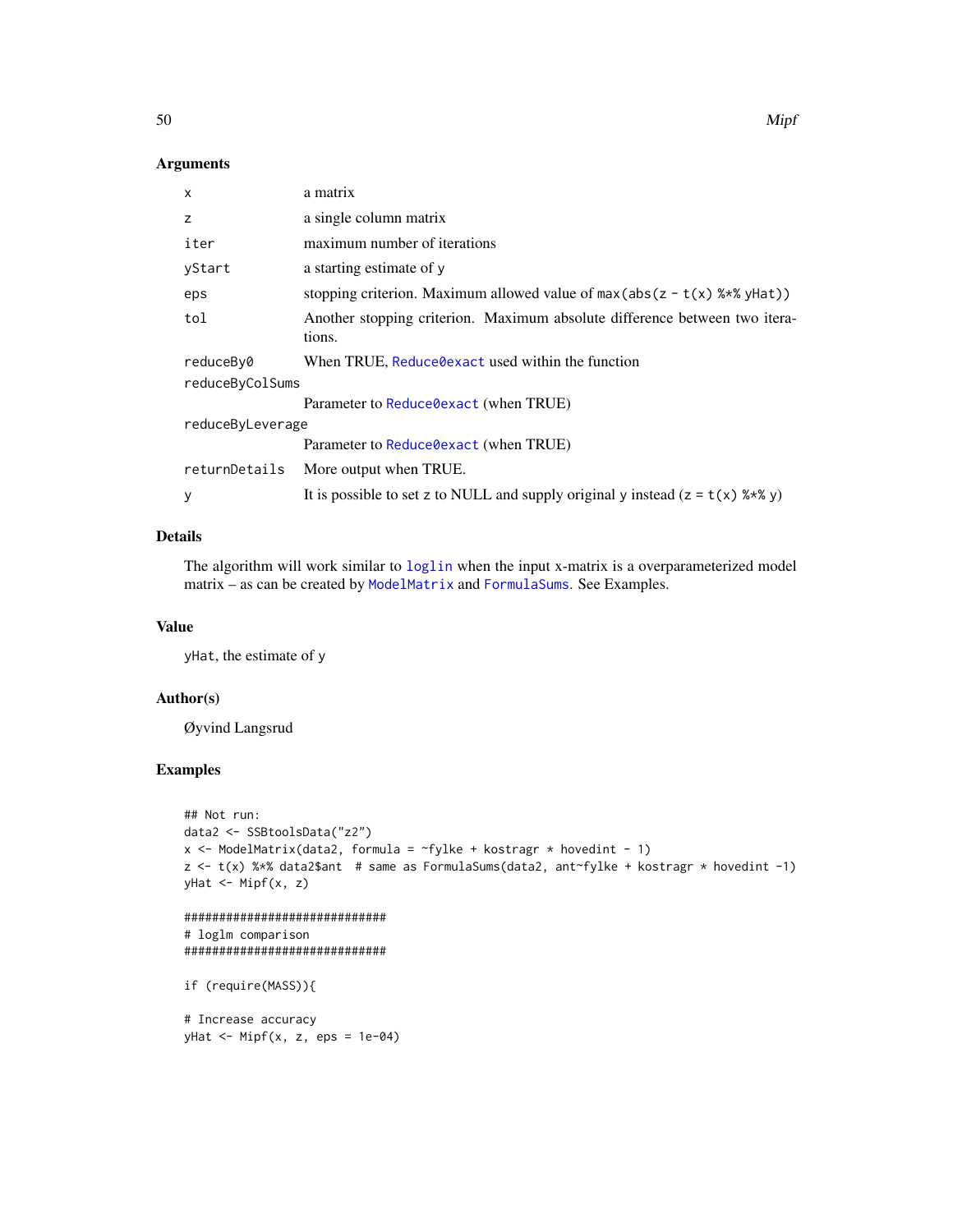#### $Mipf$  51

```
# Run loglm and store fitted values in a data frame
outLoglm <- loglm(ant ~ fylke + kostragr * hovedint, data2, eps = 1e-04, iter = 100)
dfLoglm <- as.data.frame.table(fitted(outLoglm))
# Problem 1: Variable region not in output, but instead the variable .Within.
# Problem 2: Extra zeros since hierarchy not treated. Impossible combinations in output.
# By sorting data, it becomes clear that the fitted values are the same.
max(abs(sort(dfLoglm$Freq, decreasing = TRUE)[1:nrow(data2)] - sort(yHat, decreasing = TRUE)))
# Modify so that region is in output. Problem 1 avoided.
x \le ModelMatrix(data2, formula = \gammaregion + kostragr * hovedint - 1)
z \leq t(x) %*% data2$ant # same as FormulaSums(data2, ant~fylke + kostragr * hovedint -1)
yHat <- Mipf(x, z, eps = 1e-04)
outLoglm <- loglm(ant ~ region + kostragr * hovedint, data2, eps = 1e-04, iter = 100)
dfLoglm <- as.data.frame.table(fitted(outLoglm))
# Now it is possible to merge data
merg <- merge(cbind(data2, yHat), dfLoglm)
# Identical output
max(abs(merg$yHat - merg$Freq))
}
## End(Not run)
#############################
# loglin comparison
#############################
# Generate input data for loglin
n <- 5:9
tab <- array(sample(1:prod(n)), n)
# Input parameters
iter <- 20
eps <- 1e-05
# Estimate yHat by loglin
out <- loglin(tab, list(c(1, 2), c(1, 3), c(1, 4), c(1, 5), c(2, 3, 4), c(3, 4, 5)),
              fit = TRUE, iter = iter, eps = eps)
yHatLoglin <- matrix(((out$fit)), ncol = 1)
# Transform the data for input to Mipf
df <- as.data.frame.table(tab)
names(df)[1:5] <- c("A", "B", "C", "D", "E")
x <- ModelMatrix(df, formula = \simA:B + A:C + A:D + A:E + B:C:D + C:D:E - 1)
z \leq t(x) %*% df$Freq
# Estimate yHat by Mipf
yHatPMipf <- Mipf(x, z, iter = iter, eps = eps)
```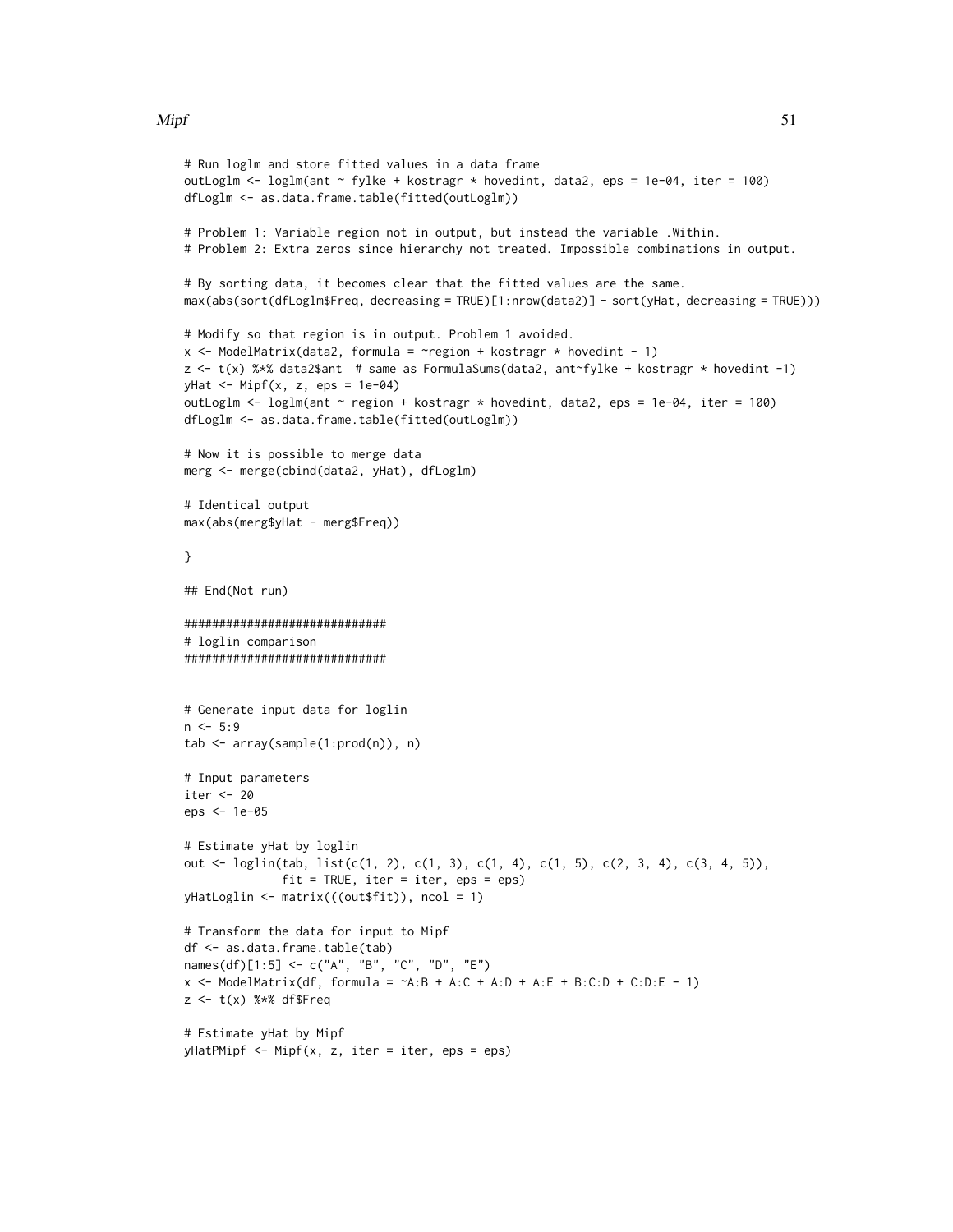```
# Maximal absolute difference
max(abs(yHatPMipf - yHatLoglin))
# Note: loglin reports one iteration extra
# Another example. Only one iteration needed.
max(abs(Mipf(x = FormulaSums(df, \neg A:B + C - 1)),z = FormulaSums(df, Freq \sim A:B + C -1))
             - matrix(loglin(tab, list(1:2, 3), fit = TRUE)$fit, ncol = 1)))
#########################################
# Examples utilizing Reduce0exact
#########################################
z3 <- SSBtoolsData("z3")
x <- ModelMatrix(z3, formula = ~region + kostragr * hovedint + region * mnd2 + fylke * mnd +
                     mnd * hovedint + mnd2 * fylke * hovedint - 1)
# reduceBy0, but no iteration improvement. Identical results.
t < -360y <- z3$ant
y[round((1:t) * 432/t)] < -0z \leq t(x) %*% y
a1 <- Mipf(x, z, eps = 0.1)a2 \leq Mipf(x, z, reduceBy0 = TRUE, eps = 0.1)a3 <- Mipf(x, z, reduceByColSums = TRUE, eps = 0.1)
max(abs(a1 - a2))max(abs(a1 - a3))## Not run:
# Improvement by reduceByColSums. Changing eps and iter give more similar results.
t < -402y <- z3$ant
y[round((1:t) * 432/t)] <- 0
z \leq t(x) %*% y
a1 <- Mipf(x, z, eps = 1)a2 \le - Mipf(x, z, reduceBy0 = TRUE, eps = 1)
a3 \leq Mipf(x, z, reduceByColSums = TRUE, eps = 1)max(abs(a1 - a2))max(abs(a1 - a3))# Improvement by ReduceByLeverage. Changing eps and iter give more similar results.
t < -378y \leq z3$ant
y[round((1:t) * 432/t)] < -0z \leq t(x) %*% y
a1 \leftarrow Mipf(x, z, eps = 1)
a2 \leq Mipf(x, z, reduceBy0 = TRUE, eps = 1)a3 <- Mipf(x, z, reduceByColSums = TRUE, eps = 1)
```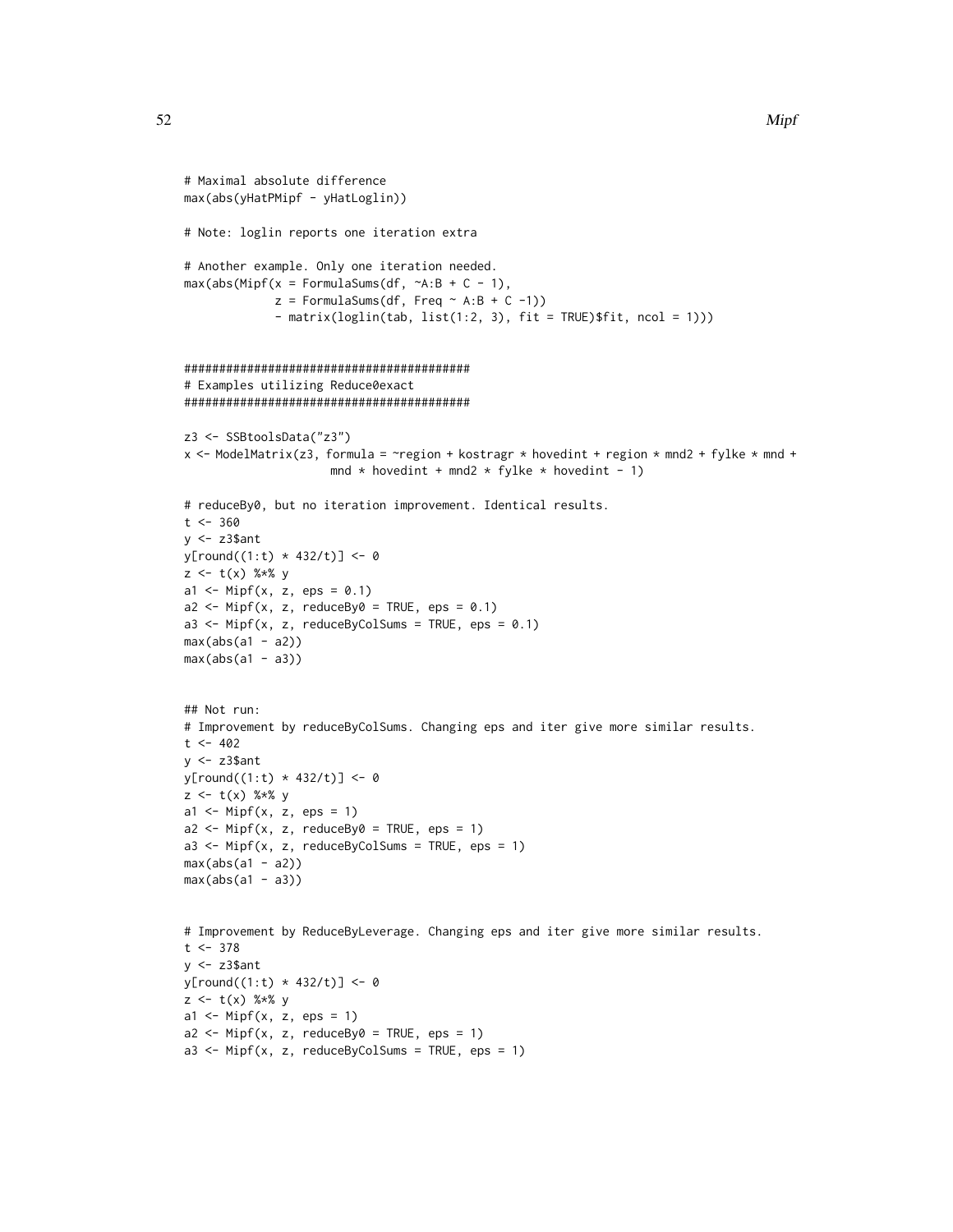#### <span id="page-52-0"></span>ModelMatrix 53

```
a4 \leq Mipf(x, z, reduceByLeverage = TRUE, eps = 1)max(abs(a1 - a2))max(abs(a1 - a3))max(abs(a1 - a4))# Example with small eps and "Iteration stopped since tol reached"
t < -384y <- z3$ant
y[round((1:t) * 432/t)] < -0z <- t(x) %*% y
a1 <- Mipf(x, z, eps = 1e-14)a2 \leq Mipf(x, z, reduceBy0 = TRUE, eps = 1e-14)a3 \leq Mipf(x, z, reduceByColSums = TRUE, eps = 1e-14)max(abs(a1 - a2))max(abs(a1 - a3))## End(Not run)
# All y-data found by reduceByColSums (0 iterations).
t < -411y <- z3$ant
y[round((1:t) * 432/t)] < -0z \leq t(x) %*% y
a1 \leftarrow Mipf(x, z)a2 \leq Mipf(x, z, reduceBy0 = TRUE)a3 \leq Mipf(x, z, reduceByColSums = TRUE)max(abs(a1 - y))max(abs(a2 - y))max(abs(a3 - y))
```
<span id="page-52-1"></span>

ModelMatrix *Model matrix from hierarchies and/or a formula*

#### Description

A common interface to [Hierarchies2ModelMatrix](#page-31-1), [Formula2ModelMatrix](#page-21-1) and [HierarchiesAndFormula2ModelMatrix](#page-33-1)

#### Usage

```
ModelMatrix(
  data,
  hierarchies = NULL,
  formula = NULL,inputInOutput = TRUE,
  crossTable = FALSE,
  sparse = TRUE,viaOrdinary = FALSE,
  total = "Total",
```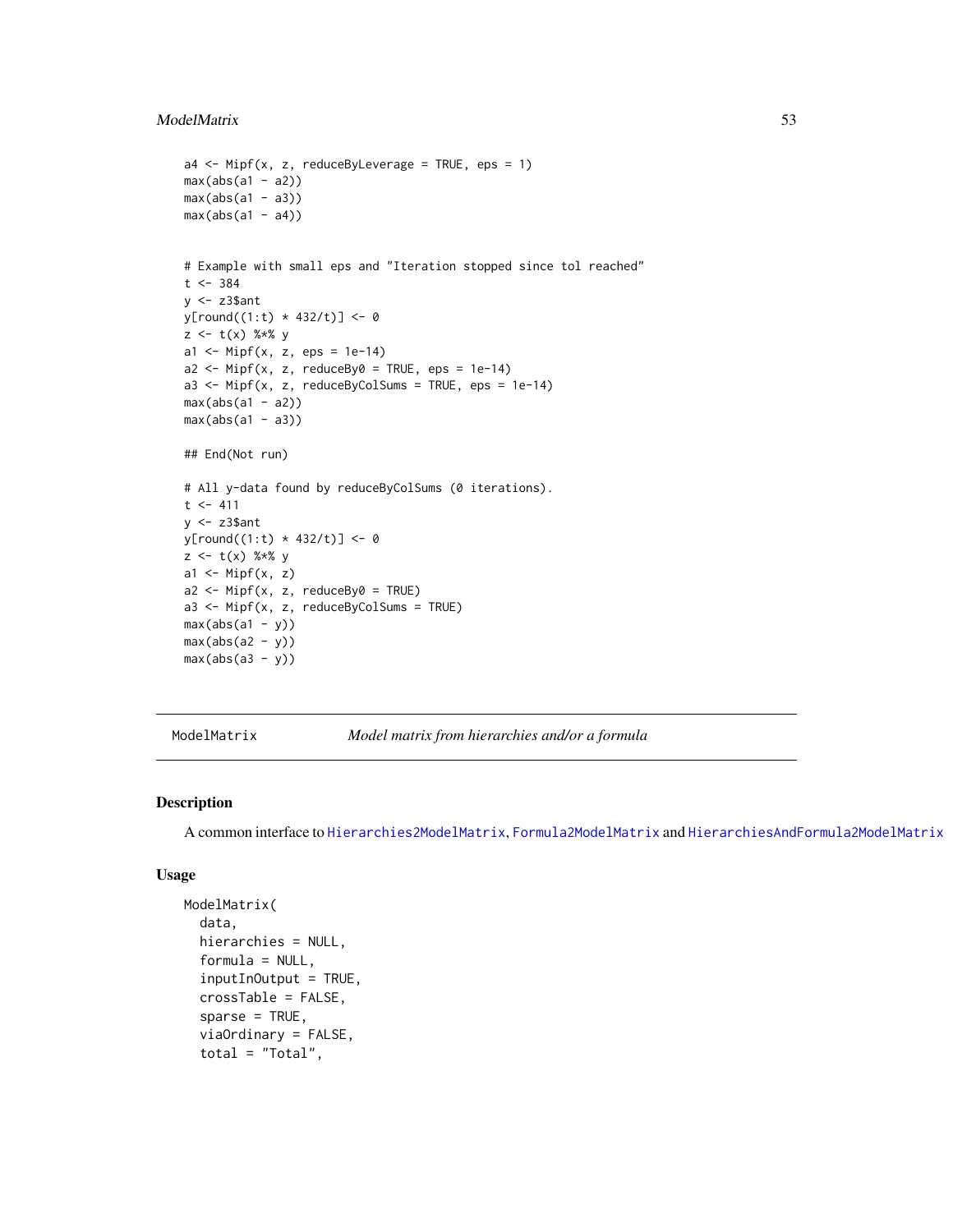```
removeEmpty = !is.null(formula) & is.null(hierarchies),
  modelMatrix = NULL,
  dimVar = NULL,
  ...
\mathcal{L}NamesFromModelMatrixInput(
  data = NULL,hierarchies = NULL,
  formula = NULL,
  dimVar = NULL,...
)
```
### Arguments

| data          | Matrix or data frame with data containing codes of relevant variables                                                                                                                     |
|---------------|-------------------------------------------------------------------------------------------------------------------------------------------------------------------------------------------|
| hierarchies   | List of hierarchies, which can be converted by AutoHierarchies. Thus, the<br>variables can also be coded by "rowFactor" or "", which correspond to using<br>the categories in the data.   |
| formula       | A model formula                                                                                                                                                                           |
| inputInOutput | Logical vector (possibly recycled) for each element of hierarchies. TRUE means<br>that codes from input are included in output. Values corresponding to "rowFactor"<br>or "" are ignored. |
| crossTable    | Cross table in output when TRUE                                                                                                                                                           |
| sparse        | Sparse matrix in output when TRUE (default)                                                                                                                                               |
| viaOrdinary   | When TRUE, output is generated by model. matrix or sparse. model. matrix.<br>Since these functions omit a factor level, an empty factor level is first added.                             |
| total         | String(s) used to name totals                                                                                                                                                             |
| removeEmpty   | When TRUE, empty columns (only zeros) are not included in output. Default is<br>TRUE with formula input without hierarchy and otherwise FALSE (see details).                              |
| modelMatrix   | The model matrix as input (same as output)                                                                                                                                                |
| dimVar        | The main dimensional variables and additional aggregating variables. This pa-<br>rameter can be useful when hierarchies and formula are unspecified.                                      |
|               | Further arguments to Hierarchies2ModelMatrix, Formula2ModelMatrix or<br>HierarchiesAndFormula2ModelMatrix                                                                                 |

### Details

The default value of removeEmpty corresponds to the default settings of the underlying functions. The functions [Hierarchies2ModelMatrix](#page-31-1) and [HierarchiesAndFormula2ModelMatrix](#page-33-1) have removeEmpty as an explicit parameter with FALSE as default. The function [Formula2ModelMatrix](#page-21-1) is a wrapper for [FormulaSums](#page-21-2), which has a parameter includeEmpty with FALSE as default. Thus, ModelMatrix makes a call to Formula2ModelMatrix with includeEmpty = !removeEmpty.

NamesFromModelMatrixInput returns the names of the data columns involved in creating the model matrix. Note that data must be non-NULL to convert dimVar as indices to names.

<span id="page-53-0"></span>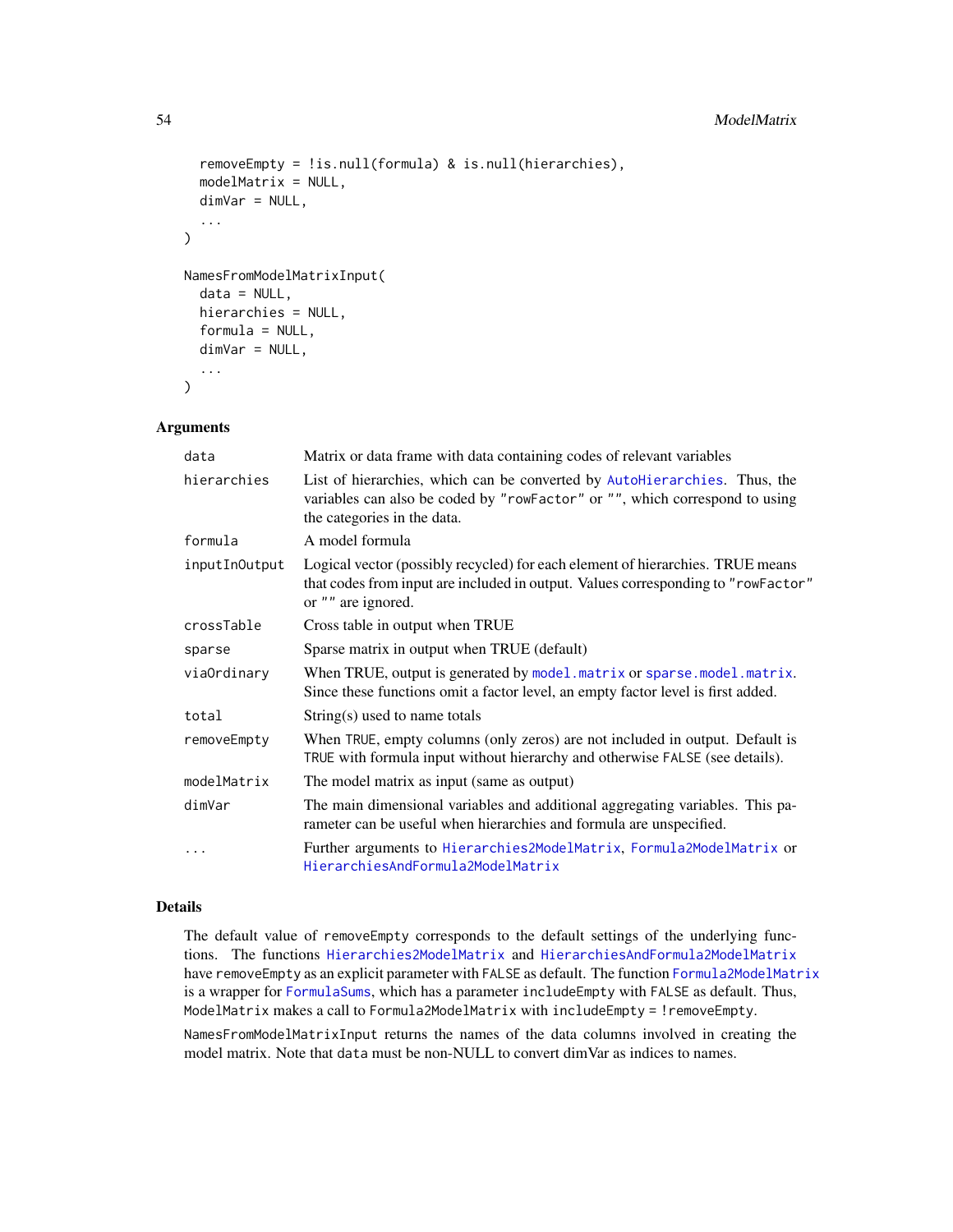#### <span id="page-54-0"></span>Number 55

#### Value

A (sparse) model matrix or a list of two elements (model matrix and cross table)

#### Author(s)

Øyvind Langsrud

```
# Create some input
z <- SSBtoolsData("sprt_emp_withEU")
z$age[z$age == "Y15-29"] <- "young"
z$age[z$age == "Y30-64"] <- "old"
ageHier <- data.frame(mapsFrom = c("young", "old"), mapsTo = "Total", sign = 1)
geoDimList <- FindDimLists(z[, c("geo", "eu")], total = "Europe")[[1]]
# Small dataset example. Two dimensions.
s \le z[z$geo == "Spain" & z$year != 2016, ]
# via Hierarchies2ModelMatrix() and converted to ordinary matrix (not sparse)
ModelMatrix(s, list(age = ageHier, year = ""), sparse = FALSE)
# Hierarchies generated automatically. Then via Hierarchies2ModelMatrix()
ModelMatrix(s[, c(1, 3)])
# via Formula2ModelMatrix()
ModelMatrix(s, formula = \simage + year)
# via model.matrix() after adding empty factor levels
ModelMatrix(s, formula = \simage + year, sparse = FALSE, viaOrdinary = TRUE)
# via sparse.model.matrix() after adding empty factor levels
ModelMatrix(s, formula = \simage + year, viaOrdinary = TRUE)
# via HierarchiesAndFormula2ModelMatrix() and using different data and parameter settings
ModelMatrix(s, list(age = ageHier, geo = geoDimList, year = ""), formula = ~age * geo + year,
            inputInOutput = FALSE, removeEmpty = TRUE, crossTable = TRUE)
ModelMatrix(s, list(age = ageHier, geo = geoDimList, year = ""), formula = ~age * geo + year,
            inputInOutput = c(TRUE, FALSE), removeEmpty = FALSE, crossTable = TRUE)
ModelMatrix(z, list(age = ageHier, geo = geoDimList, year = ""), formula = ~age * year + geo,
            inputInOutput = c(FALSE, TRUE), crossTable = TRUE)# via Hierarchies2ModelMatrix() using unnamed list element. See AutoHierarchies.
colnames(ModelMatrix(z, list(age = ageHier, c(Europe = "geo", Allyears = "year", "eu"))))
colnames(ModelMatrix(z, list(age = ageHier, c("geo", "year", "eu")), total = c("t1", "t2")))
```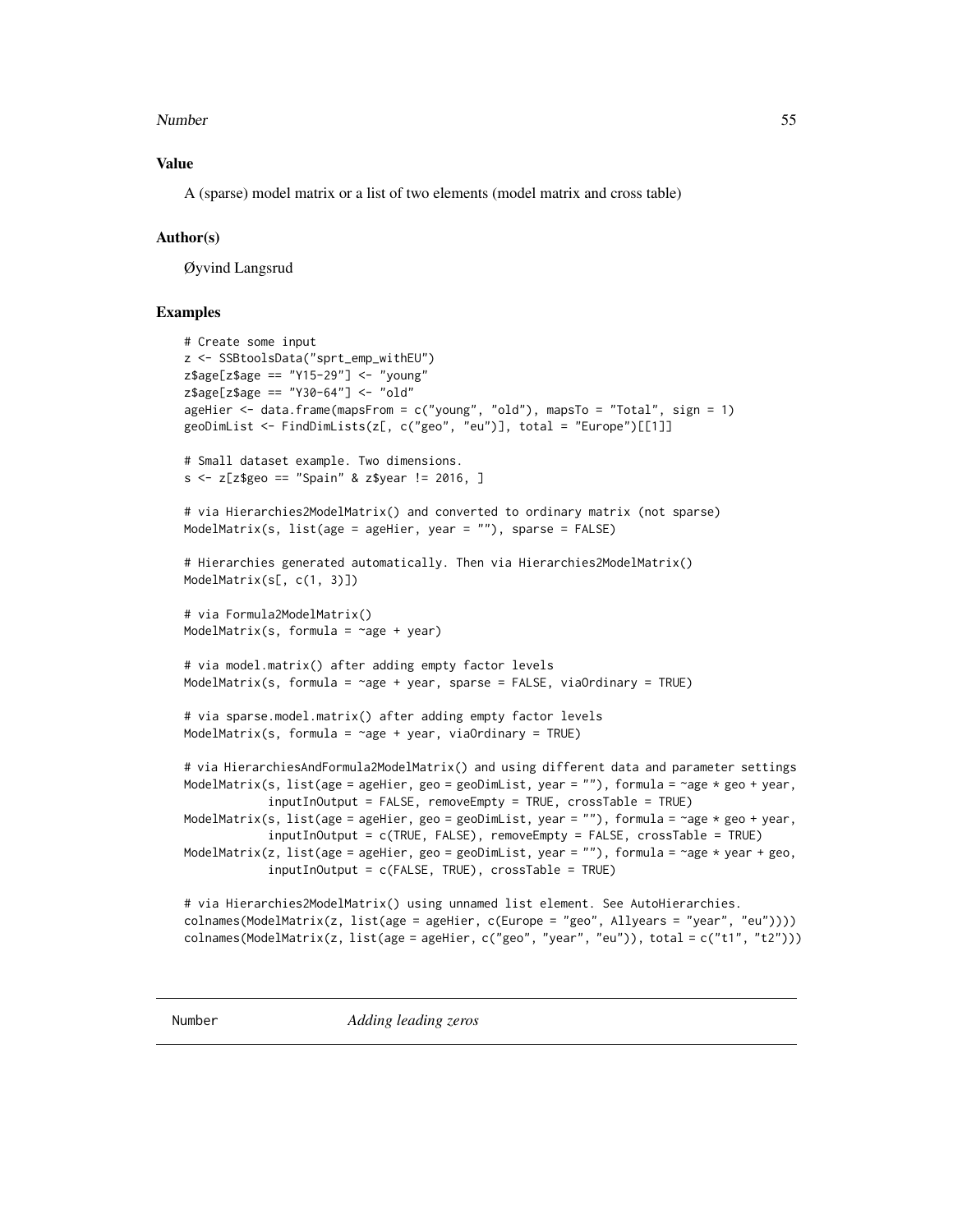### Description

Adding leading zeros

#### Usage

Number(n, width = 3)

### Arguments

| n     | numeric vector of whole numbers |
|-------|---------------------------------|
| width | width                           |

### Value

Character vector

#### Author(s)

Øyvind Langsrud

### Examples

Number(1:3)

<span id="page-55-1"></span>RbindAll *Combining several data frames when the columns don't match*

### Description

Combining several data frames when the columns don't match

#### Usage

```
RbindAll(...)
```
#### Arguments

... Several data frames as several input parameters or a list of data frames

### Value

A single data frame

#### Note

The function is an extended version of rbind.all.columns at [https://amywhiteheadresearch.](https://amywhiteheadresearch.wordpress.com/2013/05/13/combining-dataframes-when-the-columns-dont-match/) [wordpress.com/2013/05/13/combining-dataframes-when-the-columns-dont-match/](https://amywhiteheadresearch.wordpress.com/2013/05/13/combining-dataframes-when-the-columns-dont-match/)

<span id="page-55-0"></span>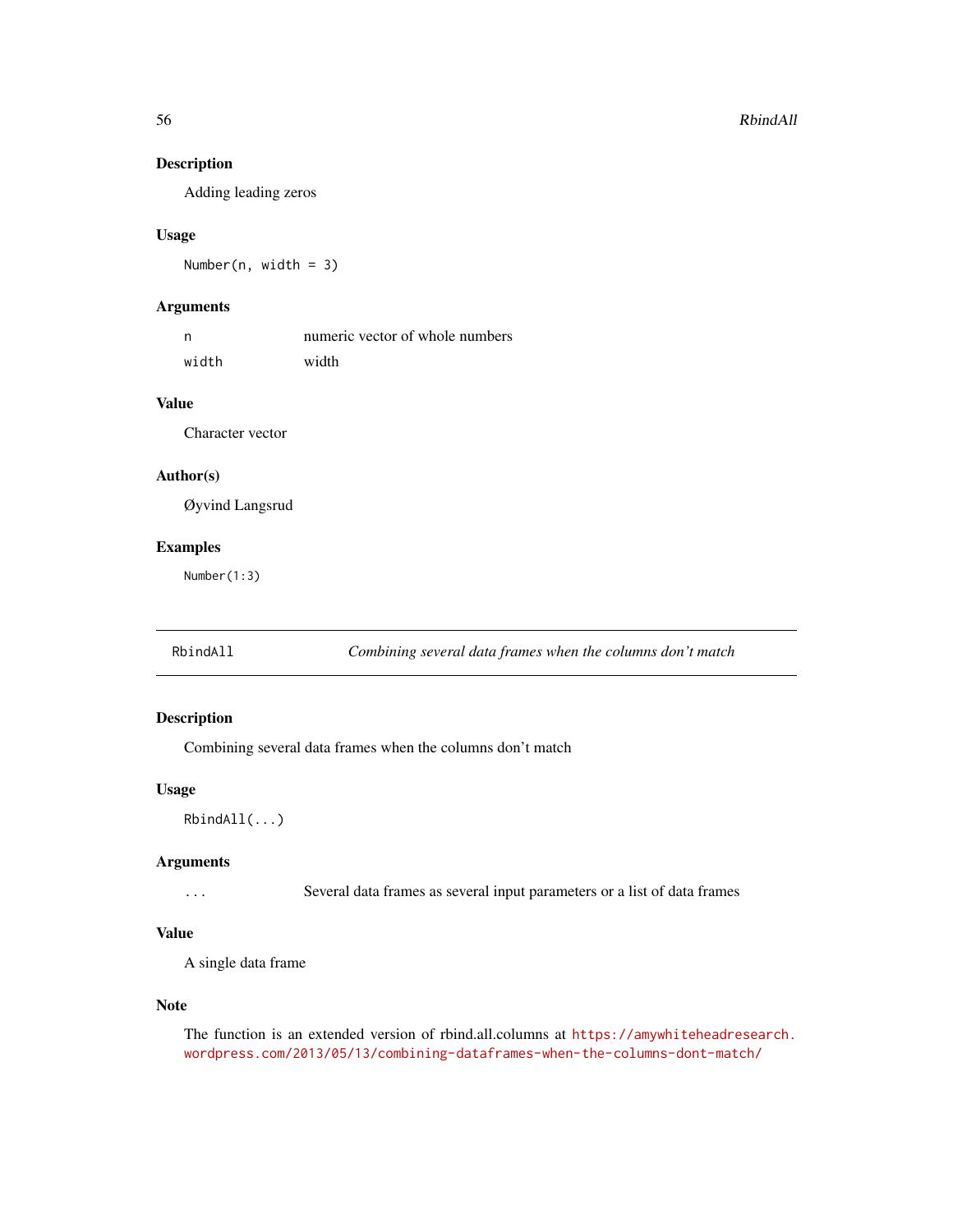### <span id="page-56-0"></span>Reduce0exact 57

#### Author(s)

Øyvind Langsrud

#### See Also

[CbindIdMatch](#page-6-1) (same example data)

#### Examples

```
zA <- data.frame(idA = 1:10, idB = rep(10 * (1:5), 2), idC = rep(c(100, 200), 5),
                 idC2 = c(100, rep(200, 9)), idC3 = rep(100, 10),idD = 99, x = round(rnorm(10), 3), xA = round(runif(10), 2))
zB <- data.frame(idB = 10 \times (1:5), x = round(rnorm(5), 3), xB = round(runif(5), 2))
zC \leftarrow data-frame(idC = c(100, 200), x = round(rnorm(2), 3), xC = round(runif(2), 2))zD \leq data.frame(idD = 99, x = round(rnorm(1), 3), xD = round(runif(1), 2))
RbindAll(zA, zB, zC, zD)
RbindAll(list(zA, zB, zC, zD))
```
<span id="page-56-1"></span>Reduce0exact *Reducing a non-negative regression problem*

### Description

The linear equation problem,  $z = t(x)$  %\*% y with y non-negative and x as a design (dummy) matrix, is reduced to a smaller problem by identifying elements of y that can be found exactly from x and z.

#### Usage

```
Reduce0exact(
 x,
  z = NULL,reduceByColSums = FALSE,
  reduceByLeverage = FALSE,
  leveragelimit = 0.999999,digitsRoundWhole = 9,
 y = NULL,yStart = NULL,
 printInc = FALSE
)
```
#### Arguments

x A matrix z A single column matrix reduceByColSums See Details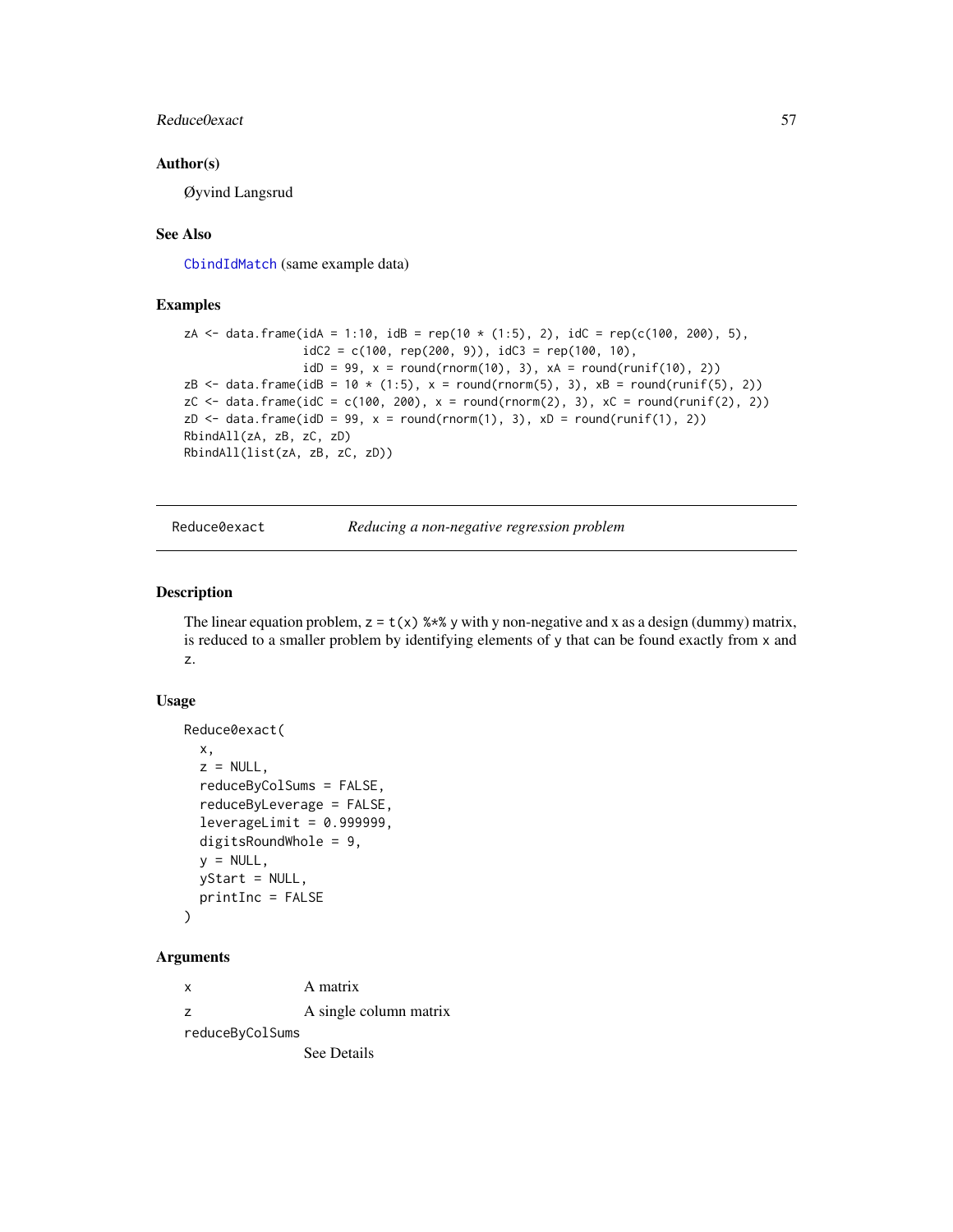<span id="page-57-0"></span>

| reduceByLeverage |                                                                                                                                                |
|------------------|------------------------------------------------------------------------------------------------------------------------------------------------|
|                  | See Details                                                                                                                                    |
|                  | leverageLimit Limit to determine perfect fit                                                                                                   |
| digitsRoundWhole |                                                                                                                                                |
|                  | RoundWhole parameter for fitted values (when leverageLimit and y not in in-<br>put)                                                            |
| y                | A single column matrix. With y in input, z in input can be omitted and estimat-<br>ing y (when leverageLimit) is avoided.                      |
| yStart           | A starting estimate when this function is combined with iterative proportional<br>fitting. Zeros in yStart will be used to reduce the problem. |
| printInc         | Printing iteration information to console when TRUE                                                                                            |

### Details

Exact elements can be identified in three ways in an iterative manner:

- 1. By zeros in z. This is always done.
- 2. By columns in x with a singe nonzero value. Done when reduceByColSums or reduceByLeverage is TRUE.
- 3. By exact linear regression fit (when leverage is one). Done when reduceByLeverage is TRUE. The leverages are computed by hat(as.matrix(x), intercept = FALSE), which can be very time and memory consuming. Furthermore, without y in input, known values will be computed by [ginv](#page-0-0).

#### Value

A list of five elements:

- x: A reduced version of input x
- z: Corresponding reduced z
- yKnown: Logical, specifying known values of y
- y: A version of y with known values correct and others zero
- zSkipped: Logical, specifying omitted columns of x

#### Author(s)

Øyvind Langsrud

```
# Make a special data set
d <- SSBtoolsData("sprt_emp")
d$ths_per <- round(d$ths_per)
d \leftarrow \text{rbind}(d, d)d$year \leq as.character(rep(2014:2019, each = 6))
to0 <- rep(TRUE, 36)
to0[c(6, 14, 17, 18, 25, 27, 30, 34, 36)] <- FALSE
d$ths_per[to0] <- 0
```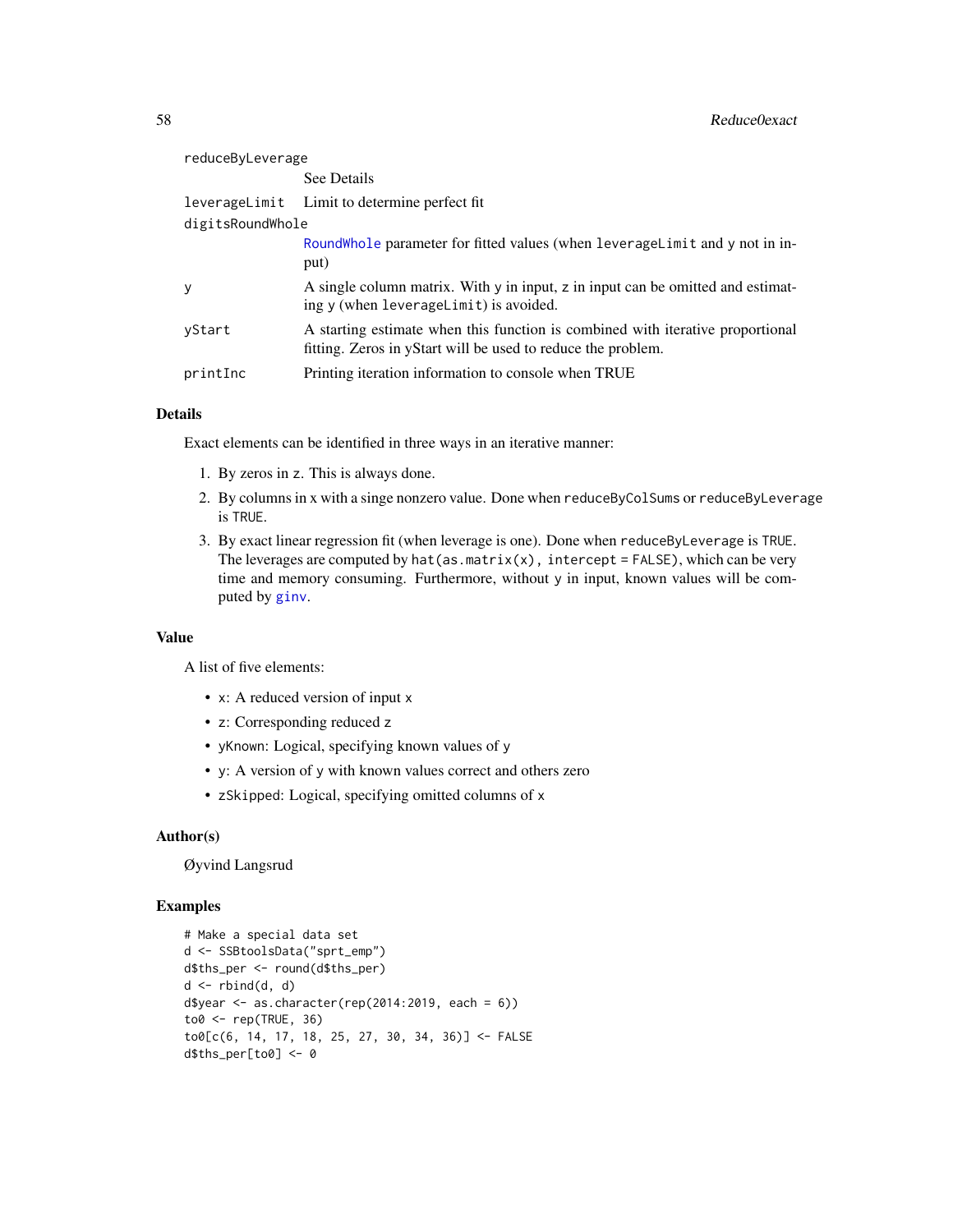```
# Values as a single column matrix
y <- Matrix(d$ths_per, ncol = 1)
# A model matrix using a special year hierarchy
x <- Hierarchies2ModelMatrix(d, hierarchies = list(geo = "", age = "", year =
   c("y1418 = 2014+2015+2016+2017+2018", "y1519 = 2015+2016+2017+2018+2019","y151719 = 2015+2017+2019", "yTotal = 2014+2015+2016+2017+2018+2019")),
     inputInOutput = FALSE)# Aggregates
z \leq t(x) %*% y
sum(z == 0) # 5 zeros
# From zeros in z
a <- Reduce0exact(x, z)
sum(a$yKnown) # 17 zeros in y is known
dim(a$x) # Reduced x, without known y and z with zeros
dim(a$z) # Corresponding reduced z
sum(a$zSkipped) # 5 elements skipped
t(a$y) # Just zeros (known are 0 and unknown set to 0)
# It seems that three additional y-values can be found directly from z
sum(colsums(a$x) == 1)# But it is the same element of y (row 18)
a$x[18, colSums(a$x) == 1]
# Make use of ones in colSums
a2 <- Reduce0exact(x, z, reduceByColSums = TRUE)
sum(a2$yKnown) # 18 values in y is known
dim(a2$x) # Reduced x
dim(a2$z) # Corresponding reduced z
a2$y[which(a2$yKnown)] # The known values of y (unknown set to 0)
# Six ones in leverage values
# Thus six extra elements in y can be found by linear estimation
hat(as.matrix(a2$x), intercept = FALSE)
# Make use of ones in leverages (hat-values)
a3 \leq Reduce0exact(x, z, reduceByLeverage = TRUE)
sum(a3$yKnown) # 26 values in y is known (more than 6 extra)
dim(a3$x) # Reduced x
dim(a3$z) # Corresponding reduced z
a3$y[which(a3$yKnown)] # The known values of y (unknown set to 0)
# More than 6 extra is caused by iteration
# Extra checking of zeros in z after reduction by leverages
```
# Similar checking performed also after reduction by colSums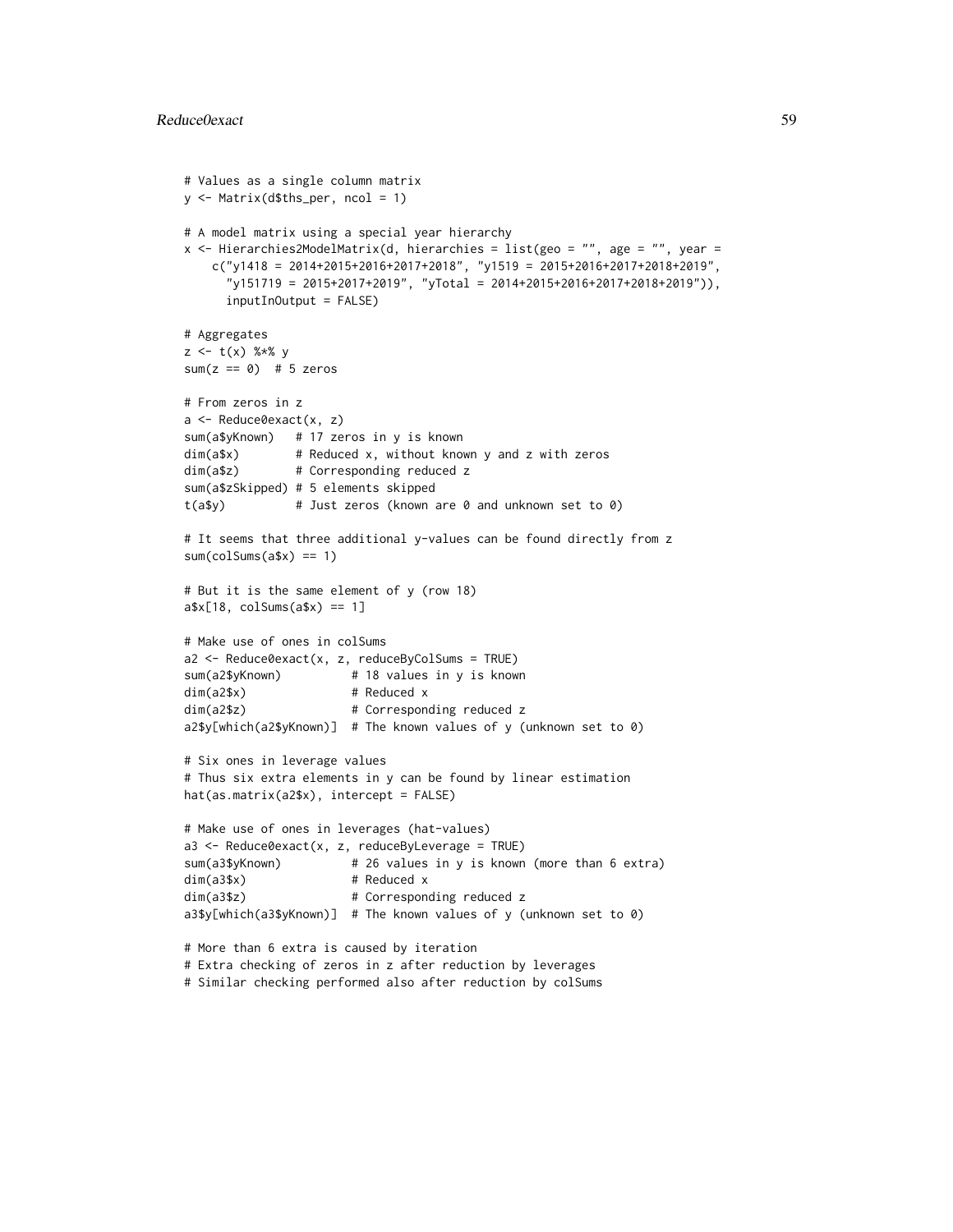<span id="page-59-1"></span><span id="page-59-0"></span>

### Description

Round values that are close two whole numbers

### Usage

RoundWhole(x, digits =  $9$ , onlyZeros =  $FALSE$ )

### Arguments

| x         | vector or matrix                |
|-----------|---------------------------------|
| digits    | parameter to round              |
| onlvZeros | Only round values close to zero |

### Details

When digits is NA, Inf or NULL, input is returned unmodified. When there is more than one element in digits or onlyZeros, rounding is performed column-wise.

#### Value

Modified x

#### Author(s)

Øyvind Langsrud

```
x <- c(0.0002, 1.00003, 3.00014)
RoundWhole(x) # No values rounded
RoundWhole(x, 4) # One value rounded
RoundWhole(x, 3) # All values rounded
RoundWhole(x, NA) # No values rounded (always)
RoundWhole(x, 3, TRUE) # One value rounded
RoundWhole(cbind(x, x, x), digits = c(3, 4, NA))
RoundWhole(cbind(x, x), digits = 3, onlyZeros = c(FALSE, TRUE))
```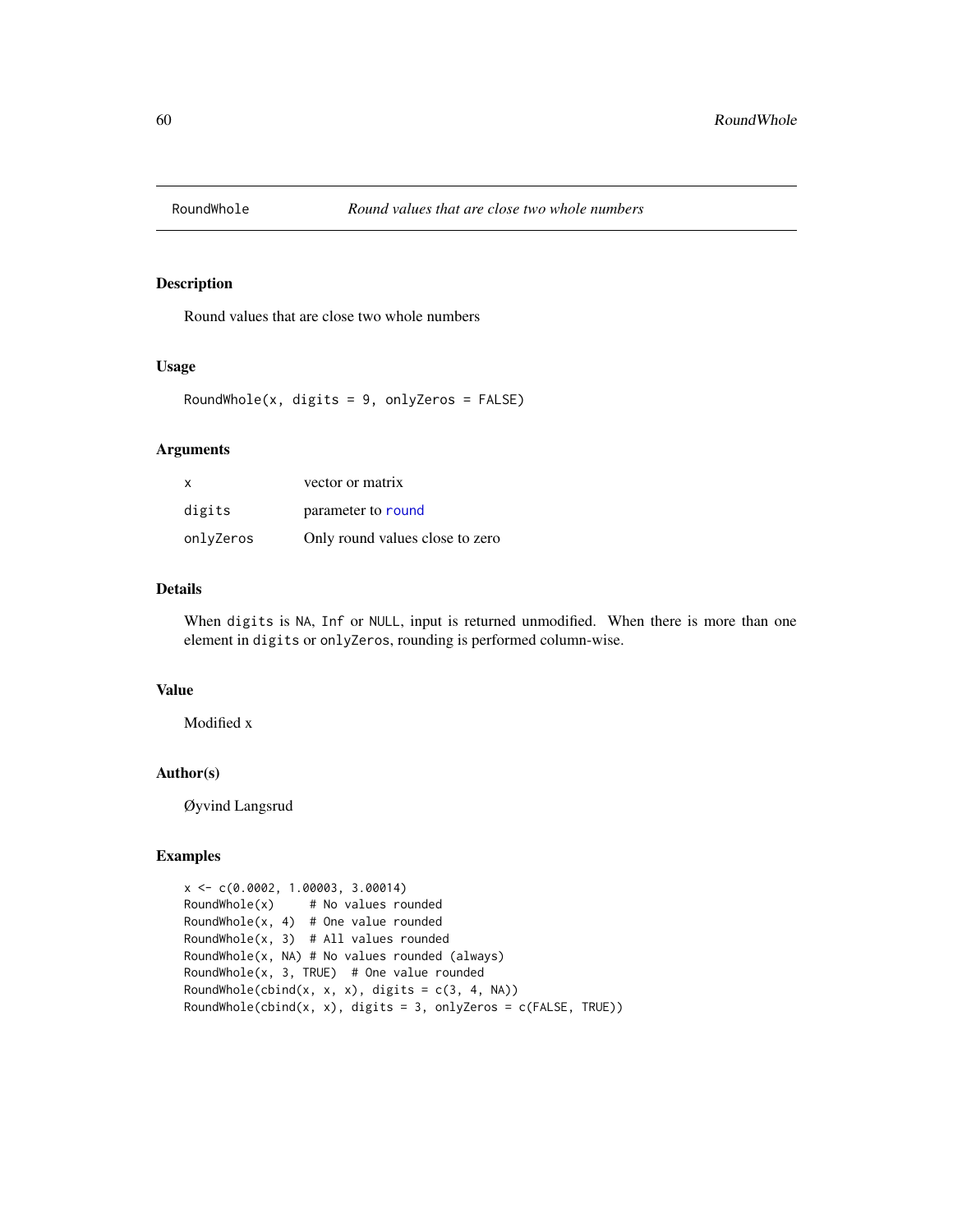<span id="page-60-0"></span>

#### Description

Create numbering according to unique rows

### Usage

```
RowGroups(x, returnGroups = FALSE, returnGroupsId = FALSE)
```
### Arguments

| X            | Data frame or matrix                                       |
|--------------|------------------------------------------------------------|
| returnGroups | When TRUE unique rows are returned                         |
|              | returnGroupsId When TRUE Index of unique rows are returned |

### Value

A vector with the numbering or, according to the arguments, a list with more output.

### Author(s)

Øyvind Langsrud

#### Examples

```
a <- data.frame(x = c("a", "b"), y = c("A", "B", "A"), z = rep(1:4, 3))
RowGroups(a)
RowGroups(a, TRUE)
RowGroups(a[, 1:2], TRUE, TRUE)
RowGroups(a[, 1, drop = FALSE], TRUE)
```
SSBtoolsData *Function that returns a dataset*

### Description

Function that returns a dataset

### Usage

```
SSBtoolsData(dataset)
```
#### Arguments

dataset Name of data set within the SSBtools package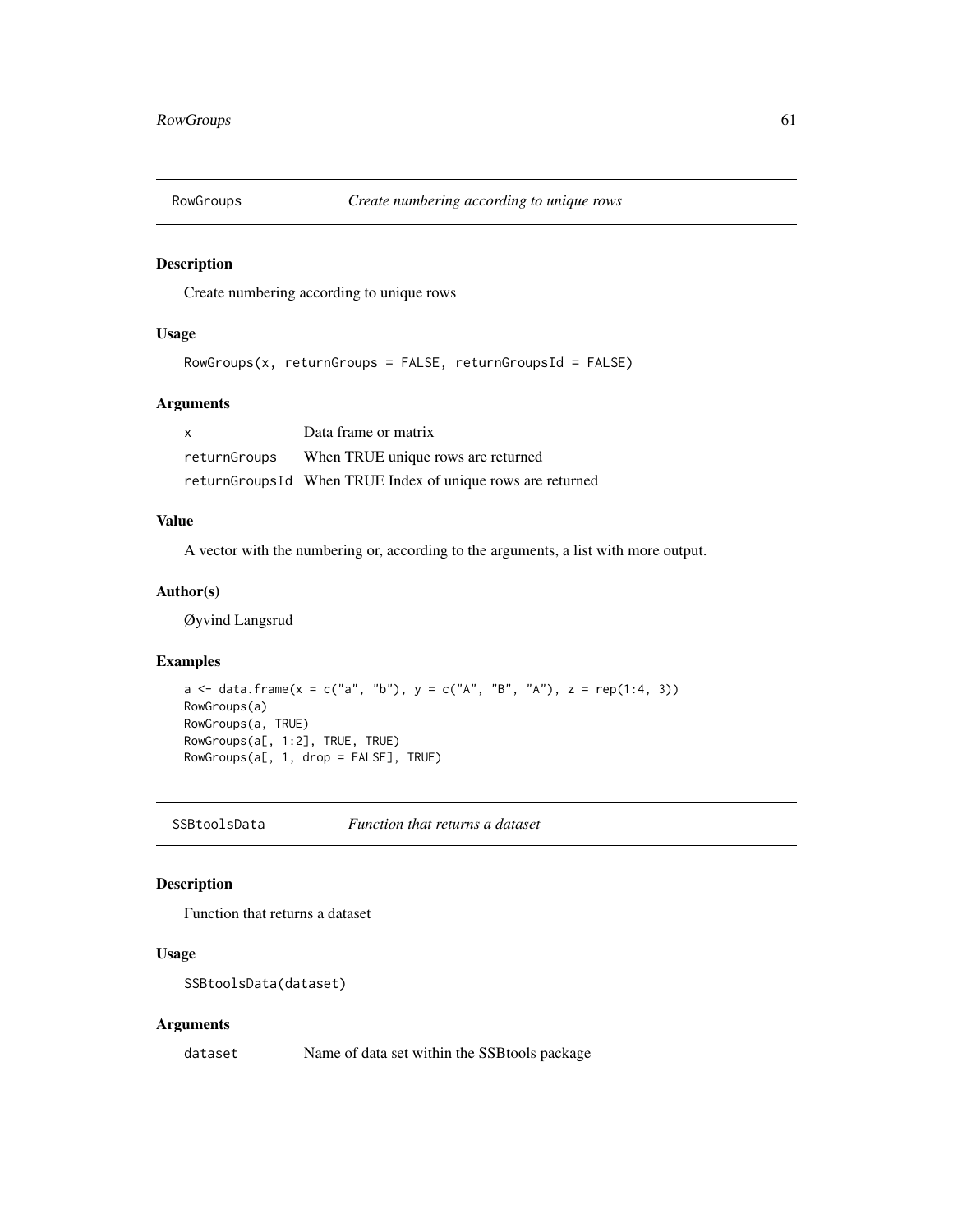### <span id="page-61-0"></span>Details

FIFA2018ABCD: A hierarchy table based on countries within groups A-D in the football championship, 2018 FIFA World Cup.

sprt\_emp: Employment in sport in thousand persons. Data from Eurostat database.

sprt\_emp\_geoHier: Country hierarchy for the employment in sport data.

sprt\_emp\_ageHier: Age hierarchy for the employment in sport data.

sprt\_emp\_withEU: The data set sprt\_emp extended with a EU variable.

my\_km2: Fictitious grid data.

sosialFiktiv, z1, z1w, z2, z2w, z3, z3w, z3wb: See [sosialFiktiv](#page-0-0).

### Value

data frame

### Author(s)

Øyvind Langsrud

#### Examples

```
SSBtoolsData("FIFA2018ABCD")
SSBtoolsData("sprt_emp")
SSBtoolsData("sprt_emp_geoHier")
SSBtoolsData("sprt_emp_ageHier")
SSBtoolsData("sprt_emp_withEU")
SSBtoolsData("z1w")
```
<span id="page-61-1"></span>Stack *Stack columns from a data frame and include variables.*

### Description

Stack columns from a data frame and include variables.

#### Usage

```
Stack(
  data,
  stackVar = 1:NCOL(data),
 blockVar = integer(0),
  rowData = data.frame(stackVar)[, integer(0), drop = FALSE],
  valueName = "values",
  indName = "ind")
```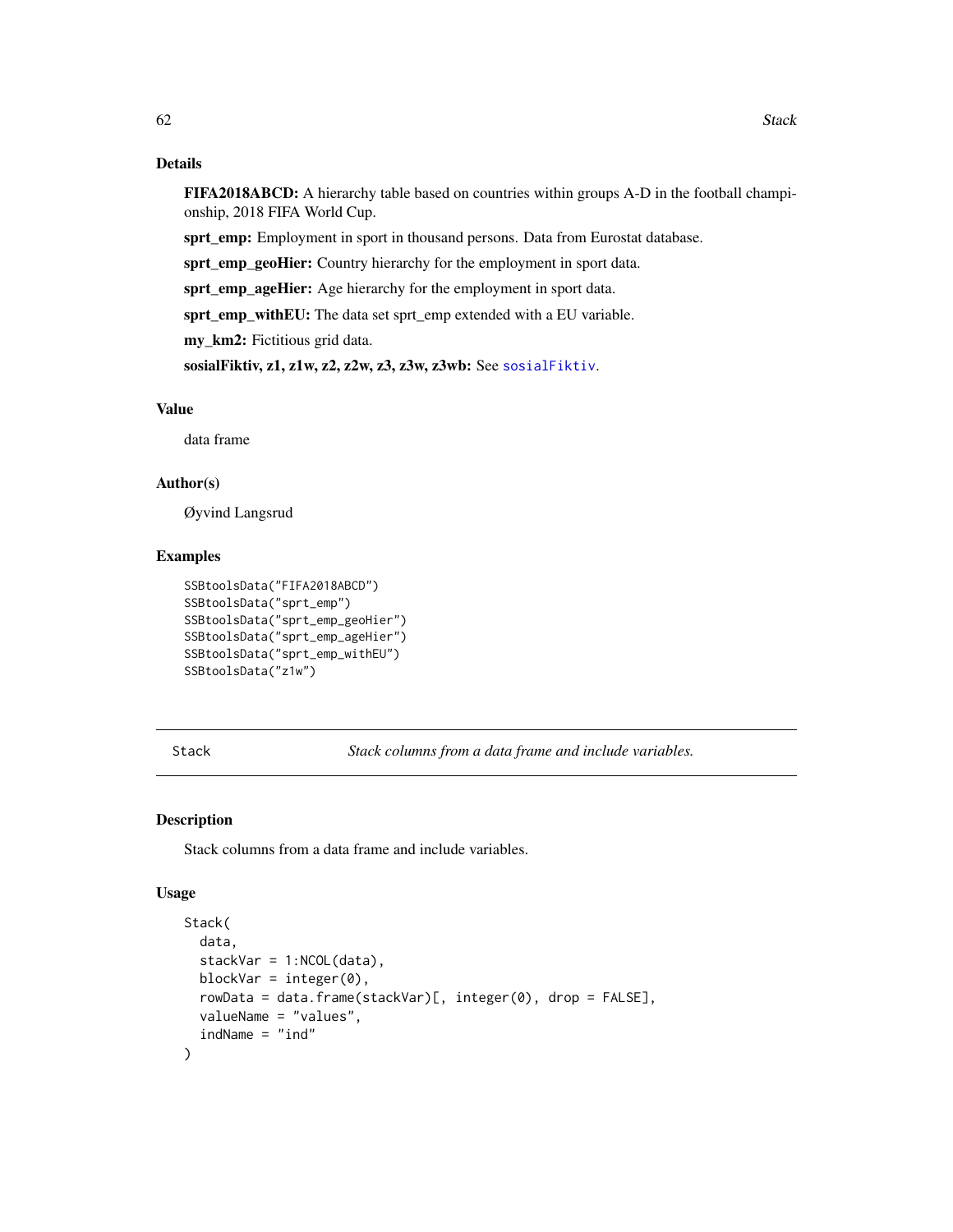### <span id="page-62-0"></span>UniqueSeq 63

#### Arguments

| data      | A data frame                                                                                                                                                                                                       |
|-----------|--------------------------------------------------------------------------------------------------------------------------------------------------------------------------------------------------------------------|
| stackVar  | Indices of variables to be stacked                                                                                                                                                                                 |
| blockVar  | Indices of variables to be replicated                                                                                                                                                                              |
| rowData   | A separate data frame where NROW(rowData)=length(stackVar) such that each<br>row may contain multiple information of each stackVar variable. The output<br>data frame will contain an extended variant of rowData. |
| valueName | Name of the stacked/concatenated output variable                                                                                                                                                                   |
| indName   | Name of the output variable with information of which vector in x the observa-<br>tion originated. When ind Name is NULL this variable is not included in output.                                                  |

### Value

A data frame where the variable ordering corresponds to: blockVar, rowData, valueName, indName

### Author(s)

Øyvind Langsrud

#### See Also

[Unstack](#page-63-1)

### Examples

```
z <- data.frame(n=c(10,20,30), ssb=c('S','S','B'),
Ayes=1:3,Ano=4:6,Byes=7:9,Bno=10:12)
zRow <- data.frame(letter=c('A','A','B','B'),answer=c('yes','no','yes','no') )
x <- Stack(z,3:6,1:2,zRow)
Unstack(x,6,3:4,numeric(0),1:2)
Unstack(x,6,5,numeric(0),1:2)
Unstack(x,6,3:4,5,1:2)
```
UniqueSeq *Sequence within unique values*

### Description

Sequence within unique values

### Usage

```
UniqueSeq(x, sortdata = matrix(1L, length(x), 0))
```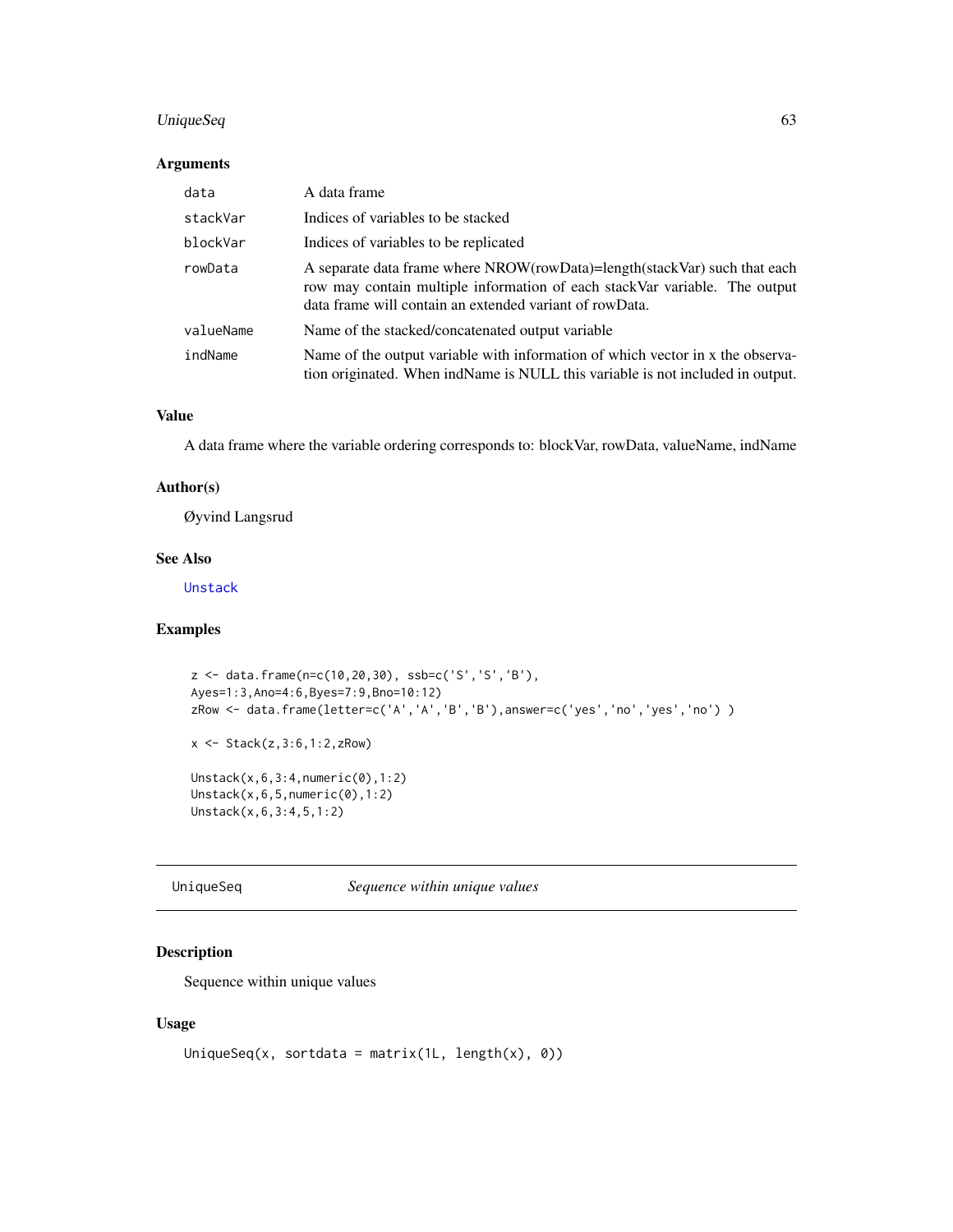#### 64 Unstack

#### Arguments

|          | vector                                       |
|----------|----------------------------------------------|
| sortdata | matrix or vector to determine sequence order |

### Value

integer vector

### Author(s)

Øyvind Langsrud

### Examples

```
# 1:4 within A and 1:2 within B
UniqueSeq(c("A", "A", "B", "B", "A", "A"))
# Ordered differently
UniqueSeq(c("A", "A", "B", "B", "A", "A"), c(4, 5, 20, 10, 3, 0))
```
<span id="page-63-1"></span>Unstack *Unstack a column from a data frame and include additional variables.*

### Description

Unstack a column from a data frame and include additional variables.

### Usage

```
Unstack(
  data,
  mainVar = 1,
  stackVar = (1:NCOL(data))[-mainVar],
  extraVar = integer(0),
  blockVar = integer(0),
  sep = "",
  returnRowData = TRUE,
  sorted = FALSE
)
```
### Arguments

| data     | A data frame                                                             |
|----------|--------------------------------------------------------------------------|
| mainVar  | Index of the variable to be unstacked                                    |
| stackVar | Index of variables defining the unstack grouping                         |
| extraVar | Indices of within-replicated variables to be added to the rowData output |

<span id="page-63-0"></span>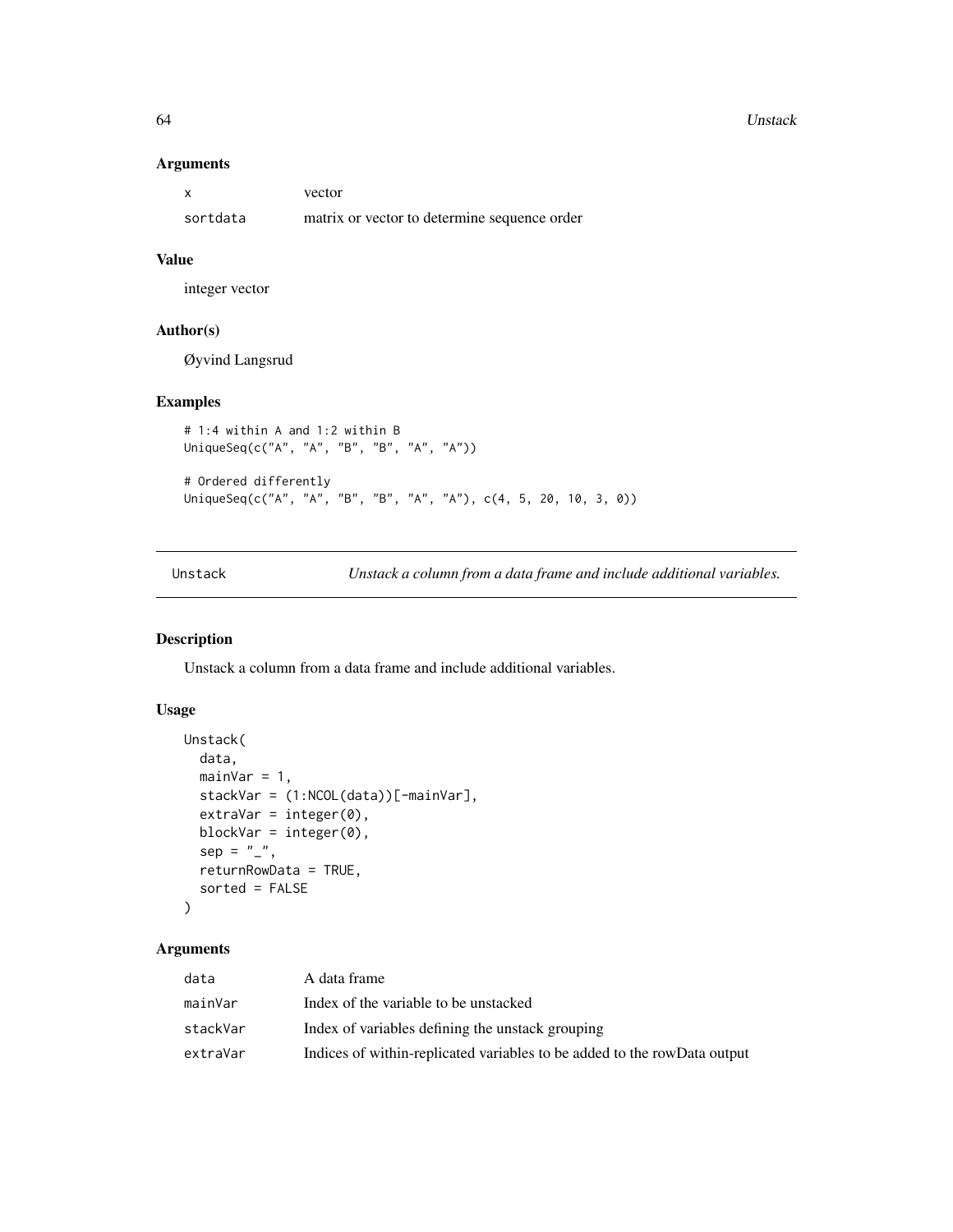<span id="page-64-0"></span>

| blockVar      | Indices of between-replicated variables to be added to the data output                |
|---------------|---------------------------------------------------------------------------------------|
| sep           | A character string to separate when creating variable names                           |
| returnRowData | When FALSE output is no list, but only data                                           |
| sorted        | When TRUE the created variables is in sorted order. Otherwise input order is<br>used. |

### Value

When returnRowData=TRUE output is list of two elements.

| data    | Unstacked data                                                                                     |
|---------|----------------------------------------------------------------------------------------------------|
| rowData | A separate data frame with one row for each unstack grouping composed of the<br>stackVar variables |

### Author(s)

Øyvind Langsrud

### See Also

[Stack](#page-61-1) (examples)

<span id="page-64-1"></span>WildcardGlobbing *Row selection by wildcard/globbing*

### Description

The selected rows match combined requirements for all variables.

### Usage

```
WildcardGlobbing(x, wg, sign = TRUE, invert = "!")
```
### Arguments

| $\mathbf{x}$ | data.frame with character data             |
|--------------|--------------------------------------------|
| wg           | data.frame with wildcard/globbing          |
| sign         | When FALSE, the result is inverted.        |
| invert       | Character to invert each single selection. |

### Details

This function is used by [HierarchicalWildcardGlobbing](#page-28-1) and [WildcardGlobbingVector](#page-65-1) and make use of [grepl](#page-0-0) and [glob2rx](#page-0-0).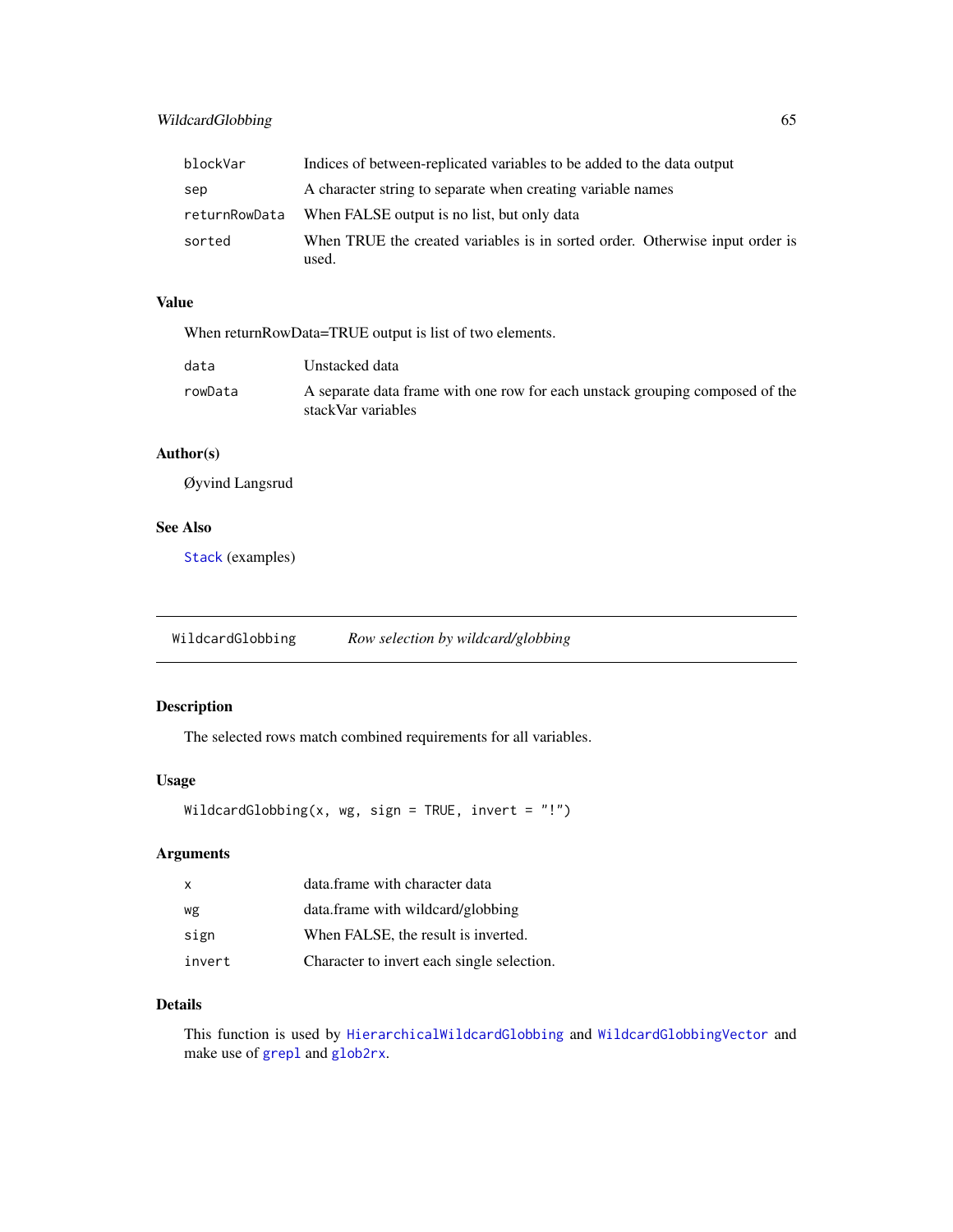#### Value

Logical vector defining subset of rows.

### Author(s)

Øyvind Langsrud

### Examples

```
# Create data input
data(precip)
data(mtcars)
x <- data.frame(car = rownames(mtcars)[rep(1:NROW(mtcars), each = 35)], city = names(precip),
                stringsAsFactors = FALSE)
# Create globbing/wildcards input
wg <- data.frame(rbind(c("Merc*", "C*"), c("F*", "??????"), c("!?????????*", "!???????*")),
                 stringsAsFactors = FALSE)
names(wg) \leftarrow names(x)# Select the following combinations:
# - Cars starting with Merc and cities starting with C
# - Cars starting with F and six-letter cities
# - Cars with less than nine letters and cities with less than seven letters
x[WildcardGlobbing(x, wg), ]
```

```
WildcardGlobbingVector
```

```
Selection of elements by wildcard/globbing
```
### Description

Selection of elements by wildcard/globbing

#### Usage

```
WildcardGlobbingVector(x, wg, negSign = "-", invert = "!")
```
#### Arguments

| $\mathsf{X}$ | Character vector                               |
|--------------|------------------------------------------------|
| wg           | Character vector with wildcard/globbing        |
| negSign      | Character representing selection to be removed |
| invert       | Character to invert each single selection.     |

### Value

vector with selected elements of x

<span id="page-65-0"></span>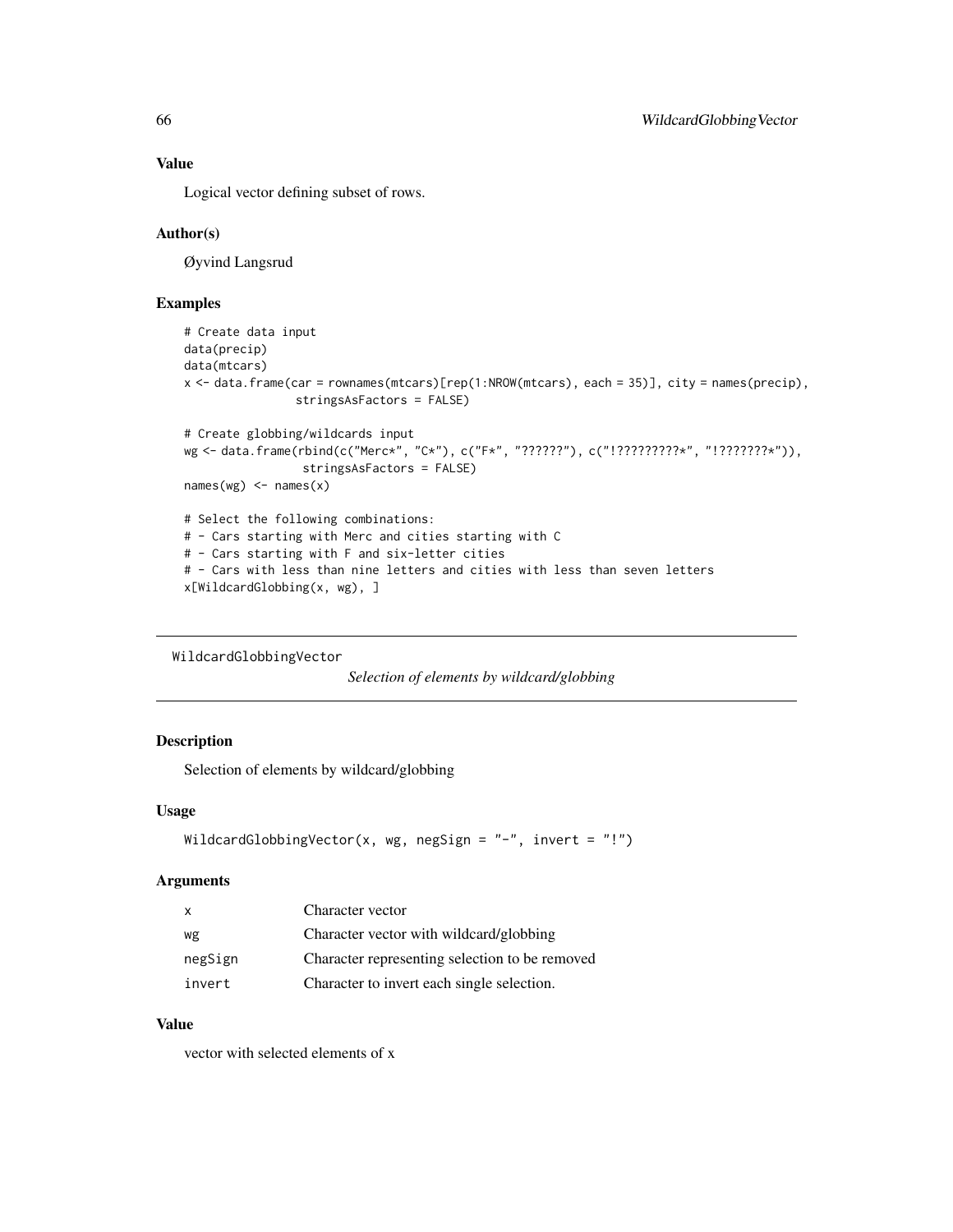### WildcardGlobbingVector 67

### Author(s)

Øyvind Langsrud

```
data(precip)
x <- names(precip)
```

```
# Select the cities starting with B, C and Sa.
WildcardGlobbingVector(x, c("B*", "C*", "Sa*"))
```

```
# Remove from the selection cities with o and t in position 2 and 4, respectively.
WildcardGlobbingVector(x, c("B*", "C*", "Sa*", "-?o*", "-???t*"))
```

```
# Add to the selection cities not having six or more letters.
WildcardGlobbingVector(x, c("B*", "C*", "Sa*", "-?o*", "-???t*", "!??????*"))
```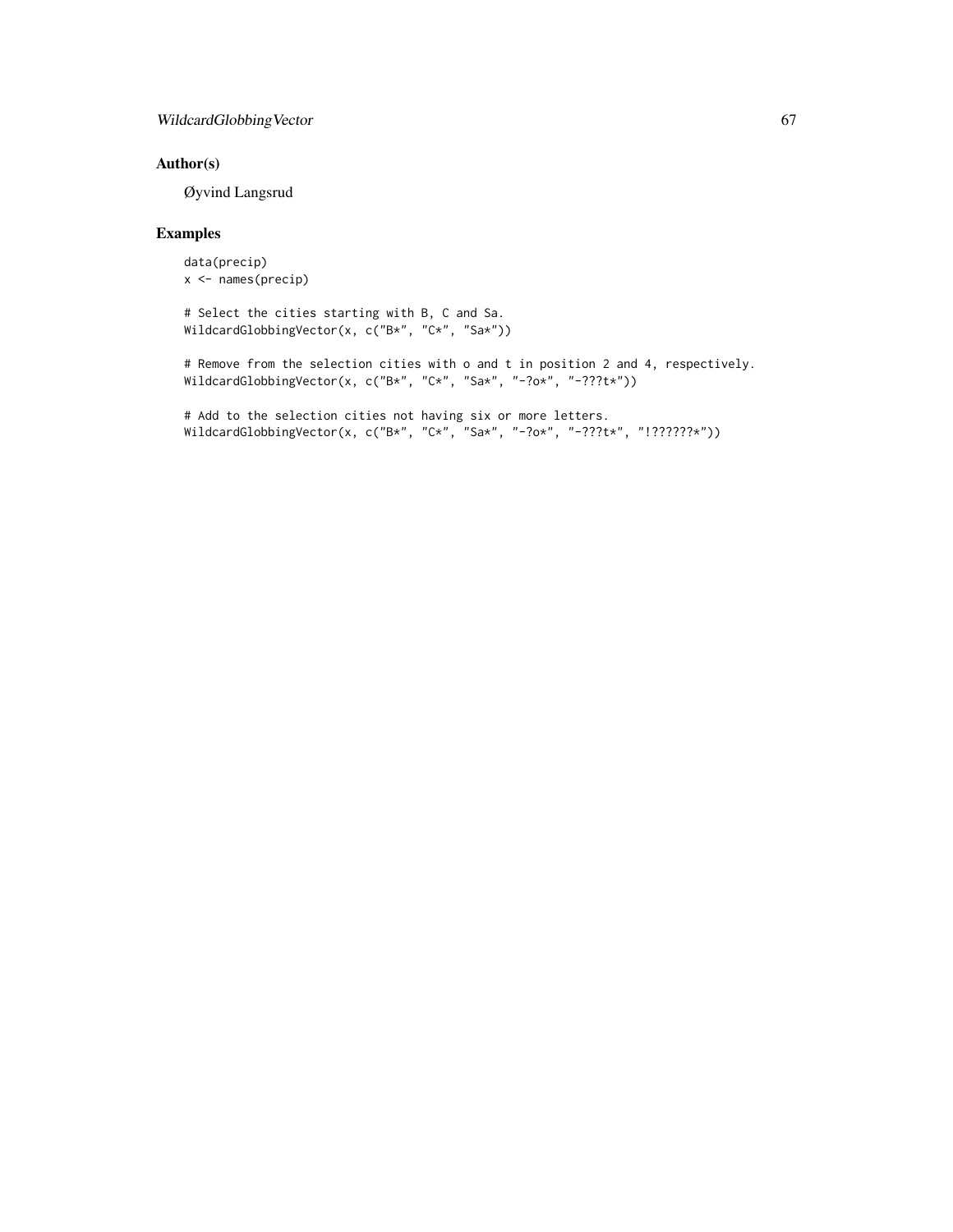# <span id="page-67-0"></span>**Index**

AddLeadingZeros, [3](#page-2-0) AutoHierarchies, [4,](#page-3-0) *[32,](#page-31-0) [33](#page-32-0)*, *[35](#page-34-0)*, *[40](#page-39-0)*, *[43](#page-42-0)*, *[54](#page-53-0)* AutoSplit, [6](#page-5-0)

CbindIdMatch, [7,](#page-6-0) *[57](#page-56-0)*

DataDummyHierarchies *(*DataDummyHierarchy*)*, [8](#page-7-0) DataDummyHierarchy, [8](#page-7-0) DimList2Hierarchy, *[5](#page-4-0)*, [9](#page-8-0) DimList2Hrc, [10](#page-9-0) DummyDuplicated, [11](#page-10-0) DummyHierarchies, *[9](#page-8-0)* DummyHierarchies *(*DummyHierarchy*)*, [12](#page-11-0) DummyHierarchy, *[9](#page-8-0)*, [12,](#page-11-0) *[39,](#page-38-0) [40](#page-39-0)*

Extend0, [14,](#page-13-0) *[16](#page-15-0)* Extend0rnd1, *[15](#page-14-0)*, [15](#page-14-0) Extend0rnd1b *(*Extend0rnd1*)*, [15](#page-14-0) Extend0rnd2 *(*Extend0rnd1*)*, [15](#page-14-0)

FactorLevCorr, [17](#page-16-0) FindCommonCells, [18](#page-17-0) FindDimLists, *[4,](#page-3-0) [5](#page-4-0)*, [19](#page-18-0) FindDisclosiveCells, [20](#page-19-0) FindHierarchies *(*AutoHierarchies*)*, [4](#page-3-0) FindTableGroup, [21](#page-20-0) Formula2Hierarchy *(*Hierarchy2Formula*)*, [37](#page-36-0)

Formula2ModelMatrix, *[36](#page-35-0)*, *[53,](#page-52-0) [54](#page-53-0)* Formula2ModelMatrix *(*FormulaSums*)*, [22](#page-21-0) FormulaSums, [22,](#page-21-0) *[50](#page-49-0)*, *[54](#page-53-0)*

GaussIndependent, [24,](#page-23-0) *[45](#page-44-0)* GaussIterationFunction, [25,](#page-24-0) *[27](#page-26-0)* GaussRank *(*GaussIndependent*)*, [24](#page-23-0) GaussSuppression, *[25](#page-24-0)*, [26](#page-25-0) ginv, *[58](#page-57-0)* glob2rx, *[65](#page-64-0)* grepl, *[65](#page-64-0)*

hclust, *[30](#page-29-0)* HierarchicalGroups, [28](#page-27-0) HierarchicalWildcardGlobbing, [29,](#page-28-0) *[65](#page-64-0)* Hierarchies2Formulas *(*Hierarchy2Formula*)*, [37](#page-36-0) Hierarchies2ModelMatrix, *[4](#page-3-0)*, [32,](#page-31-0) *[36](#page-35-0)*, *[40](#page-39-0)*, *[43](#page-42-0)*, *[53,](#page-52-0) [54](#page-53-0)* HierarchiesAndFormula2ModelMatrix, *[33](#page-32-0)*, [34,](#page-33-0) *[53,](#page-52-0) [54](#page-53-0)* Hierarchy2Formula, *[5](#page-4-0)*, [37](#page-36-0) HierarchyCompute, *[4](#page-3-0)*, *[33](#page-32-0)*, [38,](#page-37-0) *[42,](#page-41-0) [43](#page-42-0)* HierarchyCompute2, *[39](#page-38-0)*, [42](#page-41-0) HierarchyComputeDummy, *[33](#page-32-0)* HierarchyFix, *[4](#page-3-0)*, *[33](#page-32-0)*, *[35](#page-34-0)*, *[37](#page-36-0)*, *[39](#page-38-0)*, [43](#page-42-0) Hrc2DimList, *[4](#page-3-0)*, *[35](#page-34-0)* Hrc2DimList *(*DimList2Hrc*)*, [10](#page-9-0)

loglin, *[50](#page-49-0)* LSfitNonNeg, [44](#page-43-0)

MakeHierFormula, [45](#page-44-0) Match, [46](#page-45-0) match, *[46](#page-45-0)* matlabColon, [47](#page-46-0) Matrix2list, [48](#page-47-0) Matrix2listInt *(*Matrix2list*)*, [48](#page-47-0) Mipf, [49](#page-48-0) model.matrix, *[54](#page-53-0)* ModelMatrix, *[24](#page-23-0)*, *[33](#page-32-0)*, *[36](#page-35-0)*, *[50](#page-49-0)*, [53](#page-52-0)

NamesFromModelMatrixInput *(*ModelMatrix*)*, [53](#page-52-0) Number, [55](#page-54-0)

### qr, *[45](#page-44-0)*

RbindAll, *[8](#page-7-0)*, [56](#page-55-0) Reduce0exact, *[50](#page-49-0)*, [57](#page-56-0) round, *[60](#page-59-0)* RoundWhole, *[58](#page-57-0)*, [60](#page-59-0) RowGroups, [61](#page-60-0)